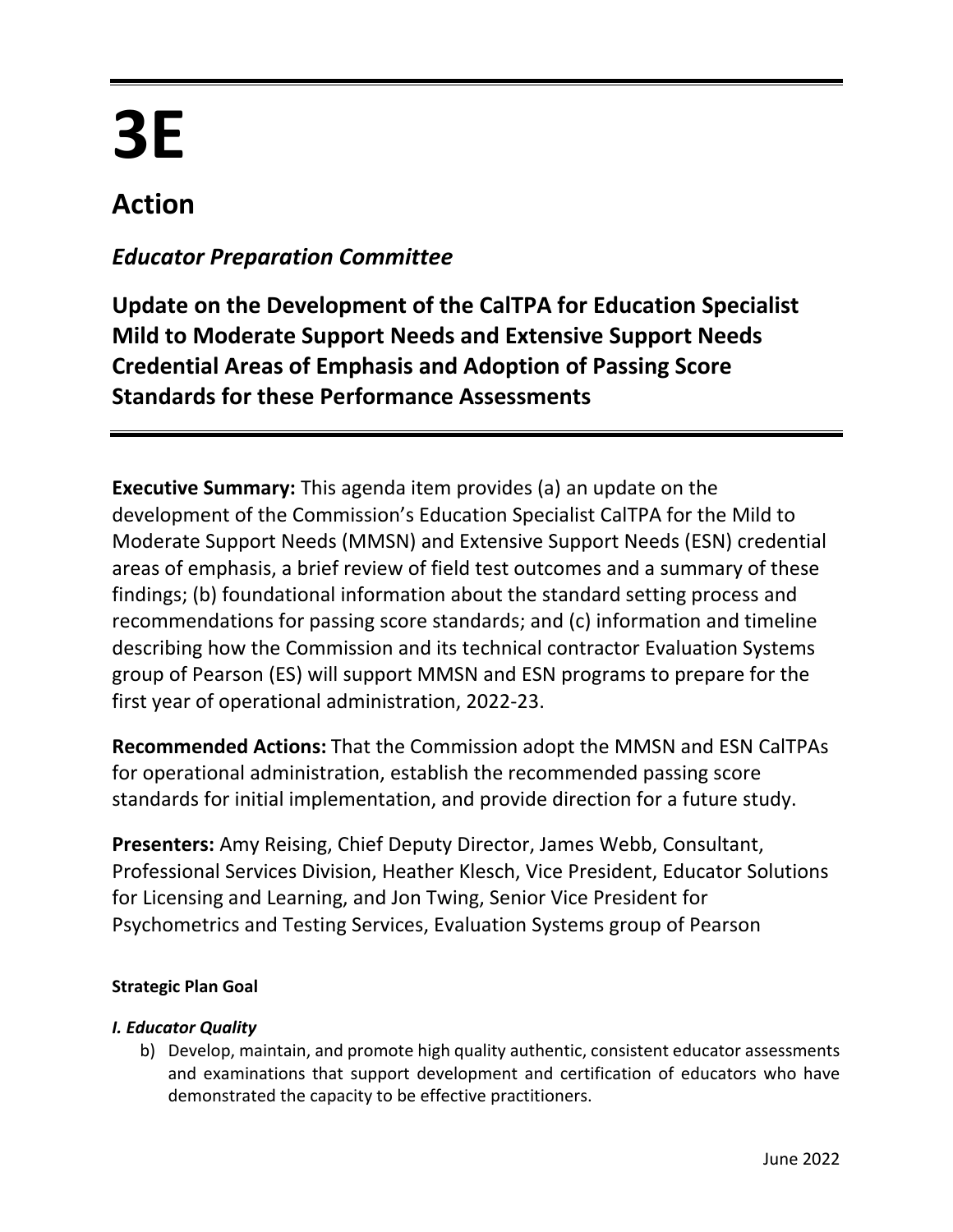# **Update on the Development of the CalTPA for Education Specialist Mild to Moderate Support Needs and Extensive Support Needs Credential Areas of Emphasis and Adoption of Passing Score Standards for these Performance Assessments**

# **Introduction**

This agenda item presents an update on the field test findings of the Mild to Moderate Support Needs (MMSN) and Extensive Support Needs (ESN) California Teaching Performance Assessments (CalTPAs), as well as a summary of the Education Specialist Design Team meetings and development process of these performance assessments. This item is organized into three components:

- Component 1 provides a brief review of the MMSN and ESN CalTPA field test outcomes and a summary of these findings.
- Component 2 provides foundational information about the standard setting process for the MMSN and ESN CalTPAs, presents recommendations for passing score standards, and final staff analysis.
- Component 3 provides a timeline describing how the Commission and its technical contractor Evaluation Systems group of Pearson (ES) will support MMSN and ESN programs to prepare for the first year of operational administration for candidates enrolling in these programs starting July 1, 2022.

## **Background**

At the [August 2018](https://www.ctc.ca.gov/docs/default-source/commission/agendas/2018-08/2018-08-2e.pdf?sfvrsn=2) Commission meeting, the Commission adopted program standards and Teaching Performance Expectations (TPEs) for the MMSN and ESN credentials, and in [April 2019](https://www.ctc.ca.gov/docs/default-source/commission/agendas/2019-04/2019-04-4c.pdf?sfvrsn=536f53b1_2) adopted authorization statements for these education specialist credentials. In addition, the Commission acted in December 2020, to make the successful demonstration of proficiency on a performance assessment for education specialist candidates a requirement for the preliminary credential. Education Code section 44259 was amended to include this requirement for earning an education specialist credential.

At the **April 2021** Commission meeting, the Commission heard an update on the development of the Teaching Performance Assessment (TPA) for Education Specialists and a summary of design team meetings from February 2020 to March 2021. Guiding principles for the continued development of this assessment and fall 2020 pilot study data were presented as information for the Commission. At that meeting, the Commission approved staff recommendations to: 1) confirm the expectation that MMSN and ESN credential programs begin their administration of the Education Specialist CalTPA in fall 2022; 2) added an additional year for Early Childhood Special Education (ECSE), Deaf and Hard of Hearing (DHH), and Visual Impairments (VI) to develop performance assessment guides for Cycle 1 and Cycle 2 with a field test for these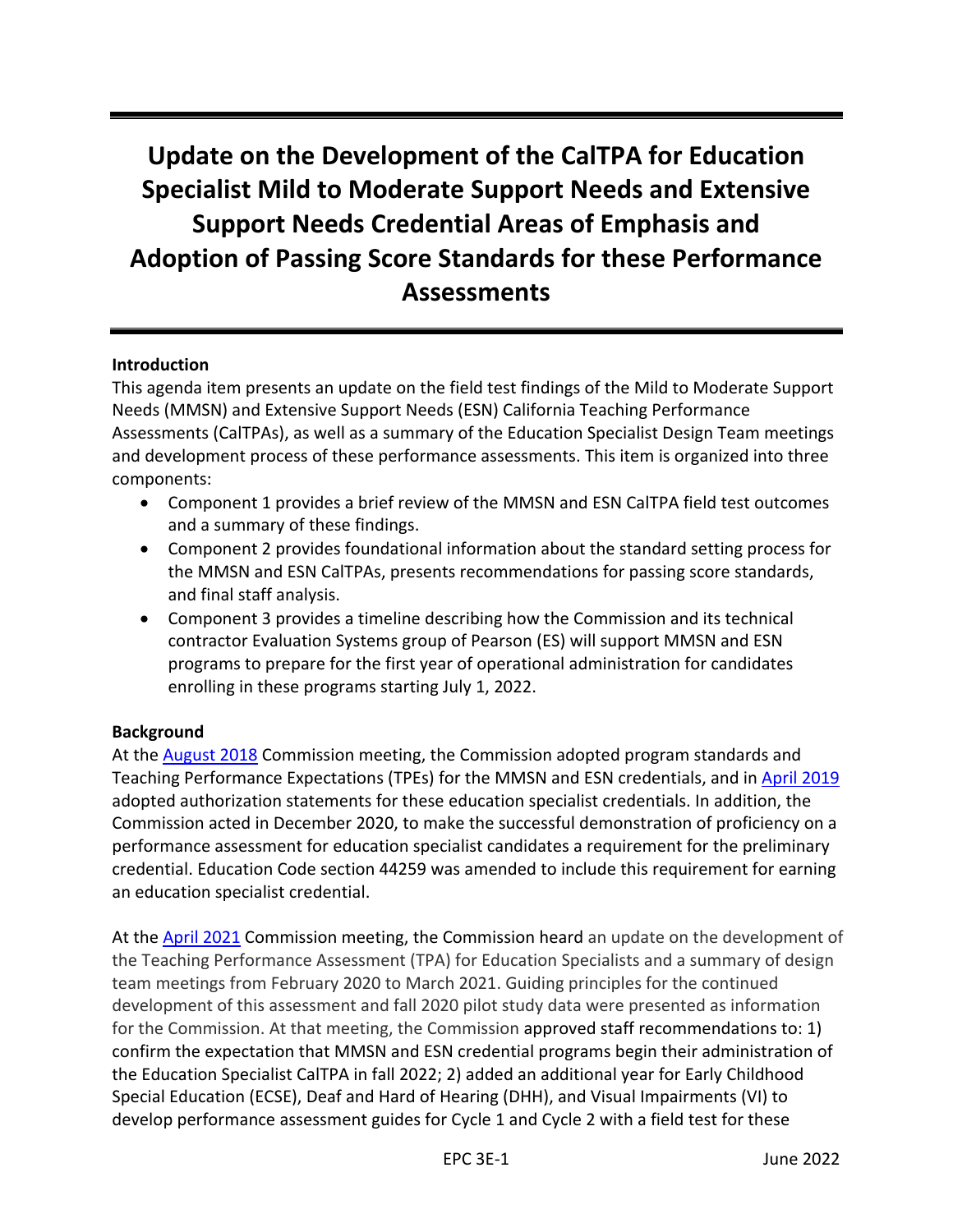credential areas in 2022-23; and 3) directed staff to include successful demonstration of proficiency on a performance assessment as a requirement for the five education specialist preliminary credentials in its regulation rulemaking package establishing the new Education Specialist credential and bridge authorizations. The regulations were approved May 31, 2022.

In May 2022, the review of the Education Specialist CalTPAs for Mild to Moderate Support Needs and Extensive Support Needs consisted of two separate analyses: a content review and a review for compliance with the [Commission's Assessment Design Standards](https://www.ctc.ca.gov/docs/default-source/educator-prep/tpa-files/tpa-assessment-design-standards.pdf?sfvrsn=2e393153_15). The content review was conducted by subject matter experts for Education Specialist programs and was based on Assessment Design Standard 1: Assessment Designed for Validity and Fairness:

*1(a) The Teaching Performance Assessment includes complex pedagogical assessment tasks to prompt aspects of candidate performance that measure the TPEs. Each task is substantively related to two or more major domains of the TPEs. For use in judging candidate-generated responses to each pedagogical task, the assessment also includes multi-level scoring rubrics that are clearly related to the TPEs that the task measures.*

Reviewers found that each task on both assessments and their associated rubrics measure two or more TPEs. Collectively, the tasks and rubrics for each assessment were found to address key aspects of the six major domains of the TPEs, and the performance assessment properly documented the relationships between TPEs, tasks and rubrics. Both assessments were found to have clearly met all the requirements in the standards.

# **Component I: Update on the Field Test Outcomes and Summary of Findings**

This section of the agenda item provides an overview of the activities undertaken by the Commission, its Design Team (DT), and Evaluation Systems group of Pearson (ES) to develop the MMSN and ESN CalTPAs, provides findings from the field tests which occurred between October 2021 and April of 2022, and describes steps taken to prepare for the first year of operational administration of the MMSN and ESN CalTPAs for fall 2022.

## **Education Specialist Design Team Meetings**

The Education Specialist CalTPA Design Team includes 23 members representing the full range of teacher preparation programs, teacher induction programs, and the geographic regions of California. In addition to this group of educators, the Design Team also has a parent liaison and two representatives from the California Department of Education (CDE), one from the Special Education Division, and the other from the English Language Development division of the CDE. A list of Design Team members is provided in [Appendix A.](#page-19-0)

Over the course of two years (2020-2022), Commission staff, ES and the Design Team accomplished the following:

- Adopted the general education structure of the CalTPA as the basis for the EdSp CalTPA for MMSN and ESN to create a performance assessment of two instructional cycles with analytic rubrics that follow the steps of Plan, Teach and Assess, Reflect, and Apply
- Confirmed that the two new assessments met the Commission's Assessment Design Standards (ADS) ensuring the development of a valid and reliable performance assessment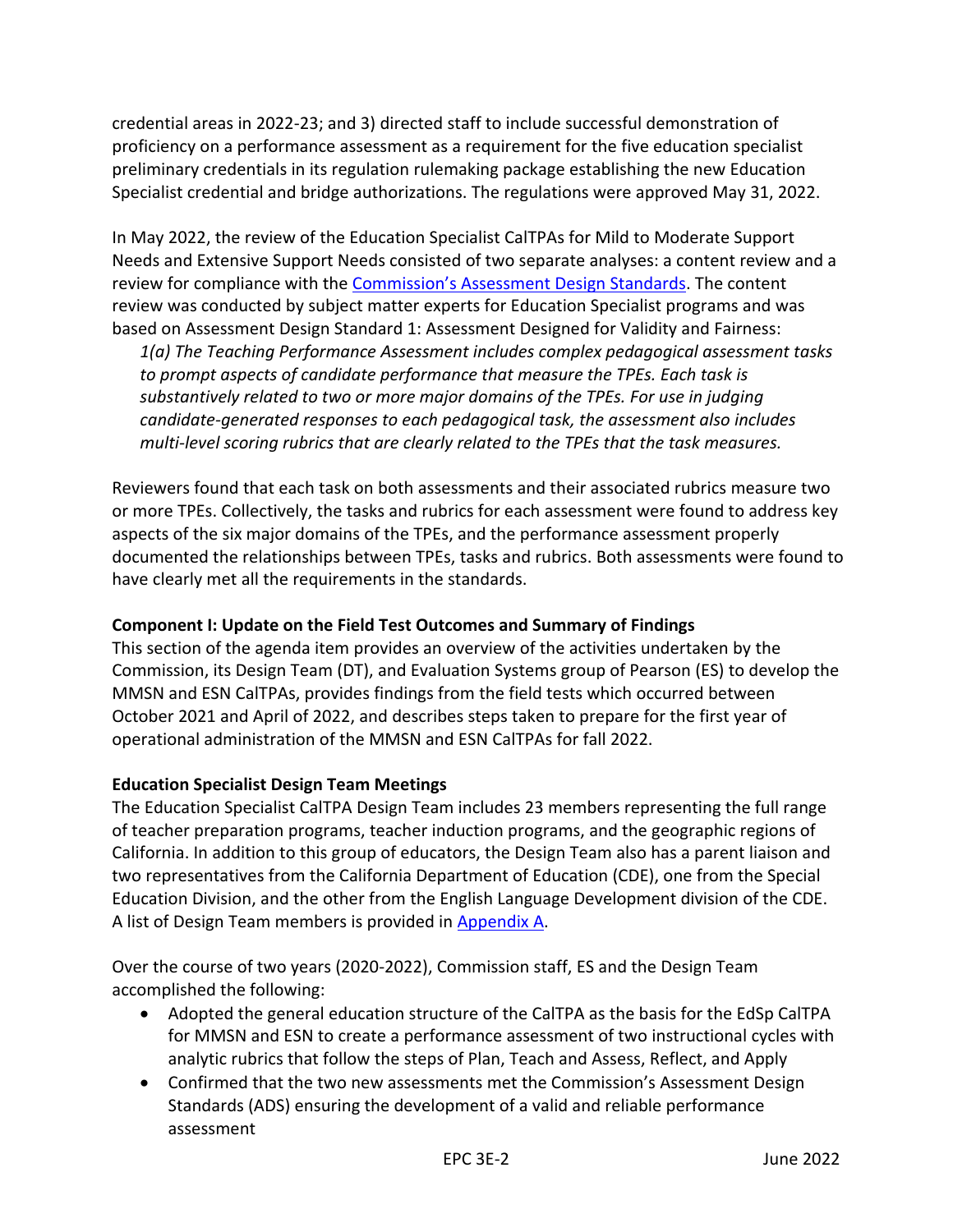- Developed analytic rubrics that align with the Universal, MMSN, and ESN TPEs for candidate scoring, resulting in 8 rubrics for Cycle 1 and 9 rubrics for Cycle 2
- Analyzed pilot study and field test results to inform revisions, and ensure clarity for the performance assessment guides
- Reviewed and adopted the Commission's Bias Review Committee's recommendations prior to the Pilot Test and prior to the Field Test to integrate findings.
- Learned about the online submission and scoring system
- Provided feedback to Commission staff on how best to support programs and candidates in the field test and in initial implementation
- Reviewed and provided feedback to Commission staff about the Education Specialist Program Guide
- Developed criteria for MMSN and ESN [assessor qualifications](https://www.ctc.ca.gov/docs/default-source/commission/agendas/2021-04/2021-04-4b.pdf?sfvrsn=b3382bb1_10)

In addition, seven Design Team members experienced the full scoring process by participating as marker assessors and/or assessors during the pilot and field test scoring sessions. Four DT members participated in the standard setting studies.

# **Structure of the MMSN and ESN CalTPAs**

Each performance assessment is comprised of two instructional cycles that include analytic, five level rubrics. This two-cycle structure was purposefully modeled after the general education CalTPA. The Design Team specifically built on the structure of the general education CalTPA due to its validity and authenticity established during the last five years of implementation. As California embraces the theory of action, "all teachers are teachers of all students," it was important to the Design Team to keep the assessments more similar than different in the expectations for teacher performance. This goal was achievable as these credential areas of emphasis share Universal TPEs with the Multiple Subject and Single Subject credentials.

*Cycle 1: Learning about Students with IEPs* and Planning Instruction *and Cycle 2: Assessment Driven Instruction for Students with IEPs* are designed to be completed at two different times over the arc of the candidate's preliminary teacher education program. To fulfill the TPA requirement, candidates must pass both cycles independently. This two-cycle structure supports an educative quality of the assessment and mirrors the structure of the general education CalTPA.

Candidates complete a cycle of instruction during their clinical/student teaching placement as they experience teaching with actual students and collaborate with other educators. Candidates submit their performance assessment narratives, artifacts of teaching, and videos for scoring, and receive a pass or no pass score with descriptive, analytic feedback, within three weeks of the submission date. Each instructional cycle takes several weeks to complete, and candidates engage with both program faculty and supervising teachers as they engage in the assessment.

Cycle 1 has eight analytic rubrics, while Cycle 2 has nine analytic rubrics. Each rubric is included in the assessment guide, and each of analytic rubrics are aligned to Universal and specific TPEs for MMSN and ESN areas of emphasis. Program faculty and supervising teachers can support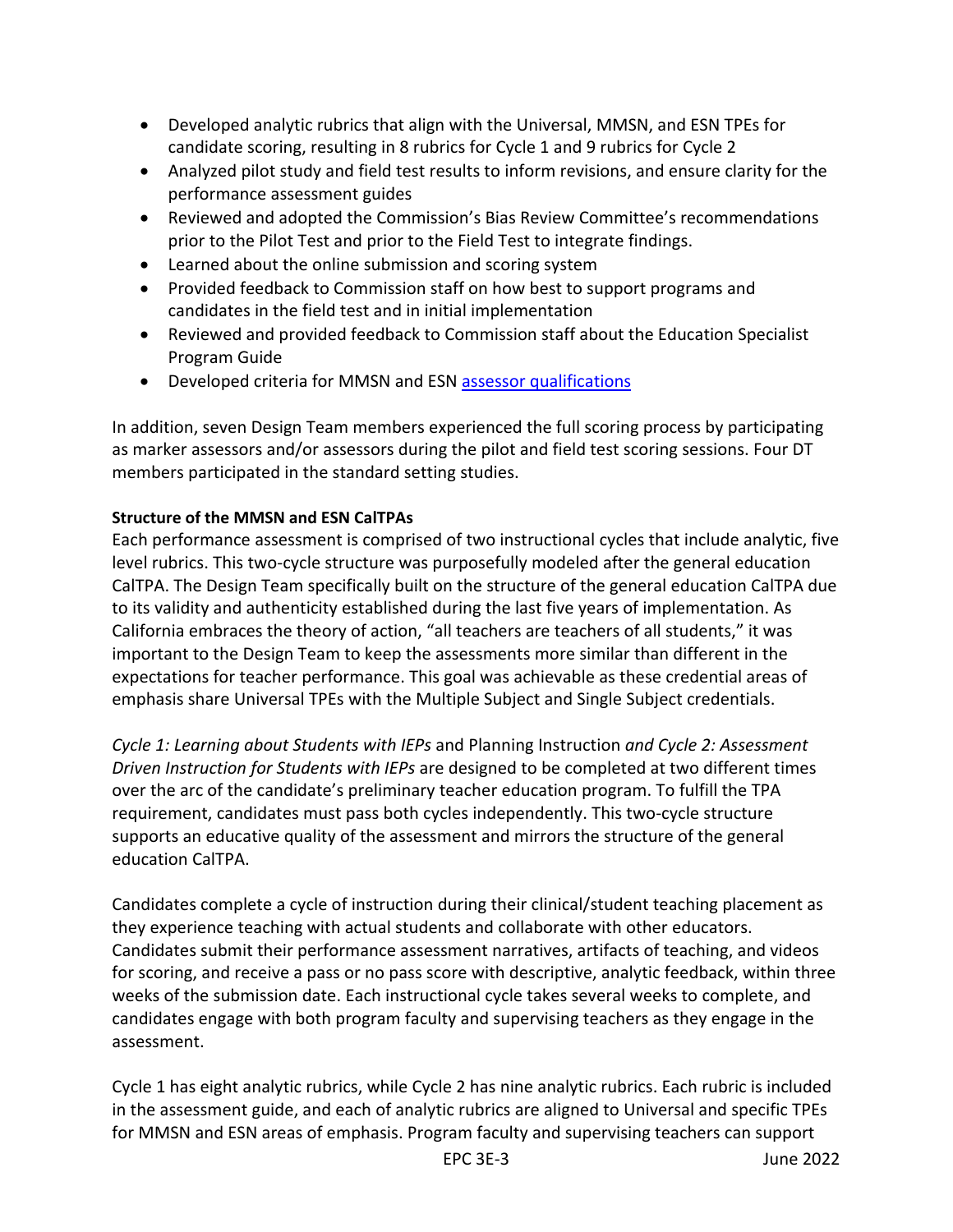candidates in improving their teaching practice based on their assessment results after the first cycle of instruction. Once candidates receive coaching around specific TPEs, they either resubmit Cycle 1 or move on to Cycle 2. The two instructional cycles were purposefully developed to be completed in order, but this sequence is not required. A glossary of terms is provided for candidates as part of the assessment guide.

# *Cycle 1: Learning about Students with IEPs and Planning Instruction*

For Cycle 1, which has eight analytic rubrics, candidates engage in the following activities:

- Step 1: Plan. Candidates:
	- $\circ$  Gather contextual information from student's IEPs that identify assets and learning needs
	- $\circ$  Identify three focus students (student who is an English learner, student who receives related services, student who has experienced trauma or life experience inside or outside of school)
	- $\circ$  Plan one content-specific, grade level lesson focused on literacy or mathematics, including the integration of functional/life skills and ELD learning goal(s)
	- $\circ$  Provide a description of instructional support personnel who will assist in the facilitation of the lesson
	- $\circ$  Provide a description of the Universal Design for Learning (UDL) approaches and scaffolding that student may need to access the core content
	- o Identify key resources and materials to assist with the lesson
- Step 2: Teach and Assess. Candidates:
	- $\circ$  Teach the lesson to whole class or small learning group (MMSN); Video record the lesson and provide three annotated video clips that document a safe/effective learning environment, engagement of students, and clarifying next steps for learning; for ESN, candidates have the option to video record one student based on the candidate's clinical practice
- Step 3: Reflect. Candidates:
	- $\circ$  Describe how the lesson and approach validated student strengths and affirmed learning needs to plan a lesson and how those approaches to student learning supported the needs of the three focus students
	- o Cite evidence from Steps 1 and/or 2 to support their reflection on practice
- Step 4: Apply. Candidates:
	- o Describe how they will plan content-based instruction for their students next learning experience. Cite evidence from Steps 1, 2, and/or 3 to support their application of what they have learned about teaching and their students

## *Cycle 2: Assessment-Driven Instruction for Students with IEPs*

For Cycle 2, which has nine analytic rubrics, candidates engage in the following activities:

- Step 1: Plan. Candidates:
	- $\circ$  Gather contextual information from student's IEPs that identify assets and learning needs
	- $\circ$  Plan a series of three to five content-specific, grade level lessons focused on literacy or mathematics (opposite to cycle 1), including the integration of functional/life skills and education technology and ELD learning goal(s)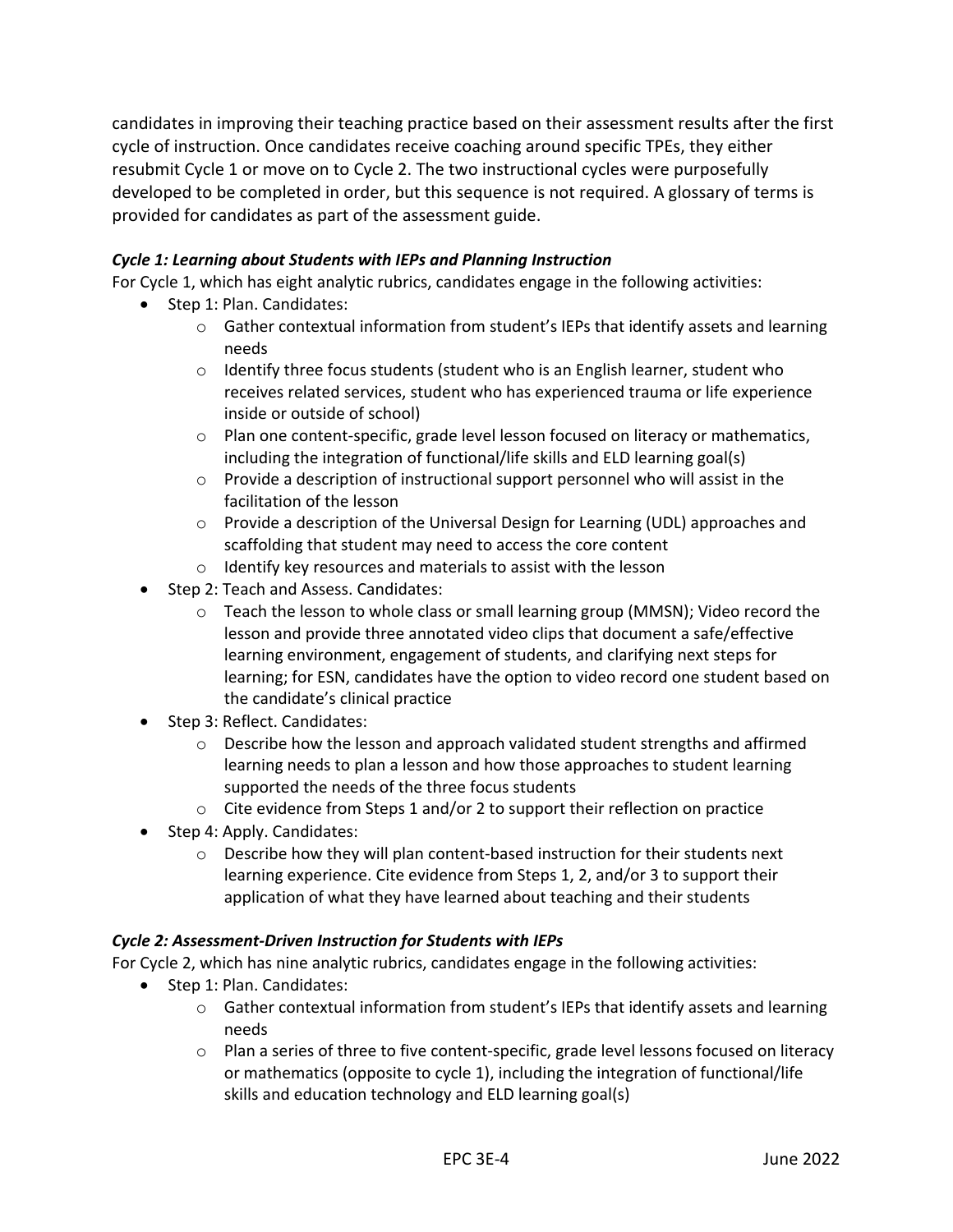- o Provide a description of instruction support personnel who will assist in the facilitation of the lessons
- $\circ$  Describe the informal assessment(s), student self-assessment, and formal assessment and rubrics used to measure student learning and to provide feedback
- Step 2: Teach and Assess. Candidates:
	- $\circ$  Teach the lessons to whole class or small learning group (MMSN); for ESN, candidates have the option to teach one student based on the candidate's clinical practice
	- $\circ$  Video record the lesson and provide four annotated video clips that document instruction and assessment of academic language, student use of educational technology, instruction and informal assessment of content, and instruction and student self-assessment of content; for ESN, candidates have the option to video record one student based on the candidate's clinical practice
- Step 3: Reflect. Candidates:
	- $\circ$  Score the formal assessment responses for the whole class or small learning group; for ESN, it may be one student response
	- $\circ$  Analyze formal assessment response(s) that demonstrate a range of performance (exceeding learning goal, meeting learning goal, not yet meeting learning goal)
	- $\circ$  Analyze informal and student self- assessments throughout the learning segment
	- $\circ$  Address how candidate will assist families and/or guardians to support learning at home
- Step 4: Apply. Candidates:
	- $\circ$  Based on formal assessment results, conduct either a reteaching or extension activity
	- $\circ$  Describe the instructional approach to be used and how instructional support personnel will support the activity selected
	- $\circ$  Video record the reteaching or extension activity; for ESN, candidates have the option to video record one student based on the candidate's clinical practice
	- o Reflect how the reteach or extension supported student learning

# **Analytic Rubrics**

Each of the MMSN and ESN CalTPA analytic rubrics contain multiple constructs that address an essential question that frames the knowledge, skills, and abilities described in each rubric, and measure both the Universal, MMSN, and ESN TPEs. Rubrics provide five qualitative descriptions, ranging from a score Level 1 to a score Level 5, with score Level 1 representing a response for which no evidence is provided, or practice is not supportive of student learning, and score Level 2 representing an inconsistent or limited response. Score Level 3 mirrors the performance expectations of the essential question that provides the focus for each rubric. To reach a score Level 4, the candidate must provide evidence for all of score Levels 3 and 4. To reach a score Level 5, the candidate must provide evidence for all of Levels 3, 4, and 5 constructs. Rubric essential questions are provided in [Appendix B.](#page-20-0)

# **CalTPA Field Test Summary for MMSN and ESN**

The field test, conducted in the second year of development, provided an opportunity to collect data about the teaching performance of MMSN and ESN candidates across a sample of institutions' accredited programs. These programs reflected the diversity of program types,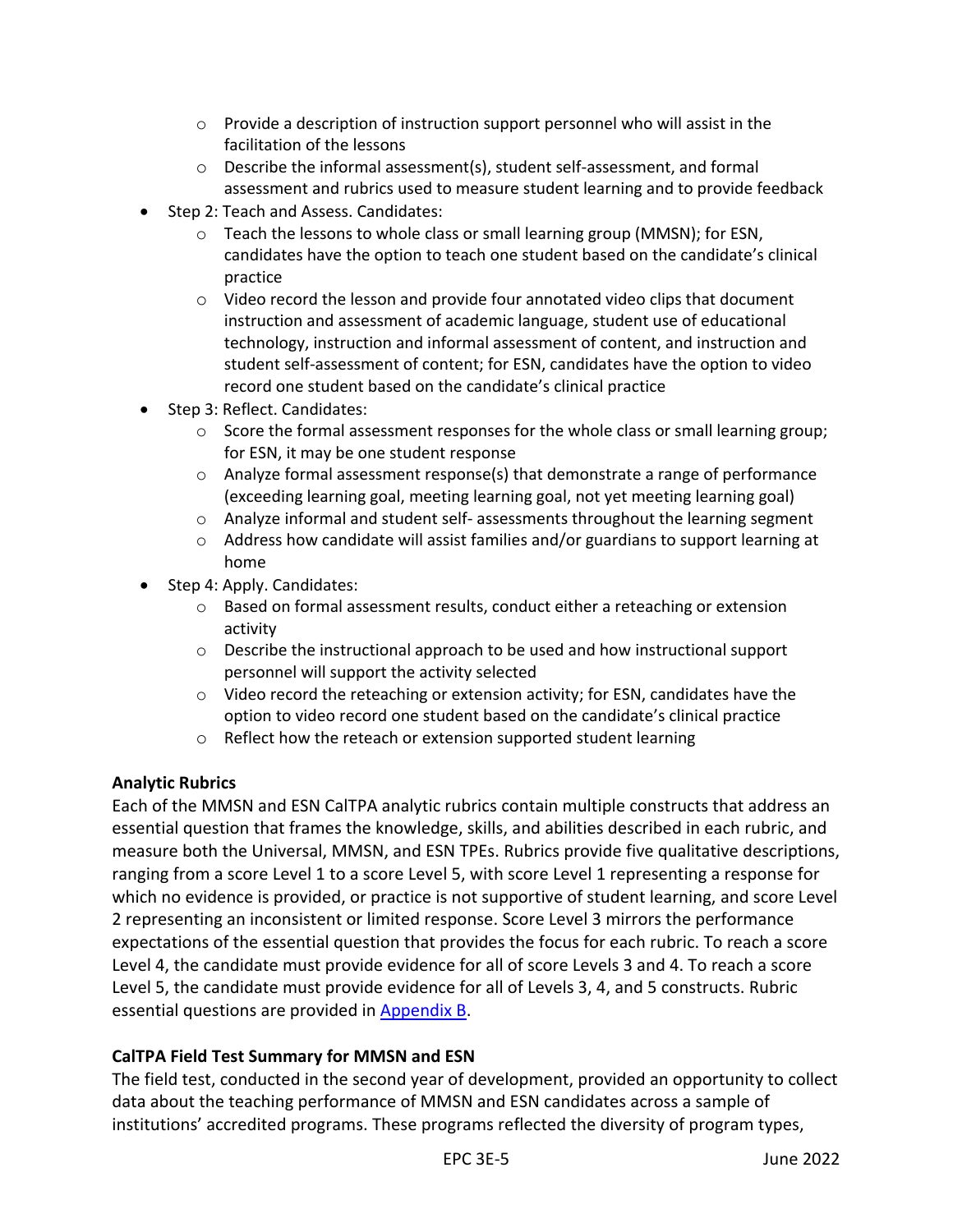sizes, candidates served by institutions, and service areas in California. To ensure a diverse sample, the Commission had specific criteria for the selection of programs to participate in the field test. Commission staff and ES attempted to recruit a diverse group of candidates, provided support (including office hours, webinars, and video tutorials) throughout the assessment, and ensured that candidates submitted scoreable evidence to ES by April 2022. [Appendix C](#page-22-0) provides a table listing the programs that participated in the field test.

The MMSN and ESN CalTPA field tests began in October of 2021 and ran through April of 2022. Field test candidates submitted their TPA responses online to ES using the system developed for the pilot and field tests. The field test yielded candidate responses from which marker papers for assessor training were selected, and once scored, provided data to assist with determining final revisions to cycles and rubrics in preparation for operational administration. All candidate evidence submitted was kept confidential. The target number of candidates was 140: 80 for MMSN (40 per cycle) and 60 for ESN (30 per cycle). Table 1 shows the actual number of submissions scored by cycle for the MMSN and ESN CalTPA field tests. Table 2 shows the pathway percentages for those candidates who engaged in the field test.

| <b>Credential Area of Emphasis</b> | <b>Candidates</b> | <b>Submissions (Cycles) Scored</b> |
|------------------------------------|-------------------|------------------------------------|
|                                    |                   | Cycle 1:58                         |
| <b>MMSN</b>                        | 108               | Cycle 2:50                         |
| ESN                                | 86                | Cycle 1:46                         |
|                                    |                   | Cycle 2:40                         |

**Table 1. MMSN and ESN Candidate Submissions for Field Test**

| <b>Program Pathway</b>    | <b>ESN</b><br>Cycle 1 | <b>ESN</b><br>Cycle 2 | <b>MMSN</b><br>Cycle 1 | <b>MMSN</b><br>Cycle 2 | Grand<br><b>Total</b> |
|---------------------------|-----------------------|-----------------------|------------------------|------------------------|-----------------------|
| District Intern           | 40%                   | 39%                   | 40%                    | 43%                    | 41%                   |
| <b>Residency Program</b>  | 8%                    | 10%                   | 5%                     | 5%                     | 6%                    |
| University Intern         | 21%                   | 18%                   | 25%                    | 29%                    | 24%                   |
| <b>University Private</b> |                       |                       |                        |                        |                       |
| <b>School Program</b>     | 1%                    | 1%                    | 2%                     | 2%                     | 2%                    |
| <b>University Student</b> |                       |                       |                        |                        |                       |
| <b>Teaching Program</b>   | 30%                   | 33%                   | 28%                    | 22%                    | 27%                   |
| <b>Grand Total</b>        | 100%                  | 100%                  | 100%                   | 100%                   | 100%                  |

**Table 2. Program Pathway Percentages for Field Test**

# **Field Test Assessor Recruitment, Training, and Scoring**

In fall 2021, ES began recruiting a diverse group of MMSN and ESN assessors and identified marker assessors for the field test scoring process for each assessment. Assessors were divided into two groups for each assessment, one group to be trained to score Cycle 1 and a second group to receive training to score Cycle 2. Marker assessors were identified from the pool of assessors trained for the pilot study and participated in field test marker submission selection and online assessor training. Assessor training processes were developed and implemented during spring 2022, and training was provided via online experiences. Marker assessors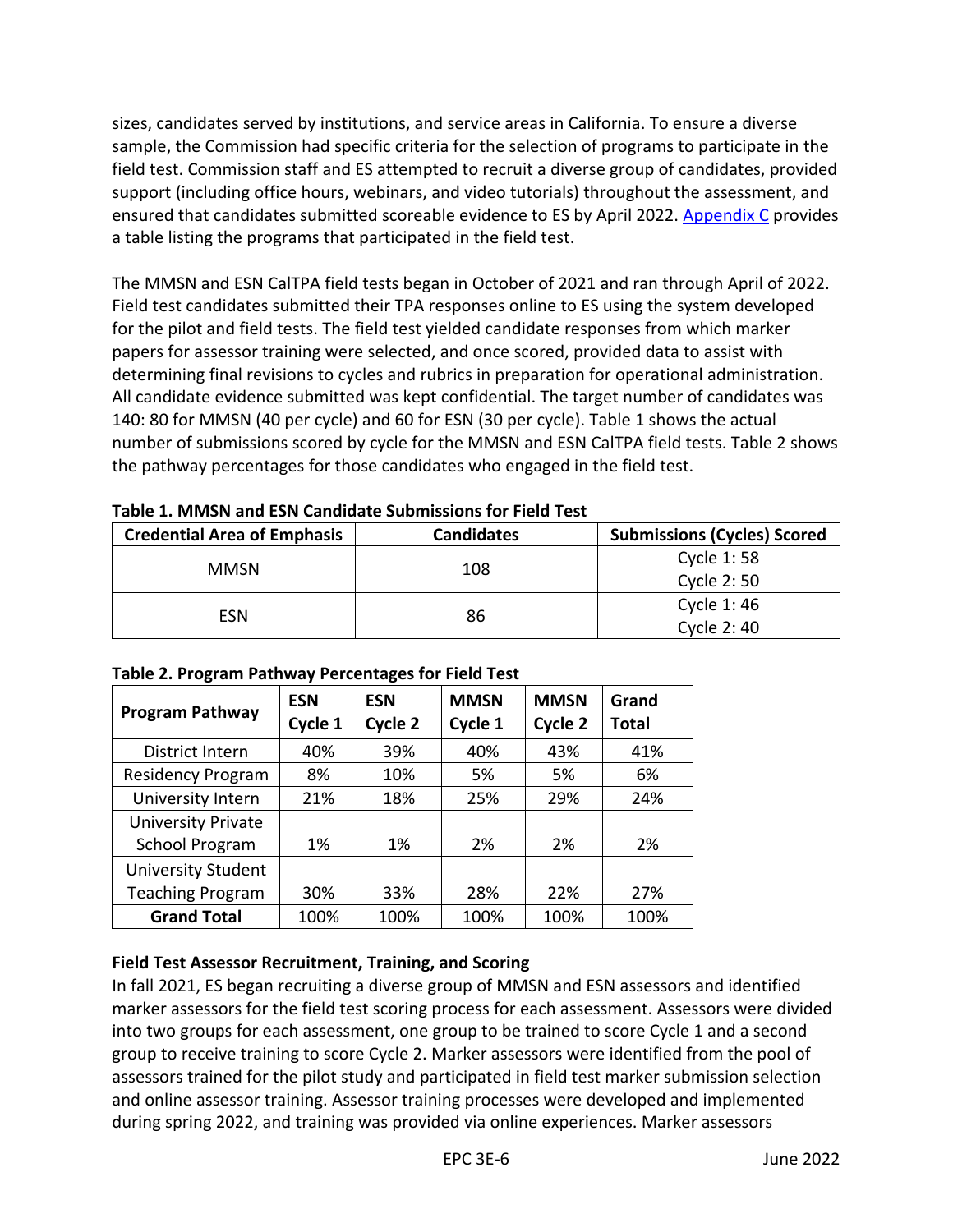participated in selecting marker papers, facilitated by Commission and ES staff, for the spring scoring sessions and were trained to support the facilitation of the assessor trainings held in March and April 2022.

During the online training, assessors were provided with an online orientation facilitated by Commission and ES staff that provided an overview of the cycle, evidence to be collected, and associated analytic rubrics. In addition, assessors were given a 90-minute training on implicit bias and its potential effects on scoring. This implicit bias module was facilitated by Commission staff and lead assessors to help MMSN and ESN assessors identify their own biases, encouraging assessors to be aware of a scoring bias and to strive to minimize this issue when scoring submissions.

Once assessors met the criteria for training and calibration, they were notified by ES that they could begin scoring submissions for the field test using the online system through a centralized distributed scoring process. Each submission was independently scored by assessors meeting the calibration criteria. Assessors who did not meet the calibration requirement were provided coaching by marker assessors and given the opportunity to score additional submissions. Commission staff attended and assisted to facilitate each assessor training.

Table 3 provides marker submission selection dates, assessor trainings for Cycle 1 and Cycle 2 for MMSN and ESN assessors, and numbers of assessors for each event.

| <b>Assessor Training</b> | Date(s)                | <b>Marker Assessors</b> | <b>Assessors</b> |
|--------------------------|------------------------|-------------------------|------------------|
| MMSN Cycle 1             | February 8-11, 2022    |                         | N/A              |
| MMSN Cycle 2             | March 29-April 1, 2022 |                         | N/A              |
| MMSN Cycle 1             | March 1-2, 2022        |                         | 12               |
| MMSN Cycle 2             | April 12-13, 2022      |                         | 10               |
| ESN Cycle 1              | February 15-18, 2022   |                         | N/A              |
| ESN Cycle 2              | April 5-8, 2022        |                         | N/A              |
| ESN Cycle 1              | March 3-4, 2022        |                         |                  |
| ESN Cycle 2              | April 14-15, 2022      |                         | 10               |

**Table 3. Assessor Training Events and Numbers of Marker Assessors and Assessors for MMSN and ESN**

By scoring submissions, Commission staff and assessors were able to see the full range of performance across the five level scales of the rubrics. Programs were notified in April 2022, of the candidates' aggregate scores for Cycle 1 while Cycle 2 aggregate scores were provided in June 2022.

# **Survey and Focus Group Data Summary**

Field test findings were informed by several data sources: descriptive statistics of candidate performance; distribution of cycle scores; and demographics from surveys and focus groups.

At the conclusion of the field test, ES collected surveys from candidates, program coordinators, and assessors. In addition, two candidate focus group sessions (all online) and two coordinator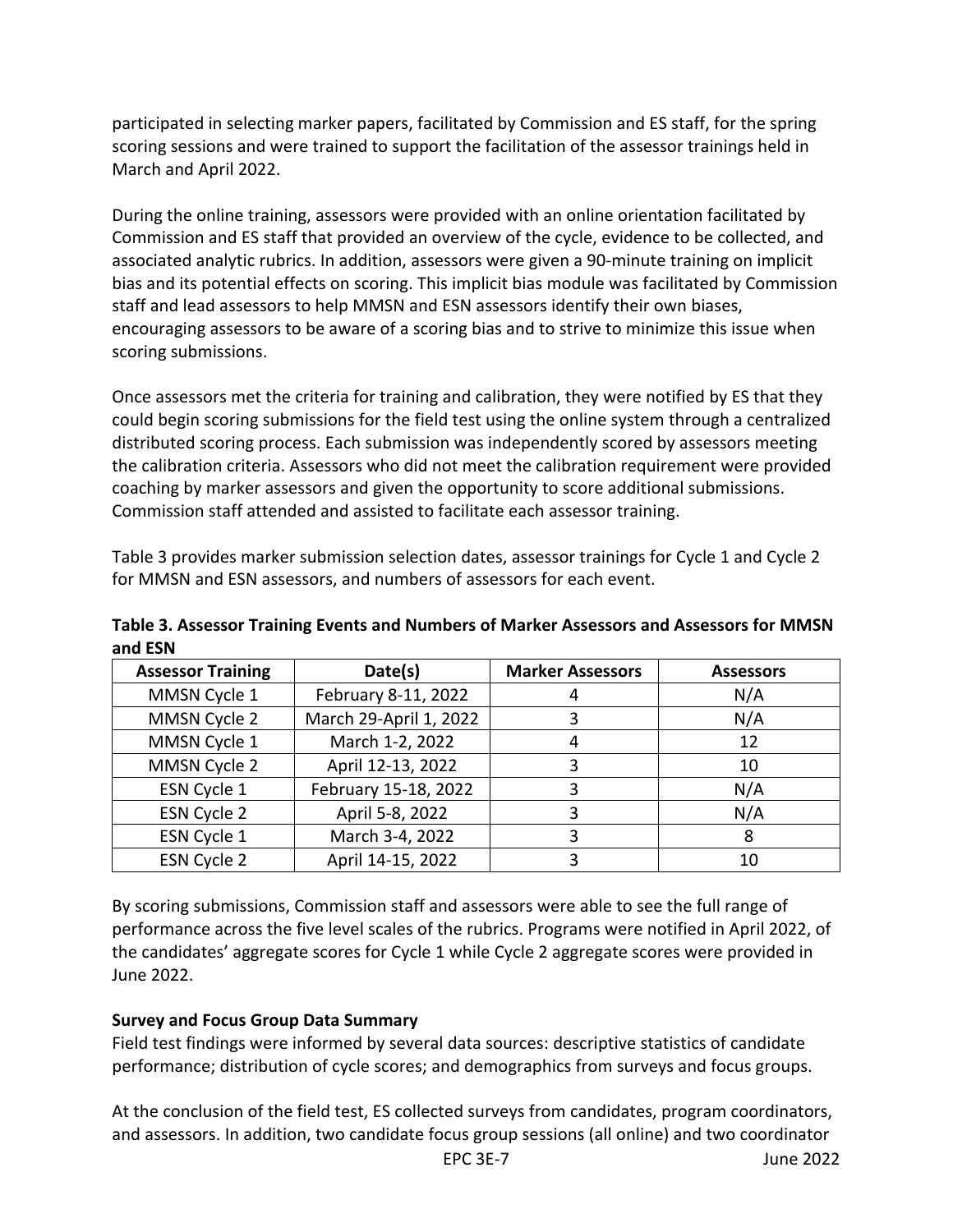interviews were co-facilitated by ES and Commission staff. Both survey and focus group questions were focused on key questions: clarity of directions, supports available, ease and use of online platform for submissions, ability to demonstrate knowledge, skills, and abilities (TPEs), and use of rubrics in scoring.

At the April and June 2022 DT meetings, ES prepared summaries of the qualitative findings and shared several themes that emerged from the initial data analysis. Themes across surveys and focus group feedback for both MMSN and ESN included the following:

# **Candidates**

- Include life and functional skills in addition to subject matter for learning goals and instructional planning (MMSN and ESN)
- Increase the length of video clips to allow more time for candidate interaction with students (ESN)
- Provide examples of candidate submissions to assist in "visualizing" what is expected and required of the performance assessment (ESN)
- Provide programs with technical assistance to assist with interacting with the ES platform for uploading submissions (MMSN)

# **Coordinators**

- Provide further clarity in the Program Guide for EdSp CalTPA vocabulary, including "asset-based instruction", "funds of knowledge", and "cultural and linguistic resources" (MMSN and ESN)
- Provide further clarity about rubric expectations for practice (MMSN and ESN)
- Provide examples of candidate submissions to assist in "visualizing" what is expected and required of the performance assessment (MMSN and ESN)
- Provide examples of scenarios of co-teaching, implementation of UDL strategies, and facilitation of instructional support personnel (MMSN)

# **Assessors**

- Define "manageable and appropriate goals" that also are grade level appropriate to ensure candidates create standards-based IEP/lesson goals (MMSN and ESN)
- Advise programs to provide more opportunities for candidates to reflect in coursework and clinical practice prior to completing the performance assessment (MMSN and ESN)
- Work with programs to provide information on understanding cultural assets and strengths of students to determine funds of knowledge (MMSN)
- Encourage programs to provide more opportunities for candidates to reflect in coursework and clinical practice prior to completing the performance assessment (MMSN and ESN)

Commission staff presented the field test results to the DT, and with their recommendation, made the following edits to the MMSN and ESN cycles and rubrics:

• Added specific inclusion of functional/life skills in the directions and prompts for the performance assessment guides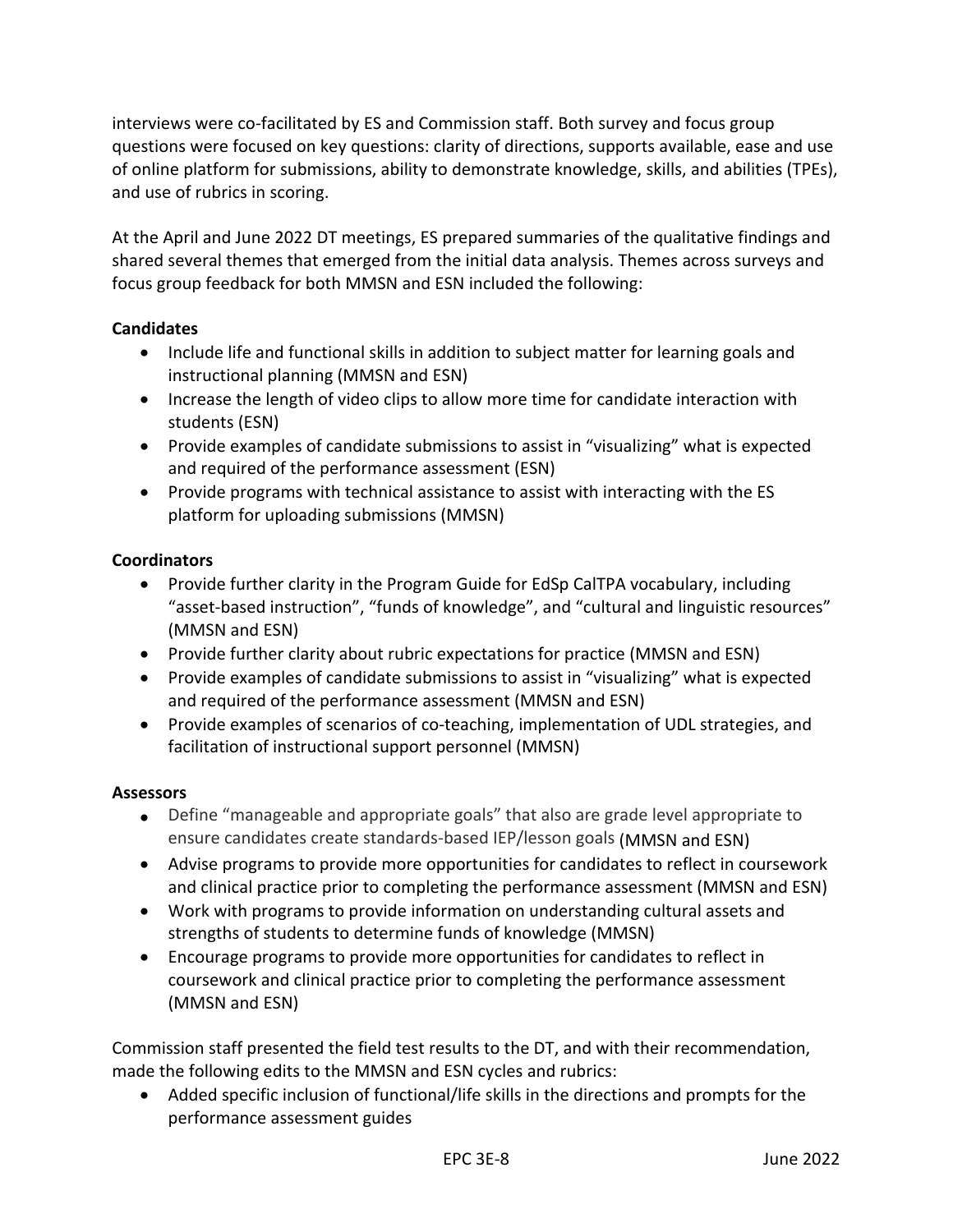- Increased the video clips by 2 minutes to allow for additional time to work with students who have extensive support needs (ESN)
- Included specific education specialist explanations and examples in the Program Guide. Provided technical assistance webinars in June, and again in August and October as programs transition to the operational administration of the EdSp CalTPA
- Provided clarity to the prompts in Step 1 for Cycle 1 and Cycle 2 on cultural assets and strengths for candidates
- Confirmed mid-range candidate submissions will be posted as exemplars once implementation begins fall of 2022

# **Component II Standard Setting Process for the MMSN and ESN CalTPAs and Recommendations for Passing Score Standards**

This component provides an overview of the activities undertaken to conduct standard setting for the MMSN and ESN CalTPAs to determine an initial recommendation to establish passing score standards.

# **Standard Setting Process Summary**

Developers of TPA models are required by the Assessment Design Standards (ADS) to conduct a standard setting study to establish the requirements for successful completion of the assessment. "Standard setting" is the common term used in the large-scale assessment industry to describe the process of determining a minimum passing score for new or revised assessments. The term "standard" as it is used in "standard setting" refers to a performance standard, or minimum level of acceptable performance on an assessment.

Standard setting is a common and established process for determining valid and defensible minimum passing scores for standardized assessments. Standard setting allows an authoritative body, in this case the Commission, to make an informed decision when establishing passing standards instead of arbitrarily selecting a minimum passing standard.

For criterion-referenced assessments, such as the MMSN and ESN CalTPAs, standard setting is a content-focused, structured process in which a panel of content area experts reviews the content of an assessment, carefully considers the performance expectations being measured, relevant data and potential pass rates at various scores to make an informed judgment about the minimum performance level that candidates would need to demonstrate to "pass" the assessment. The standard setting process conducted by ES resulted in a recommended passing score from each expert panel (MMSN and ESN, separately) to the Commission for each of the two instructional cycles.

There have been many different methods for standard setting published and researched in the field of large-scale assessment over the last 50 years. These standard setting methods are in use today for various types of assessments all over the world. However, all the most common standard setting methods for educational assessments involve the informed judgments of qualified "raters," or content-specific pedagogical experts.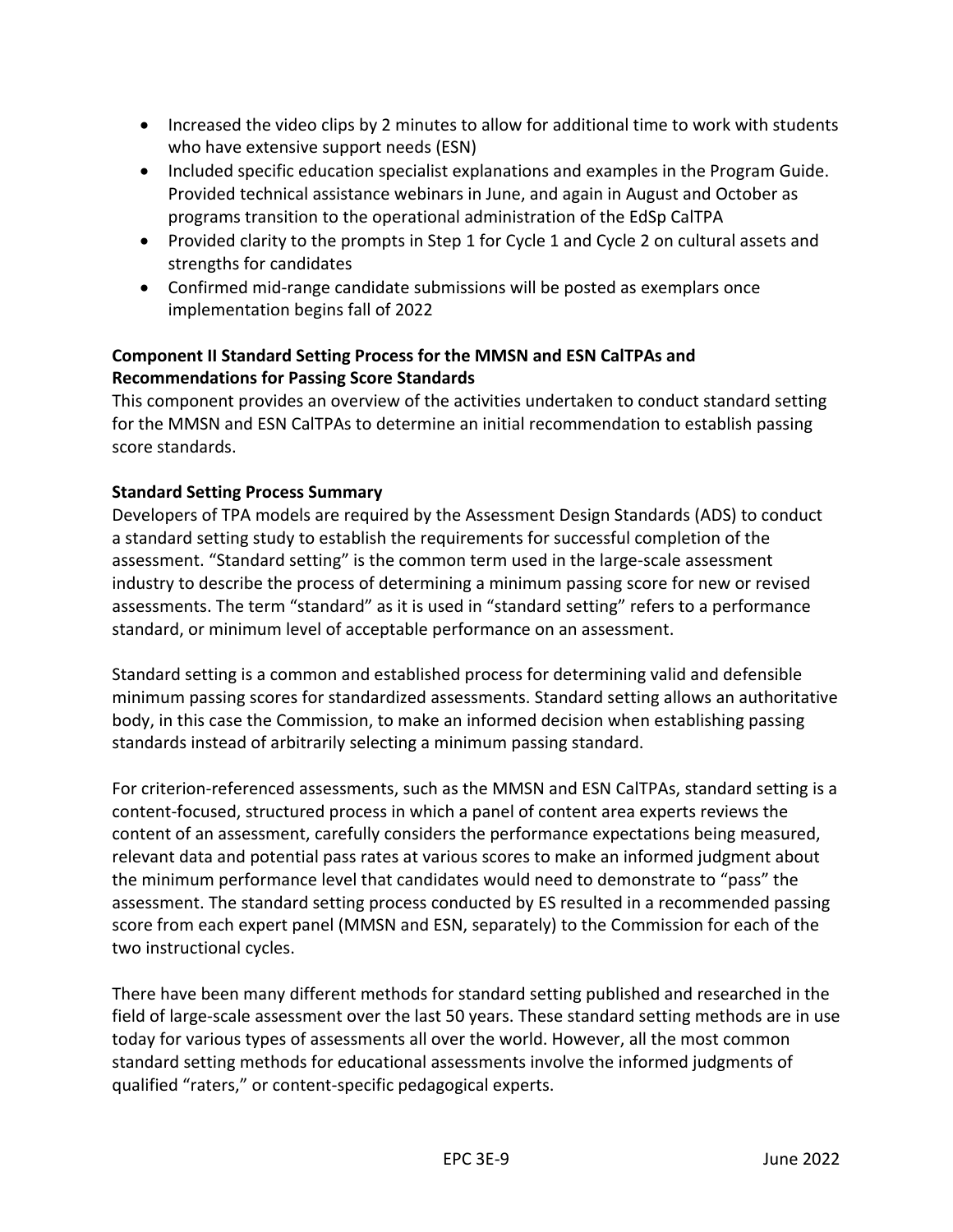As with the standard setting study method used for all other Commission assessments (e.g., CalTPA, CalAPA, CPACE, edTPA), the process employed for the MMSN and ESN CalTPAs was consistent with recognized psychometric principles and procedures. The standard setting study for the MMSN and ESN CalTPAs were conducted over two, two-day periods, May 24-25 (MMSN) and May 26-27, 2022 (ESN), with pre-conference preparatory activities for the content expert panel taking place prior to the meeting. Expert standard setting panel members are identified in [Appendix D.](#page-23-0)

The specific standard setting process used during the meetings for the MMSN and ESN CalTPAs is described in full detail in [Appendix E.](#page-24-0)

All the expert panel's standard setting discussions for the initial and final passing score standard recommendations, made at the conclusion of the second day's standard setting activities, were framed by the following context statements and guiding questions:

- *Think about an education specialist teacher candidate who is just at the level of knowledge and skills required to perform effectively the job of a new education specialist teacher in California public schools for students with mild to moderate support needs.*
- *Think about an education specialist teacher candidate who is just at the level of knowledge and skills required to perform effectively the job of a new education specialist teacher in California public schools for students with extensive support needs.*
- *What score (the sum of all the rubric scores in the Cycle) represents the level of performance that would be achieved by this individual?*

The guiding question addressed candidate performance across all rubrics in each cycle. Discussion was also conducted to allow for panel recommendations concerning any "side conditions," for example, placing a limitation on the number of rubric scores of "1" that would ultimately be allowed under the final recommended passing score.

# **Initial Passing Score Recommendations**

Through a facilitated discussion, panelists were presented with MMSN and/or ESN CalTPA descriptive data, the activities described in [Appendix E](#page-24-0) were conducted, and each panelist recommended an initial passing standard during the early activities on Day 2. Table 4 shows panelists' initial passing score recommendations:

| <b>Credential Area of</b><br><b>Emphasis</b><br>(Total Points Possible) | <b>Total Score Panel</b><br>Recommendation | <b>N Panelists Recommending Side</b><br>Condition of 1 rubric score of "1" |
|-------------------------------------------------------------------------|--------------------------------------------|----------------------------------------------------------------------------|
| MMSN Cycle 1 (40)                                                       | 19                                         | 6 of 12                                                                    |
| MMSN Cycle 2 (45)                                                       | 21                                         | 6 of 12                                                                    |
| ESN Cycle 1 (40)                                                        | 18                                         | 5 of 9                                                                     |
| ESN Cycle 2 (45)                                                        | 19                                         | 4 of 9                                                                     |

# **Table 4. Panelists' Initial Passing Score Recommendations (Committee Median)**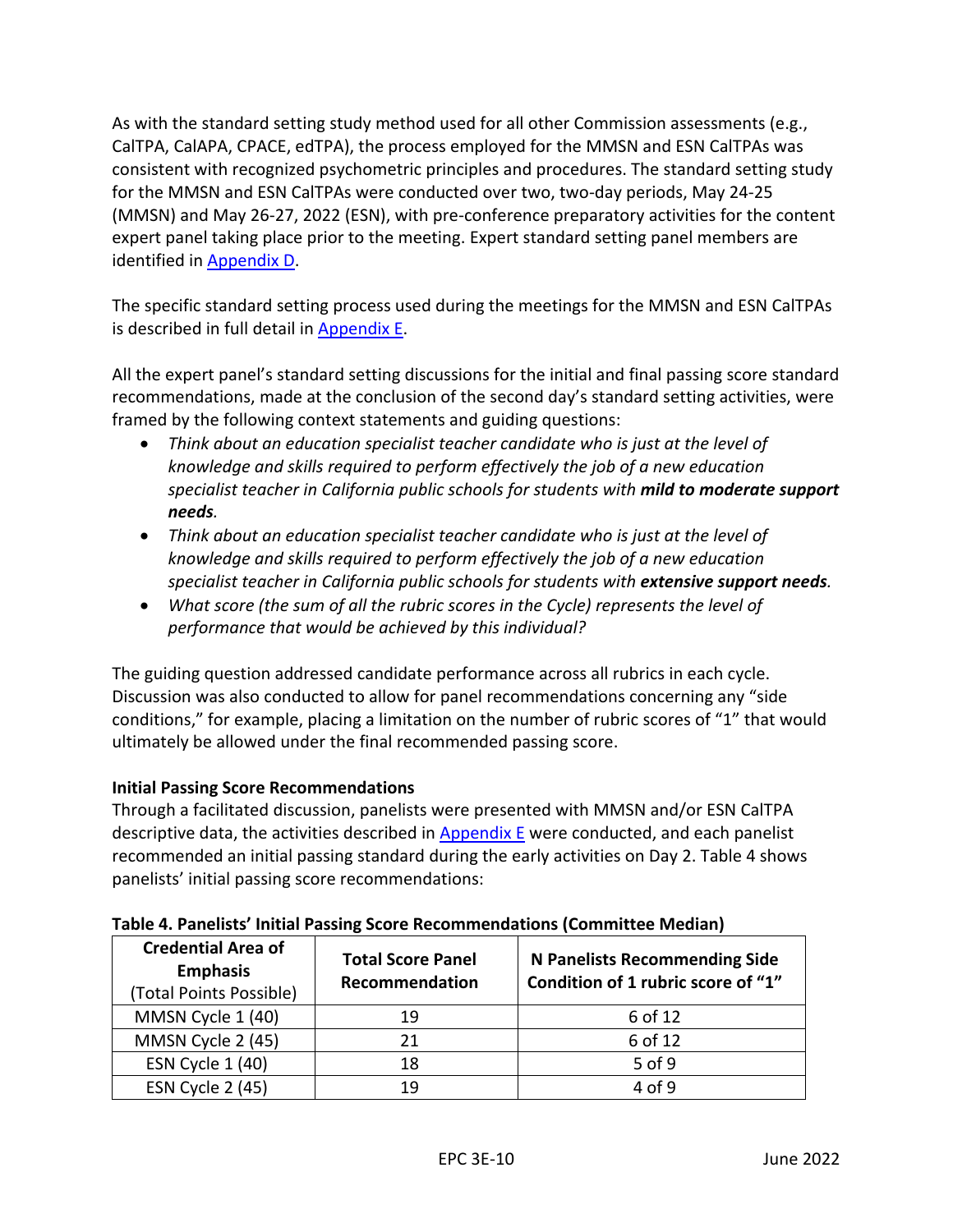Additional candidate score data from the field test are provided in [Appendix F](#page-27-0) (MMSN) and [Appendix G](#page-31-0) (ESN).

# **Final Standard Setting Panel Deliberations**

Through a facilitated discussion, and after examining the initial recommendations, panelists were presented with MMSN and ESN CalTPA impact data reflecting the number and percent of candidates who would theoretically pass at each potential recommended level.

Standard setting panelists were advised that the field test was conducted with candidates and programs that agreed to try out the assessments for the sake of contributing to assessment development. It is uncertain if factors including motivation influenced candidate performance as the completion of the assessment was not required to gain a preliminary credential. In addition, it is not clear how context and provided support may have influenced performance in these field tests. Commission staff reminded panelists that it is necessary to be thoughtfully cautious when applying the field test impact data to future performance of candidates due to the small size of the samples (e.g., 58 candidates for MMSN Cycle 1 and 40 for ESN Cycle 2). It is hard to determine if these small samples represent the larger population of candidates; therefore, these data, while helpful in providing feedback for development of the assessments for initial implementation, may not be fully representative of the performance of the larger MMSN and ESN populations.

For the MMSN sample from Cycle 1, most submissions that were scored were by candidates who identify as White/Non-Hispanic (N=22). The second largest group was Mexican-American/Chicano (N=15). The rest of the ethnic groups represent six or fewer candidates. Typically, data representing fewer than 10 candidates would not be included in a reported data set. To be transparent, however, it was critical for panelists to understand the performance of the candidates who did participate in the field test.

For the ESN sample, no submissions from candidates who identify as Black/African American, Japanese/Japanese American, Asian Indian American/Asian Indian, Cambodian American/Cambodian, and Filipino American/Filipino were scored. The impact data set does document that Mexican American/Chicano scored higher than other ethnicity groups, followed by White, and then followed by Latino candidates.

In the field tests, more female submissions were scored than male, or by those choosing not to respond to the gender identifying question. Across both assessments, females scored higher than males or non-gender identifying candidates.

When analyzing the data for candidates with two or more languages, more English-only submissions were scored for MMSN Cycle 1. English-only candidates performed slightly higher than candidates with English and one or more languages. For MMSN Cycle 2, more Englishonly submissions were scored; however, for this cycle, candidates with English and more than one language performed slightly higher than English-only candidates. In the ESN Cycle 1 data, the same pattern emerged with English-only candidates scoring higher than candidates with English and one or more languages. In ESN Cycle 2, candidates with English and one or more other languages slightly outperformed English-only candidates.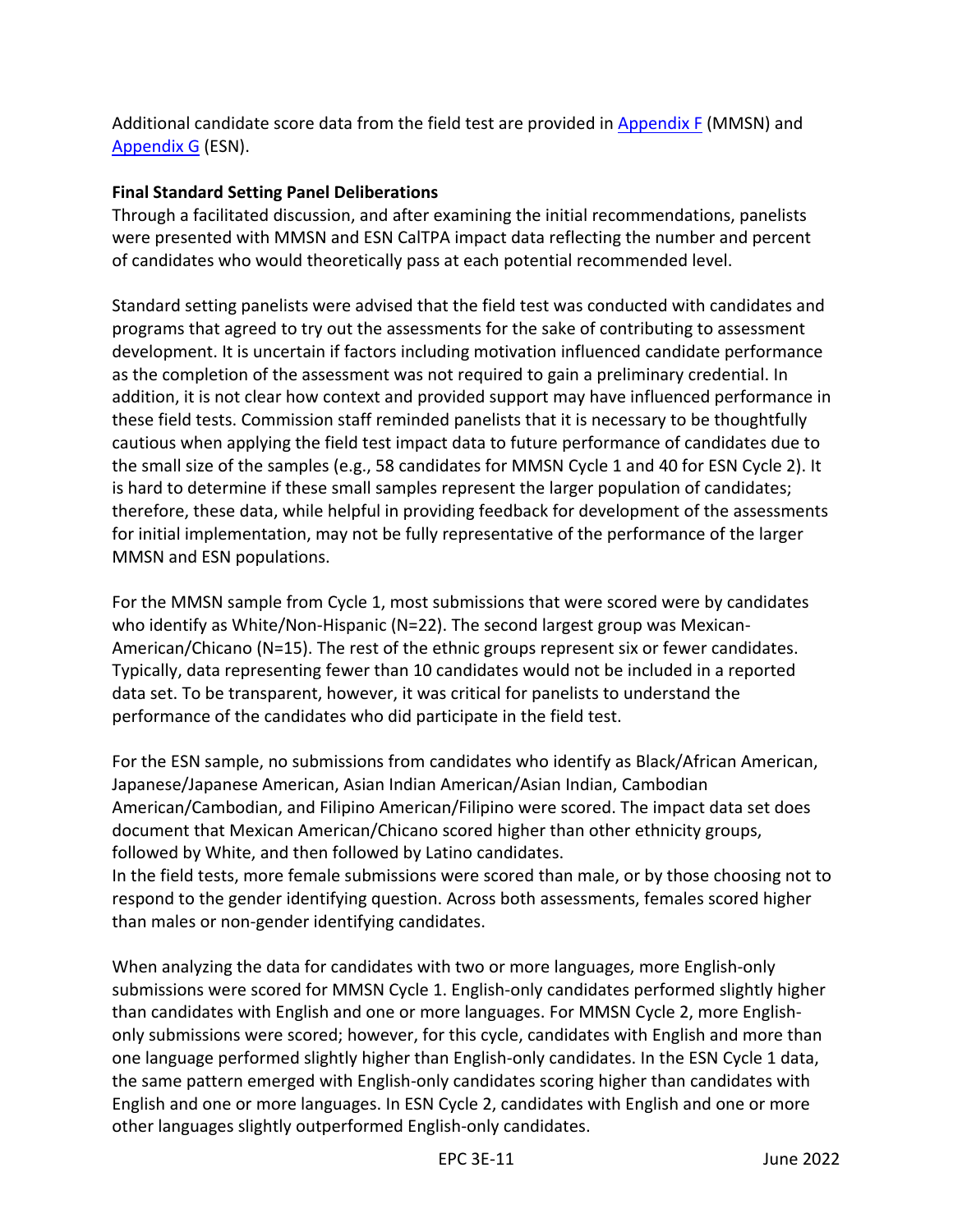Impact Data by ethnicity, gender, language, and school setting are found in [Appendix H](#page-34-0) (MMSN) and [Appendix I](#page-41-0) (ESN).

# **Rubric Level Scores**

The table below provide the candidate rubric level mean, standard deviation (SD), median, minimum, and maximum scores achieved, by MMSN and ESN candidates, for both Cycles 1 and 2 during the Field Test.

| <b>Credential</b>   |                   |              |                  |               |                |                |  |
|---------------------|-------------------|--------------|------------------|---------------|----------------|----------------|--|
| Area of             | Number of         | Mean         | <b>Standard</b>  | <b>Median</b> | <b>Minimum</b> | <b>Maximum</b> |  |
| <b>Emphasis</b>     | <b>Candidates</b> | <b>Score</b> | <b>Deviation</b> | <b>Score</b>  | <b>Score</b>   | <b>Score</b>   |  |
| MMSN <sub>C1</sub>  | 58                | 22.1         | 3.42             | 22.0          | 16             | 30             |  |
| 40 Points           |                   |              |                  |               |                |                |  |
| MMSN C <sub>2</sub> |                   | 26.7         | 3.36             | 27.0          | 18             | 33             |  |
| 45 Points           | 50                |              |                  |               |                |                |  |
| ESN <sub>C1</sub>   |                   | 22.2         |                  |               |                |                |  |
| 40 Points           | 46                |              | 5.43             | 21.5          | 8              | 34             |  |
| ESN <sub>C2</sub>   |                   |              |                  |               |                |                |  |
| 45 Points           | 40                | 23.0         | 4.40             | 24.0          | 9              | 33             |  |

# **Table 5. Cycle Rubric Scores for MMSN and ESN**

# **Frequency Distribution of the Cycle 1 and Cycle 2 Scores for MMSN and ESN**

After reviewing impact data, including the reporting of the modeled passing rate that would have been obtained based on a range of possible passing scores and viewing this information through various demographic variables, the whole group discussed the inferences of the impact data on the initial passing standard recommendation for both MMSN and ESN. Following this discussion, panelists were asked to make a final recommendation for a passing score for MMSN and ESN, by individual cycle.

To conclude the meeting, panelists were shown the frequencies for individual ratings of a final recommended passing score, as well as the mean, median, mode, minimum and maximum for the final score recommendations. Panelists were also shown a summary of the side condition recommendations and their impact on candidate pass rates. Table 6 shows panelists' final passing score recommendations.

|--|

| Performance<br><b>Assessment</b> | <b>Total Score Panel</b><br>Recommendation | Side Condition of 1 rubric<br>score of "1" |
|----------------------------------|--------------------------------------------|--------------------------------------------|
| MMSN Cycle 1 (40)                | 19                                         | 5 of 12                                    |
| MMSN Cycle 2 (45)                | 21                                         | 7 of 12                                    |
| ESN Cycle 1 (40)                 | 19                                         | 3 of 9                                     |
| ESN Cycle 2 (45)                 | 20                                         | 4 of 9                                     |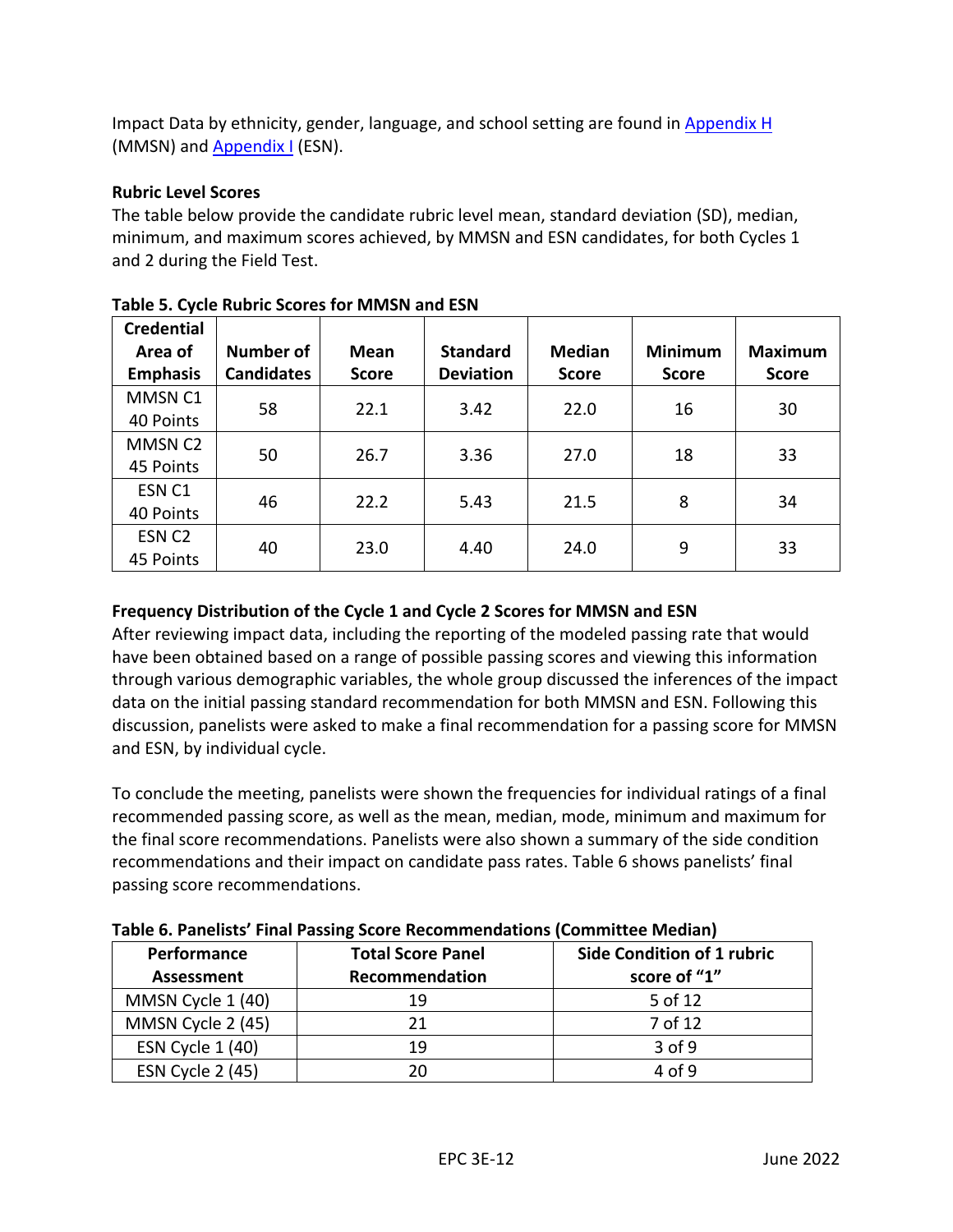Once standard setting study results were tabulated, Commission staff requested ES to model data to illustrate applying a standard error to the field test data.

# **Consideration of the Standard Error of Measure (SEM)**

When the final panel score recommendation is determined, an additional modification is sometimes made to that score before it is presented to the Commission for potential adoption. This modification is the determination and potential application of an adjustment known as the SEM.

The SEM takes into consideration the fact that an assessment represents one single point in time when a candidate's knowledge, skills, and abilities are measured. The score obtained on that day may or may not be fully reflective of the candidate's true knowledge, skills, and abilities. For example, if a candidate were to retake the test on multiple occasions, the candidate might well obtain several different scores. Scores are influenced by many factors, including, for example, the candidate's health on a particular day, the candidate's frame of mind, the point in the program at which the candidate takes the assessment, difference in the ratings given by the assessors, and other such factors that may have an influence on the score received on that assessment on that day. The candidate's "true" score that most accurately reflects the candidate's full set of knowledge, skills, and abilities, may lie somewhere within that total range of scores, and not just in one score obtained on one date in time. In addition, a single score could also potentially represent a "false negative" (i.e., the candidate did have sufficient knowledge, skills, and abilities but the actual score did not closely enough represent the candidate's true abilities) or a "false positive" (i.e., the candidate did not actually have sufficient knowledge, skills, and abilities but was able to earn a higher score than otherwise warranted). For these reasons, an adjustment for this SEM, may sometimes be made to address these factors.

The SEM has been calculated for Cycle 1 and Cycle 2, and the corresponding passing scores at different SEM applications are found in the tables presented below. There are cautions in the interpretation of these SEM values. First, it is not known if this small sample represents the larger population of candidates; therefore, this may not be representative of the performance of the population. And, most importantly, due to the small sample, there is no way to know if these SEMs represent those that are seen in the future, based on a larger group of candidates.

| <b>Field</b> | Panel median<br>(no SEM) | -.5 SEM    | -1 SEM       | $-1.5$ SEM |
|--------------|--------------------------|------------|--------------|------------|
| MMSN Cycle 1 | 19.00                    | 18.42 (18) | $17.83(17)*$ | 17.25(17)  |
| MMSN Cycle 2 | 21.00                    | 20.16(20)  | 19.32 (19)   | 18.48 (18) |
| ESN Cycle 1  | 19.00                    | 17.88 (17) | 16.75(16)    | 15.63(15)  |
| ESN Cycle 2  | 20.00                    | 19.01 (19) | 18.01 (18)   | 17.02 (17) |

**Table 7. Standard Error of Measure**

\*Passing scores are rounded to favor the candidate.

These tables also provide the impact data on scores and passing rates for both cycles, including the effect of adding an SEM adjustment. Given the panel recommendations, the data was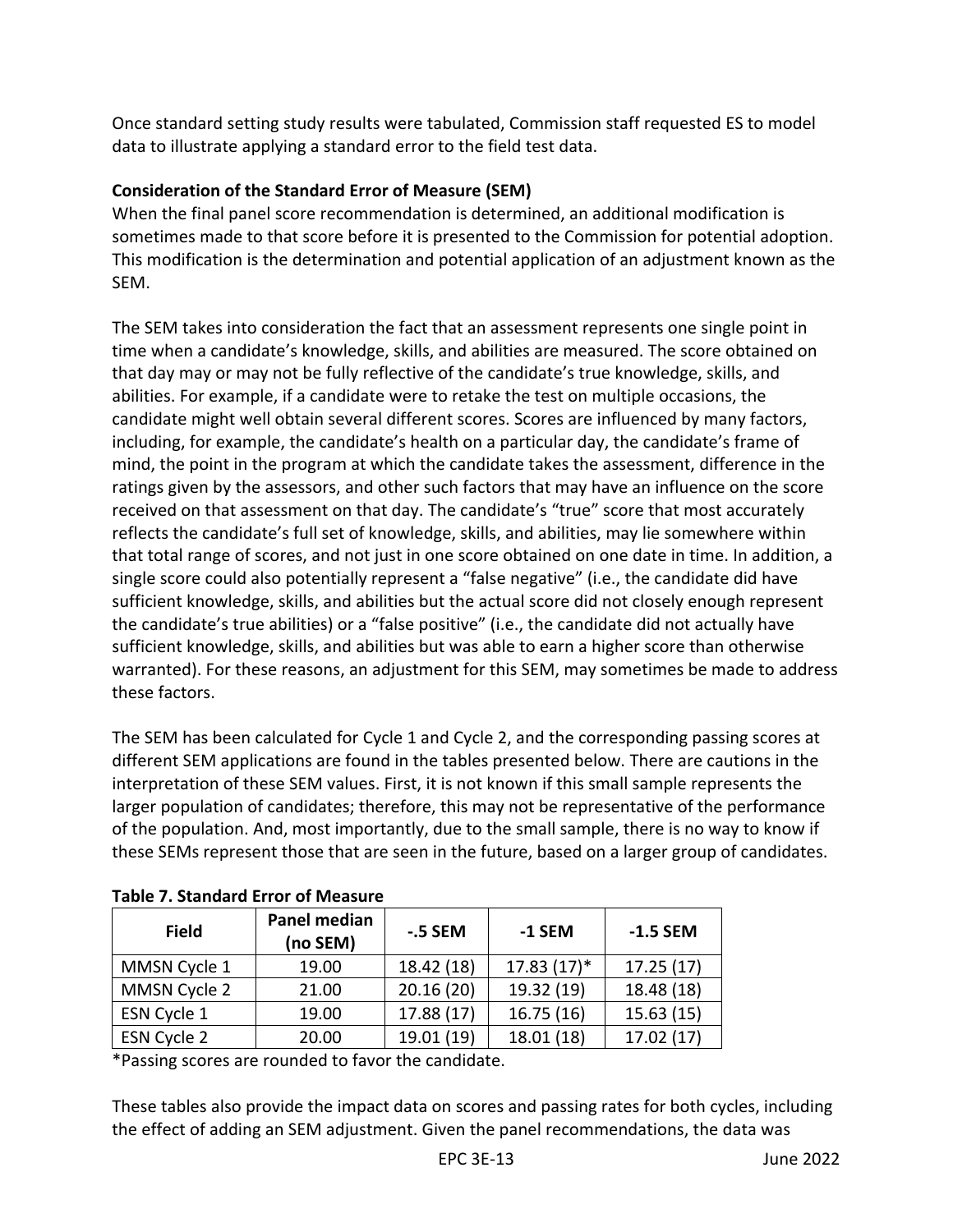modeled to show individual pass rates at the cycle level as illustrated above. Tables 8-11 provide the percentage of candidate submissions that would pass at a variety of passing standard scores. The tables also provide data on how applying side conditions and limiting the number of scores of 1 a candidate may earn would impact passing rates. The cells that are highlighted in orange represent the percentage of those candidates who would pass at the indicated passing standard score.

| Table 8. MMSN Cycle 1-Overall Modeled Passing Rates by Passing Score and Number of |
|------------------------------------------------------------------------------------|
| <b>Candidate Scores of 1 Allowed</b>                                               |

| <b>MMSN</b>       |              | <b>No Side</b><br><b>Condition</b> |      | <b>At Most Three</b><br>1 <sub>s</sub> |      | <b>At Most Two</b> | 1 <sub>s</sub> | <b>At Most One</b><br>1 |      | No 1s<br><b>Allowed</b> |      |
|-------------------|--------------|------------------------------------|------|----------------------------------------|------|--------------------|----------------|-------------------------|------|-------------------------|------|
| Cycle 1           | <b>Total</b> | N                                  | %    | N                                      | %    | N                  | %              | N                       | %    | N                       | %    |
|                   | N            | Pass                               | Pass | Pass                                   | Pass | Pass               | Pass           | Pass                    | Pass | Pass                    | Pass |
| <b>Passing</b>    |              |                                    |      |                                        |      |                    |                |                         |      |                         |      |
| <b>Score</b>      |              |                                    |      |                                        |      |                    |                |                         |      |                         |      |
| 15                | 58           | 58                                 | 1.00 | 58                                     | 1.00 | 58                 | 1.00           | 58                      | 1.00 | 57                      | 0.98 |
| 16                | 58           | 58                                 | 1.00 | 58                                     | 1.00 | 58                 | 1.00           | 58                      | 1.00 | 57                      | 0.98 |
| 17(a)             | 58           | 54                                 | 0.93 | 54                                     | 0.93 | 54                 | 0.93           | 54                      | 0.93 | 53                      | 0.91 |
| 18(b)             | 58           | 51                                 | 0.88 | 51                                     | 0.88 | 51                 | 0.88           | 51                      | 0.88 | 50                      | 0.86 |
| 19 <sub>(c)</sub> | 58           | 51                                 | 0.88 | 51                                     | 0.88 | 51                 | 0.88           | 51                      | 0.88 | 50                      | 0.86 |
| 20                | 58           | 43                                 | 0.74 | 43                                     | 0.74 | 43                 | 0.74           | 43                      | 0.74 | 43                      | 0.74 |

**KEY: a = -1 SEM b = - 0.5 SEM c = no SEM**

**Table 9. MMSN Cycle 2-Overall Modeled Passing Rates by Passing Score and Number of Candidate Scores of 1 Allowed**

|                |              |                  | <b>No Side</b> |             | <b>At Most Three</b> |      | <b>At Most Two</b> | <b>At Most One</b> |      | No 1s<br><b>Allowed</b> |      |
|----------------|--------------|------------------|----------------|-------------|----------------------|------|--------------------|--------------------|------|-------------------------|------|
| <b>MMSN</b>    |              | <b>Condition</b> |                |             | 1 <sub>s</sub>       |      | 1 <sub>s</sub>     |                    |      |                         |      |
| Cycle 2        | <b>Total</b> | N                | %              | N           | %                    | N    | %                  | N                  | %    | N                       | %    |
|                | N            | Pass             | Pass           | <b>Pass</b> | Pass                 | Pass | Pass               | Pass               | Pass | Pass                    | Pass |
| <b>Passing</b> |              |                  |                |             |                      |      |                    |                    |      |                         |      |
| <b>Score</b>   |              |                  |                |             |                      |      |                    |                    |      |                         |      |
| 17             | 50           | 50               | 1.00           | 50          | 1.00                 | 49   | 0.98               | 49                 | 0.98 | 48                      | 0.96 |
| 18             | 50           | 50               | 1.00           | 50          | 1.00                 | 49   | 0.98               | 49                 | 0.98 | 48                      | 0.96 |
| 19(a)          | 50           | 49               | 0.98           | 49          | 0.98                 | 49   | 0.98               | 49                 | 0.98 | 48                      | 0.96 |
| 20(b)          | 50           | 47               | 0.94           | 47          | 0.94                 | 47   | 0.94               | 47                 | 0.94 | 46                      | 0.92 |
| 21(c)          | 50           | 46               | 0.92           | 46          | 0.92                 | 46   | 0.92               | 46                 | 0.92 | 46                      | 0.92 |

**KEY: a= -1 SEM b = - 0.5 SEM c = no SEM**

| Table 10. ESN Cycle 1-Overall Modeled Passing Rates by Passing Score and Number of |
|------------------------------------------------------------------------------------|
| <b>Candidate Scores of 1 Allowed</b>                                               |

| <b>ESN</b>        |              | <b>No Side</b><br><b>Condition</b> |      | <b>At Most Three</b><br>1s |      | <b>At Most Two</b><br>1 <sub>s</sub> |      | <b>At Most One</b> |      | No 1s<br><b>Allowed</b> |           |
|-------------------|--------------|------------------------------------|------|----------------------------|------|--------------------------------------|------|--------------------|------|-------------------------|-----------|
| Cycle 1           | <b>Total</b> | N                                  | %    | N                          | %    | N                                    | %    | N                  | %    | N                       | %         |
|                   | N            | Pass                               | Pass | Pass                       | Pass | Pass                                 | Pass | Pass               | Pass | Pass                    | Pass      |
| <b>Passing</b>    |              |                                    |      |                            |      |                                      |      |                    |      |                         |           |
| <b>Score</b>      |              |                                    |      |                            |      |                                      |      |                    |      |                         |           |
| 15(a)             | 46           | 43                                 | 0.93 | 42                         | 0.91 | 42                                   | 0.91 | 40                 | 0.87 | 33                      | 0.72      |
| 16 <sub>(b)</sub> | 46           | 39                                 | 0.85 | 39                         | 0.85 | 39                                   | 0.85 | 38                 | 0.83 | 33                      | 0.72      |
| <b>EPC 3E-14</b>  |              |                                    |      |                            |      |                                      |      |                    |      |                         | June 2022 |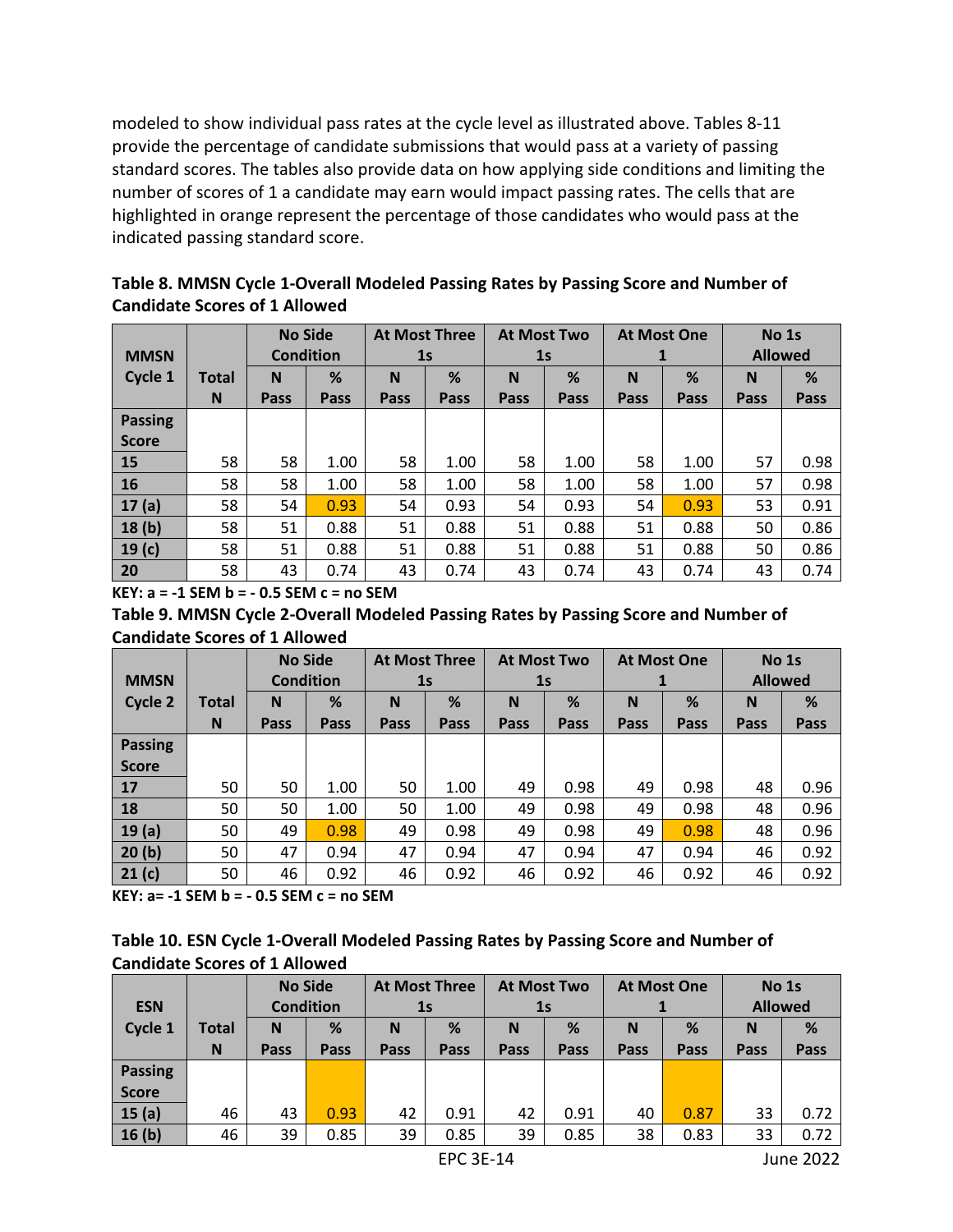| 17 $(c)$  | 46 | 38        | 0.83 | 38 | 0.83 | 38 | 0.83 | 37 | 0.80 | 33 | 0.72 |
|-----------|----|-----------|------|----|------|----|------|----|------|----|------|
| 18        | 46 | 37<br>، ب | 0.80 | 37 | 0.80 | 37 | 0.80 | 37 | 0.80 | 33 | 0.72 |
| <b>19</b> | 46 | 37<br>، ب | 0.80 | 37 | 0.80 | 37 | 0.80 | 37 | 0.80 | 33 | 0.72 |
| 20        | 46 | 33        | 0.72 | 33 | 0.72 | 33 | 0.72 | 33 | 0.72 | 29 | 0.63 |

**KEY: a= -1.5 SEM b = - 1.0 SEM c = -0.5**

**Table 11. ESN Cycle 2-Overall Modeled Passing Rates by Passing Score and Number of Candidate Scores of 1 Allowed**

|                   |              |      | <b>No Side</b>   | <b>At Most Three</b> |                | <b>At Most Two</b> |                | <b>At Most One</b> |      | No 1s |                |  |
|-------------------|--------------|------|------------------|----------------------|----------------|--------------------|----------------|--------------------|------|-------|----------------|--|
| <b>ESN</b>        |              |      | <b>Condition</b> |                      | 1 <sub>s</sub> |                    | 1 <sub>s</sub> |                    |      |       | <b>Allowed</b> |  |
| Cycle 2           | <b>Total</b> | N    | %                | N                    | %              | N                  | %              | N                  | %    | N     | %              |  |
|                   | N            | Pass | Pass             | Pass                 | Pass           | Pass               | Pass           | Pass               | Pass | Pass  | Pass           |  |
| <b>Passing</b>    |              |      |                  |                      |                |                    |                |                    |      |       |                |  |
| <b>Score</b>      |              |      |                  |                      |                |                    |                |                    |      |       |                |  |
| 17(a)             | 40           | 39   | 0.98             | 39                   | 0.98           | 39                 | 0.98           | 35                 | 0.88 | 26    | 0.65           |  |
| 18(b)             | 40           | 34   | 0.85             | 34                   | 0.85           | 34                 | 0.85           | 33                 | 0.83 | 26    | 0.65           |  |
| 19 <sub>(c)</sub> | 40           | 33   | 0.83             | 33                   | 0.83           | 33                 | 0.83           | 32                 | 0.80 | 25    | 0.63           |  |
| 20                | 40           | 31   | 0.78             | 31                   | 0.78           | 31                 | 0.78           | 31                 | 0.78 | 24    | 0.60           |  |
| 21                | 40           | 30   | 0.75             | 30                   | 0.75           | 30                 | 0.75           | 30                 | 0.75 | 23    | 0.58           |  |

**KEY: a= -1.5 SEM b = - 1.0 SEM c = -0.5**

Upon completion of the Standard Setting Study, Commission staff considered all field test data, both qualitative (surveys, focus groups) and quantitative (candidate score data) and panel member discussion. Panel members raised important issues for consideration in setting initial passing standards. Issues included concerns about how schools are adjusting to the return to inperson instruction for students, families/guardians, and teachers due to the COVID pandemic and the need to allow time for programs to incorporate the TPEs and performance assessments into coursework and clinical practice. Panelists noted that the majority of approved MMSN and ESN programs did not participate in the pilot or field test of the assessments resulting in the need for faculty, supervising teachers, and other district support providers to have the opportunity to learn about the assessment and how to appropriately support candidates. Finally, panelists were concerned that the demographics of the field test candidates (ethnicity, gender, type of program pathway) were limited to 50 candidates with some subgroups not represented.

# **Commission Passing Score Recommendations, Side Conditions, and SEM**

For MMSN candidates staff recommend the passing standards set by the panel, with a side condition that does not allow a candidate to have a rubric score of 1 on more than one of the rubrics for the cycle. To ensure a supportive first implementation year, staff recommend the application of a -1.0 SEM. This would bring the actual passing standards for the first year(s) to 17 for Cycle 1 and 19 for Cycle 2.

For ESN candidates, staff recommend the passing standards set by the panel. Field test score data along with survey and focus group findings led staff to propose that candidates would be allowed to meet the passing standards without establishing a side condition regarding scoring a 1 on a rubric. The recommendation allows candidates to meet the passing standard across the rubric scores and would allow for more than one score of 1. In addition to reasons provided and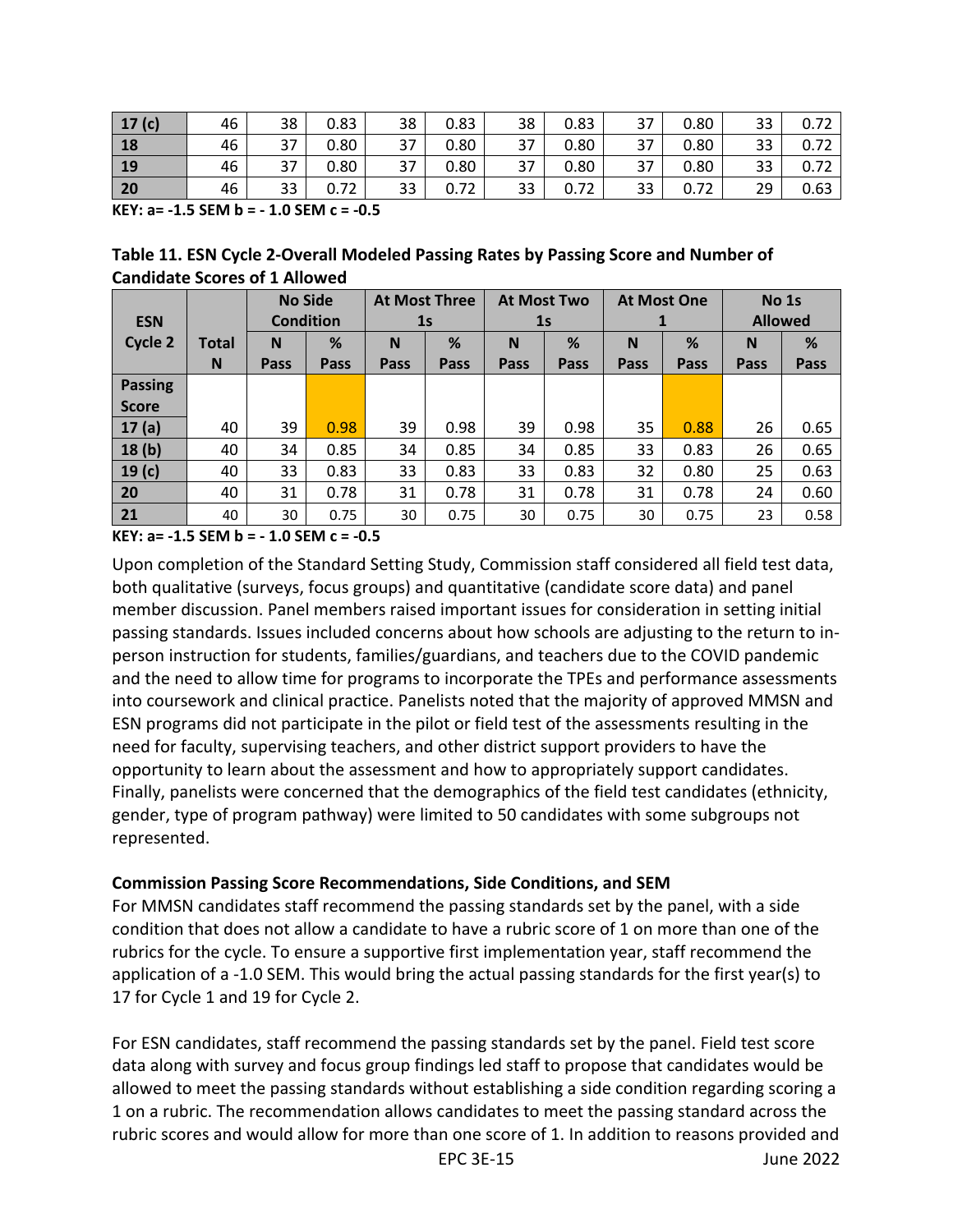due to the need for time to embed the assessment, the demographic data for this field test did not include candidates who identify as Black/African American and also had very low numbers of other ethnic groups. As such, these low numbers do not allow for a data- informed understanding of how future candidates might perform. Given this additional consideration of low numbers of candidates in the field test and to ensure a supportive first implementation year(s), staff recommend the application of a -1.5 SEM. This would bring the actual passing standard for the first year(s) for the ESN assessment to 15 for Cycle 1 and 17 for Cycle 2.

Staff recommendations for MMSN and ESN are different given the performance of the two groups of candidates. For ESN, Commission staff, in conversation with program faculty, assessors, and candidates, took into consideration additional issues along with the qualitative and quantitative findings and panel discussions. These considerations included the potentially different contexts for learning and wide variety of student learning needs and IEP goals, the new TPEs that combine Universal, MMSN, and ESN credential specific expectations, the need for programs to place candidates in clinical experiences where the requirements of the assessment are achievable (grade specific, content level instruction, video recording of students, and multiple learning environments), and the array of approaches to educational support staff currently employed in school districts.

Prior experience has proven that providing a lower early passing standard allows programs to focus on embedding the assessment and supporting faculty and others while learning how to support candidates and how to create coursework and field work experiences that allow candidates to engage successfully in performance assessment. Staff and its technical contractor, ES, will continue to carefully monitor the performance data of both MMSN and ESN candidates. Staff recommend that at least two years of data be collected and studied to better understand how all candidates are performing before conducting a second standard setting review/study. If the Commission adopts this recommendation to return in two years with a new and more representative data analysis, staff would bring forward data to potentially remove the SEMs applied for the first years of implementation and begin to require the passing standards recommendations of the MMSN and ESN 2022 Standard Setting Panel (Cycle 1: 19 and Cycle 2: 21 for MMSN and Cycle 1: 19 and Cycle 2: 20 for ESN) making the passing standards for the MMSN and ESN assessments equivalent to the MS and SS CalTPA cycles. If appropriate, the Commission can recommend new passing standards based on the two years of implementation data. For ESN, the Commission could revisit the recommendation to only allow one rubric score of 1 per cycle as recommended by the ESN panel, a step that would mirror the current expectation for the MS and SS CalTPA and the new MMSN assessment.

# **Component III: Information About How the Commission and Its Technical Contractor Evaluation Systems group of Pearson Will Support Programs During the First Year of Operational Administration, 2022-23**

This section of the agenda item provides an overview of the supports and activities that both ES and Commission staff will conduct as MMSN and ESN programs engage in the first year of operational administration for the 2022-23 academic year.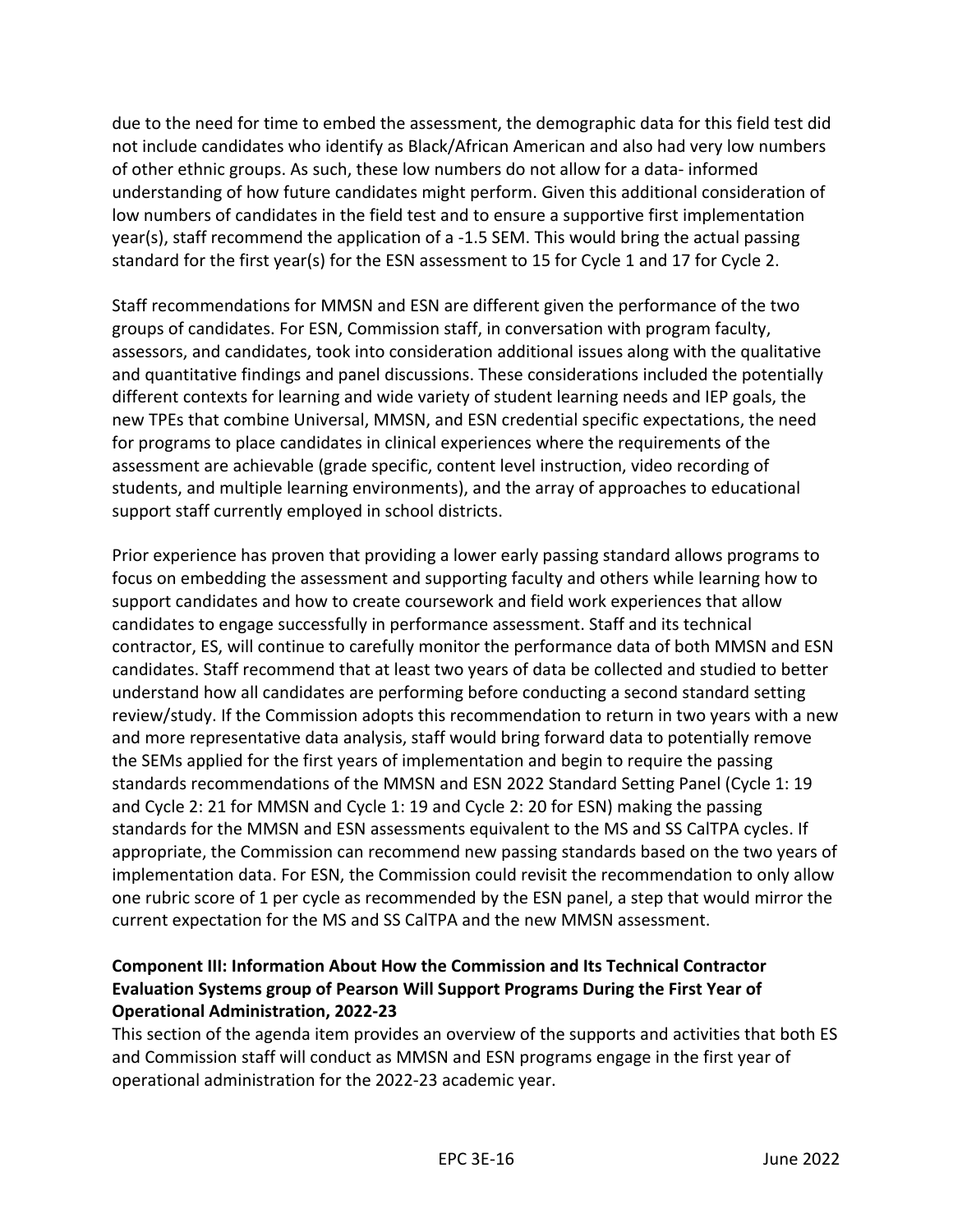Scheduled support events for programs and for candidates as they register for and take the EdSp CalTPA for MMSN and ESN in the first operational year are detailed in Table 12 below. Assessor training dates will be added once determined.

| <b>Type of Support</b>                                                                                                                               | Date(s)                                        |
|------------------------------------------------------------------------------------------------------------------------------------------------------|------------------------------------------------|
| <b>Weekly Office Hours</b>                                                                                                                           | Every Friday from 10:00-10:30am                |
| <b>Transition Webinars</b>                                                                                                                           | June 1, 2022 (MMSN)<br>June 2, 2022 (ESN)      |
| <b>EdSp CalTPA Operational Materials Orientation</b>                                                                                                 | August 31, 2022                                |
| Meredith Fellows Implementation Conference                                                                                                           | September 16-17, 2022                          |
| EdSp CalTPA Kickoff Webinar for MMSN and ESN                                                                                                         | October 5, 2022                                |
| <b>EdSP CalTPA Coordinator Newsletter:</b><br>https://www.ctc.ca.gov/commission/newsletters/ed-<br>specialist-caltpa-program-coordinators-email-list | Ongoing                                        |
| Digging Deeper Series for CalTPA, EdSp CalTPA,<br>CalAPA, and ECE CalTPA                                                                             | <b>Fall 2022</b><br>Winter 2023<br>Spring 2023 |
| <b>EdSp Faculty Workshops</b>                                                                                                                        | <b>Fall 2022</b>                               |

**Table 12. Fall 2022 Support for Programs and Candidates**

# **Staff Recommendations**

- 1. That the Commission adopts the MMSN and ESN CalTPAs for operational administration, beginning October 2022.
- 2. That the Commission establish the following passing standards for initial implementation:
	- MMSN Cycle 1: Passing standard of 19 points with one score of 1 allowed and apply a Standard Error of Measure of -1.0, resulting in a passing score of 17.
	- MMSN Cycle 2: Passing standard of 21 points with one score of 1 allowed and apply a Standard Error of Measure of -1.0, resulting in a passing score of 19.
	- ESN Cycle 1: Passing standard of 19 points and apply a Standard Error of Measure of -1.5, resulting in a passing score of 15.
	- ESN Cycle 2: Passing standard of 20 points and apply a Standard Error of Measure of -1.5, resulting in a passing score of 17.
- 3. That two years of data be collected and studied to understand how candidates are performing and conduct a second standard setting review/study in spring 2024.

# **Next Steps**

If the Commission adopts the recommended passing standards, notification will be posted on the ES exams website [\(www.ctcexams.nesinc.com\)](http://www.ctcexams.nesinc.com/) and will be communicated to the field.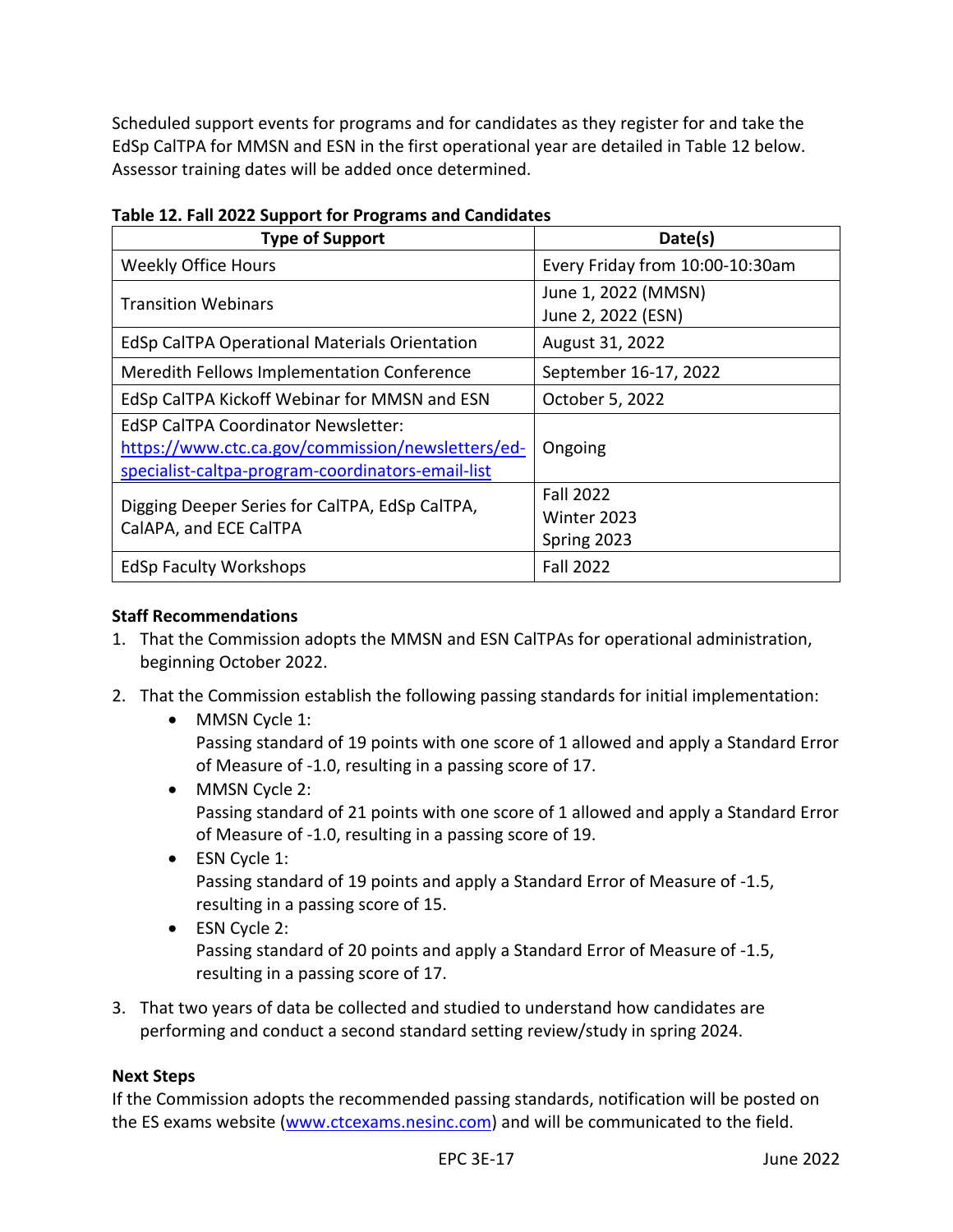Supports to the field would continue and be enhanced as staff works with programs to understand what is needed to prepare for the first administration this fall and for continued implementation over the next several years.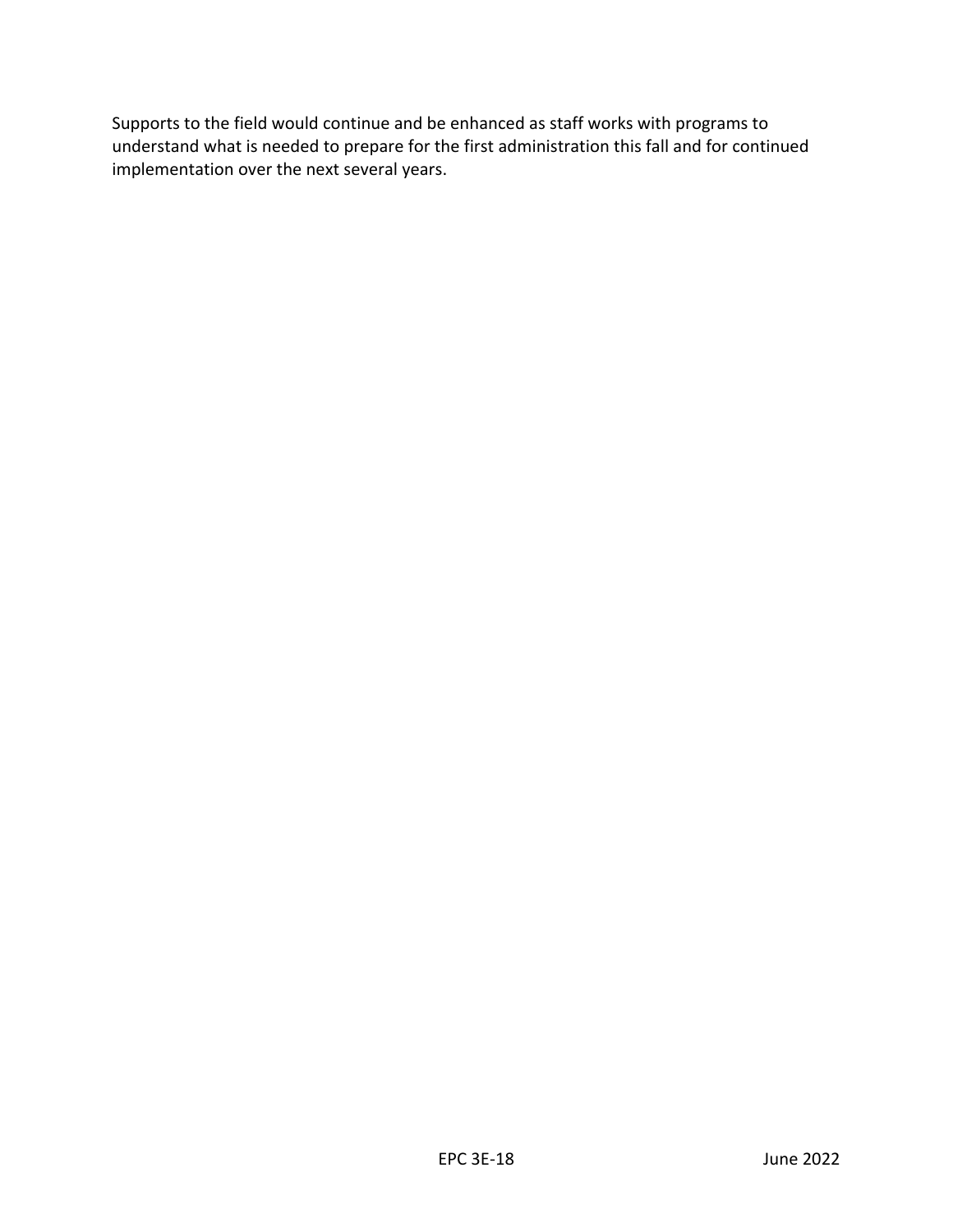# **Appendix A Education Specialist CalTPA Design Team Members**

<span id="page-19-0"></span>

| <b>Name</b>                | <b>Affiliation</b>                                        | Role                                                         |
|----------------------------|-----------------------------------------------------------|--------------------------------------------------------------|
| Amy Andersen               | El Dorado County Office of Education                      | <b>Executive Director, Special</b><br>Services               |
| Amanda Baird               | Orange County Department of<br>Education                  | Coordinator                                                  |
| Jessica Burrone            | Yolo County Office of Education                           | Director of Special Education                                |
| Cathy Creasia              | University of Southern California                         | Director of Accreditation and<br>Credentialing               |
| Vicki Graf                 | Loyola Marymount University                               | <b>Technical Advisor, CTC/ES</b>                             |
| <b>Megan Gross</b>         | <b>Commission on Teacher</b><br>Credentialing             | <b>Commission Liaison</b>                                    |
| <b>Allan Hallis</b>        | Riverside County Office of Education                      | Administrator, Preliminary<br><b>Teacher Preparation</b>     |
| Cheryl Kamei-<br>Hannan    | California State University, Los<br>Angeles               | Professor                                                    |
| Elizabeth Jara             | Teachers College of San Joaquin                           | Coordinator, Special Education<br>Programs                   |
| Gabrielle Jones            | University of California, San Diego                       | Director of MA-ASL Credential<br>Program                     |
| Jennifer Kritsch           | Point Loma University                                     | Director of Special Education,<br><b>Associate Professor</b> |
| Robert Perry               | Los Angeles Unified School District                       | <b>Administrative Coordinator</b>                            |
| Elisa Pokorney             | William S. Hart Union High School<br>District             | Teacher, MMSN                                                |
| Nina Potter                | San Diego State University                                | Director of Assessment &<br>Accreditation                    |
| <b>Terrelle Sales</b>      | Pepperdine University                                     | <b>Assistant Professor of Teacher</b><br>Education           |
| Julie Sheldon              | Walnut Valley Teacher Induction                           | <b>Induction Coordinator</b>                                 |
| Cheryl Sjostrom            | UMass Global - California                                 | Director of Clinical<br>Services/Associate Professor         |
| Sarah Steinbach            | Santa Clara County Office of<br>Education                 | Teacher, ESN                                                 |
| Sharon Sacks/Ting<br>Siu   | San Francisco State University                            | Clinical Supervisor,<br>TVI/Professor                        |
| Stephanie<br>Stotelmeyer   | Santa Ana Unified School District                         | Teacher, MMSN                                                |
| Jacquelyn Urbani           | Mills College                                             | Director of ECSE/Associate<br>Professor                      |
| Janice Myck-Wayne          | California State University, Fullerton                    | Professor, Special Education                                 |
| <b>Bridget Scott-Weich</b> | Mount Saint Mary's University/John<br><b>Tracy Center</b> | Director of Graduate Programs<br>and Administration          |
| Robin Zane                 | California Department of Education                        | Director, State Special Services<br><b>Schools Division</b>  |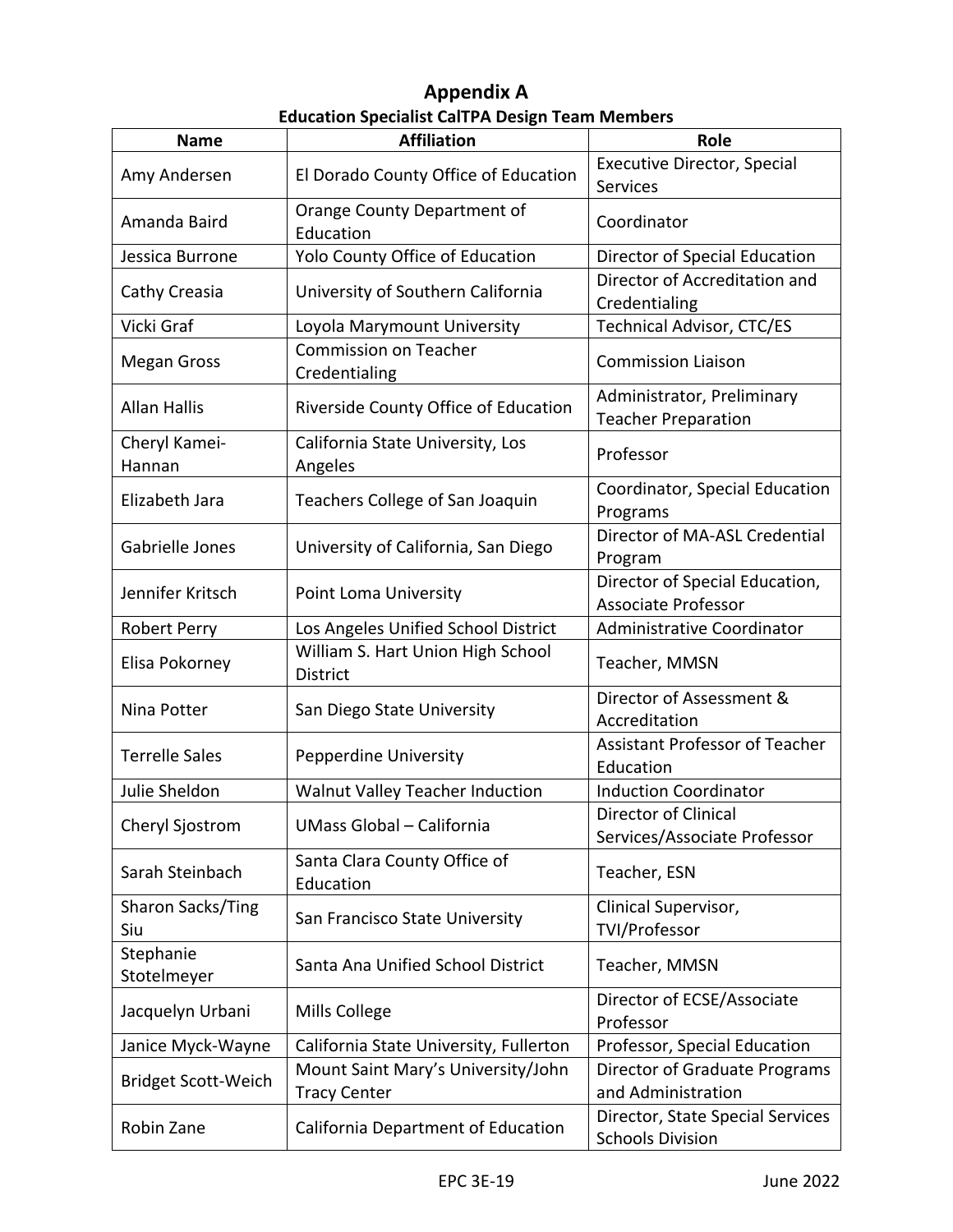# **Appendix B Rubric Essential Questions**

# <span id="page-20-0"></span>**Cycle 1: MMSN and ESN Rubric Essential Questions**

| Step 1: Plan                                                                                                                                                                                                                                                                                                                                                                                                                                         |  |  |  |  |  |  |
|------------------------------------------------------------------------------------------------------------------------------------------------------------------------------------------------------------------------------------------------------------------------------------------------------------------------------------------------------------------------------------------------------------------------------------------------------|--|--|--|--|--|--|
| <b>Rubric 1.1:</b> How does the candidate's proposed learning goal(s) connect with prior knowledge<br>and define specific outcomes for students? Based on UDL principles, how do<br>proposed content-specific learning activities, instructional and grouping strategies,<br>and facilitation of instructional support personnel support, engage, and/or<br>challenge all students to meet the learning goal(s) of the lesson?                       |  |  |  |  |  |  |
| <b>Rubric 1.2:</b> How does the candidate use UDL principles to plan instruction using knowledge of<br>FS1's (English learner) assets and learning needs to support meaningful<br>engagement with the content-specific lesson goal(s) and ELD goal(s)?                                                                                                                                                                                               |  |  |  |  |  |  |
| <b>Rubric 1.3:</b> How does the candidate use UDL principles to plan instruction using knowledge of<br>FS2's (student with an IEP and identified disability) assets and learning needs to<br>support meaningful engagement with the content-specific lesson goal(s) and, if<br>appropriate, ELD goal(s)?                                                                                                                                             |  |  |  |  |  |  |
| <b>Rubric 1.4:</b> How does the candidate plan to use UDL principles instruction using knowledge of<br>FS3's assets and learning needs to support meaningful engagement with the<br>content-specific lesson goal(s) and, if appropriate, ELD goal(s) and address the<br>student's well-being by creating a safe and positive learning environment during or<br>outside of the lesson?                                                                |  |  |  |  |  |  |
| <b>Step 2: Teach and Assess</b>                                                                                                                                                                                                                                                                                                                                                                                                                      |  |  |  |  |  |  |
| Rubric 1.5: How does the candidate maintain a positive and safe learning environment* that<br>supports all students to access and meet the content-specific learning goal(s) and<br>ELD goal(s)? How does the candidate support students in making connections<br>between prior learning and the current lesson and establish clear learning<br>expectations?                                                                                        |  |  |  |  |  |  |
| Rubric 1.6: How does the candidate actively engage students in deep learning of content,<br>monitor/informally assess their understanding, and explain to students next steps<br>for learning?                                                                                                                                                                                                                                                       |  |  |  |  |  |  |
| Step 3: Reflect                                                                                                                                                                                                                                                                                                                                                                                                                                      |  |  |  |  |  |  |
| <b>Rubric 1.7:</b> How does the candidate reflect on (citing evidence from Steps 1 and/or 2) the<br>impact of their asset- and needs-based lesson planning, teaching, and informal<br>assessment of student learning and instructional support personnel to analyze how<br>effective the lesson was in supporting the whole class/small learning group and the<br>3 focus students in meeting the content-specific learning goal(s) and ELD goal(s)? |  |  |  |  |  |  |
| Step 4: Apply                                                                                                                                                                                                                                                                                                                                                                                                                                        |  |  |  |  |  |  |
| Rubric 1.8: How will the candidate apply what they have learned about UDL principles in Cycle<br>1 (citing evidence from Steps 1, 2, and/or 3) about students' learning to strengthen<br>and extend students' understanding of content and academic language* to<br>determine next steps for instruction, including collaboration with and/or facilitation<br>of instructional support personnel?                                                    |  |  |  |  |  |  |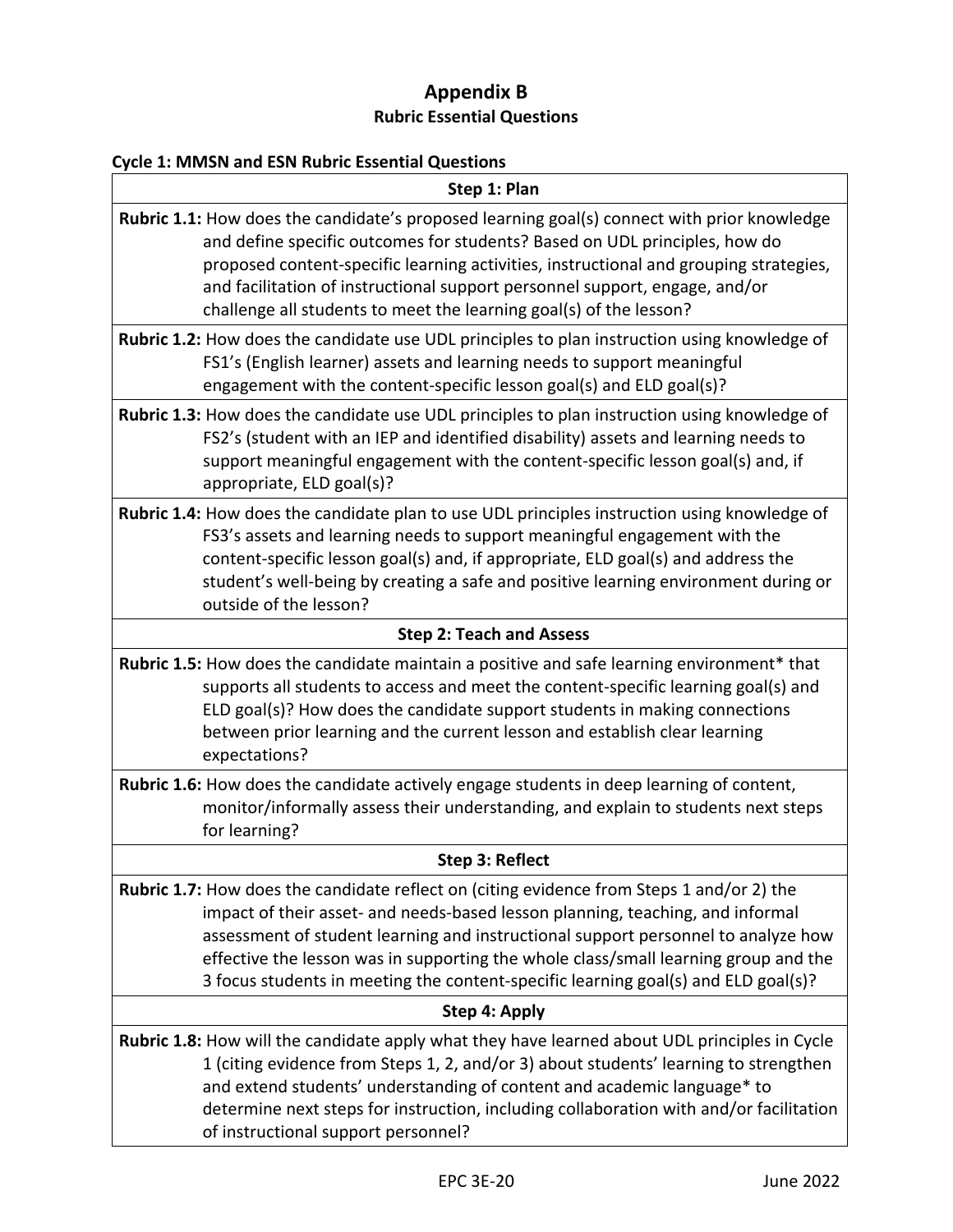| Step 1: Plan                                                                                                                                                                                                                                                                                                                                                                                                                                                                                |
|---------------------------------------------------------------------------------------------------------------------------------------------------------------------------------------------------------------------------------------------------------------------------------------------------------------------------------------------------------------------------------------------------------------------------------------------------------------------------------------------|
| Rubric 2.1: How does the candidate's learning segment plan provide appropriate content-<br>specific and, if appropriate, ELD learning goal(s), assessments and rubrics, and<br>instructional support personnel that offer multiple ways for all students to<br>demonstrate knowledge?                                                                                                                                                                                                       |
| Rubric 2.2: How does the candidate plan a learning segment in which assessments and<br>rubrics, instructional strategies, and lessons align and provide a progression of<br>learning that develops students' concepts and skills to achieve the content-specific<br>and, if appropriate, ELD learning goal(s)?                                                                                                                                                                              |
| <b>Step 2: Teach and Assess</b>                                                                                                                                                                                                                                                                                                                                                                                                                                                             |
| Rubric 2.3: How does the candidate support student development and demonstration of<br>academic language in relation to the content-specific and, if appropriate, ELD<br>learning goal(s)?                                                                                                                                                                                                                                                                                                  |
| Rubric 2.4: How does the candidate incorporate educational technology (digital/virtual tools<br>and resources) to provide opportunities for students to achieve and/or<br>demonstrate the content-specific and, if appropriate, ELD learning goal(s)?                                                                                                                                                                                                                                       |
| Rubric 2.5: How does the candidate use informal assessment to monitor students' age-<br>and/or developmentally-appropriate deep learning of content (age- and/or<br>developmentally-appropriate higher-order thinking skills) and adjust instruction to<br>meet the needs of all learners?                                                                                                                                                                                                  |
| Rubric 2.6: How does the candidate engage students in self-assessment to build their<br>awareness of what they have learned and support their progress toward meeting<br>content-specific and, if appropriate, ELD learning goal(s)?                                                                                                                                                                                                                                                        |
| Rubric 2.7: How does the candidate use results of informal assessments and rubrics, including<br>student self-assessment, to provide feedback to students about how to improve or<br>revise their work to continue progress toward and/or beyond the content-specific<br>and, if appropriate, ELD learning goal(s)? How does the candidate facilitate<br>instructional support personnel to assist students to access content during the<br>lesson and/or engage with informal assessments? |
| Step 3: Reflect                                                                                                                                                                                                                                                                                                                                                                                                                                                                             |
| Rubric 2.8: How does the candidate analyze the formal assessment results based on the<br>rubric and identify and describe emerging learning patterns and trends for the<br>whole class/small learning group and determine what was most and least effective<br>in relation to the content-specific and, if appropriate, ELD learning goal(s)?                                                                                                                                               |
| Step 4: Apply                                                                                                                                                                                                                                                                                                                                                                                                                                                                               |
| Rubric 2.9: How does the candidate use the analysis of results from informal assessment,<br>student self-assessment, and formal assessment to plan and teach a follow-up<br>learning activity and provide a rationale for the activity choice, citing evidence?                                                                                                                                                                                                                             |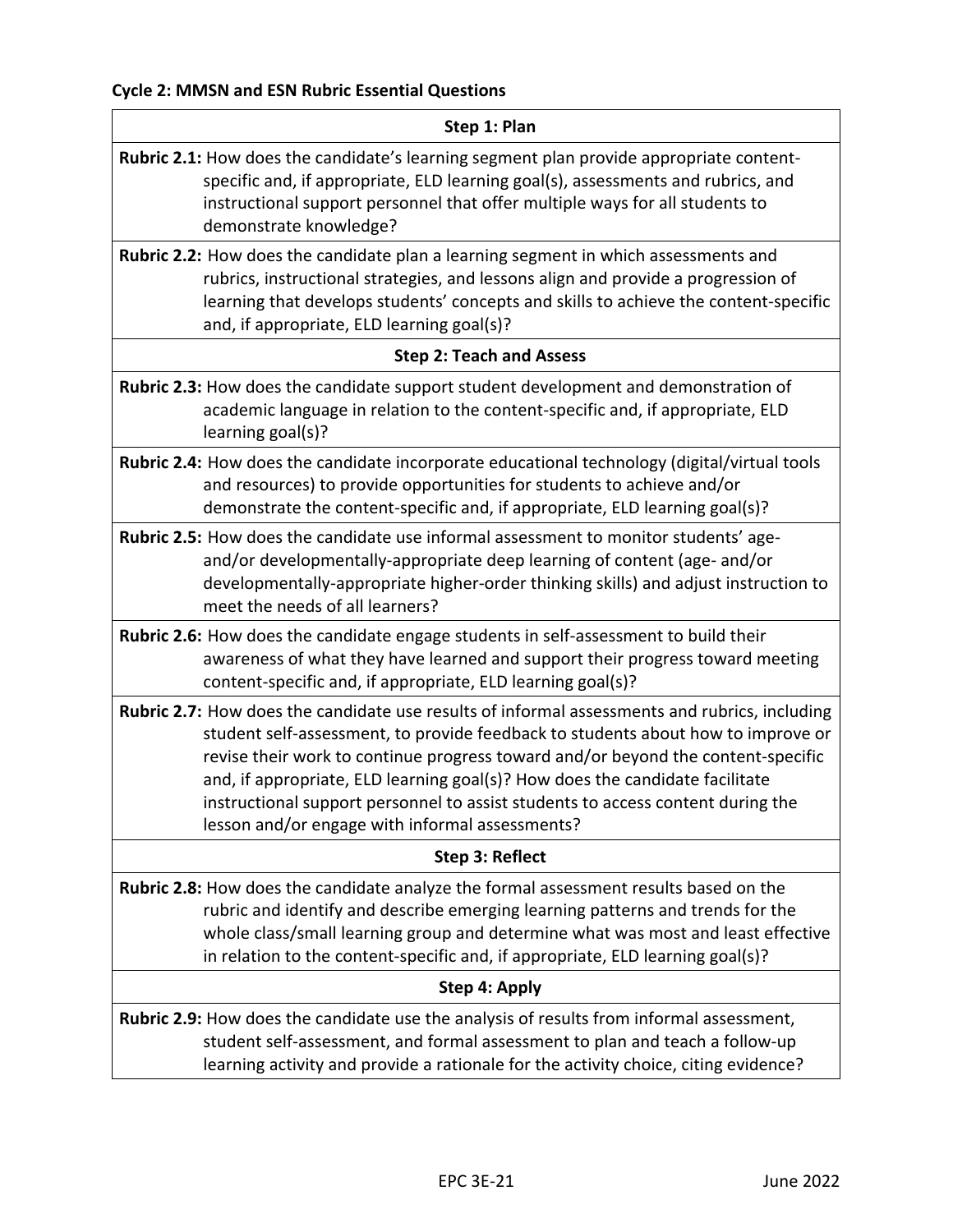# **Appendix C Programs Engaging in the Field Testing**

<span id="page-22-0"></span>

| <b>Azusa Pacific University</b>          | Point Loma Nazarene University           |
|------------------------------------------|------------------------------------------|
| Cal Poly Pomona                          | Riverside County Office of Education     |
| <b>CSU Bakersfield</b>                   | Sacramento County Office of Education    |
| <b>CSU East Bay</b>                      | San Diego County Office of Education     |
| <b>CSU Fullerton</b>                     | San Jose State University                |
| CSU Long Beach                           | Teachers College of San Joaquin          |
| <b>CSU Stanislaus</b>                    | <b>Touro University</b>                  |
| <b>Chapman University</b>                | <b>Tulare County Office of Education</b> |
| Concordia University                     | UMass Global – California                |
| High Tech High - District Intern Program | University of California, Santa Barbara  |
| <b>National University</b>               | University of La Verne                   |
| Notre Dame de Namur University           | University of San Francisco              |
| Placer County Office of Education        | <b>Whittier College</b>                  |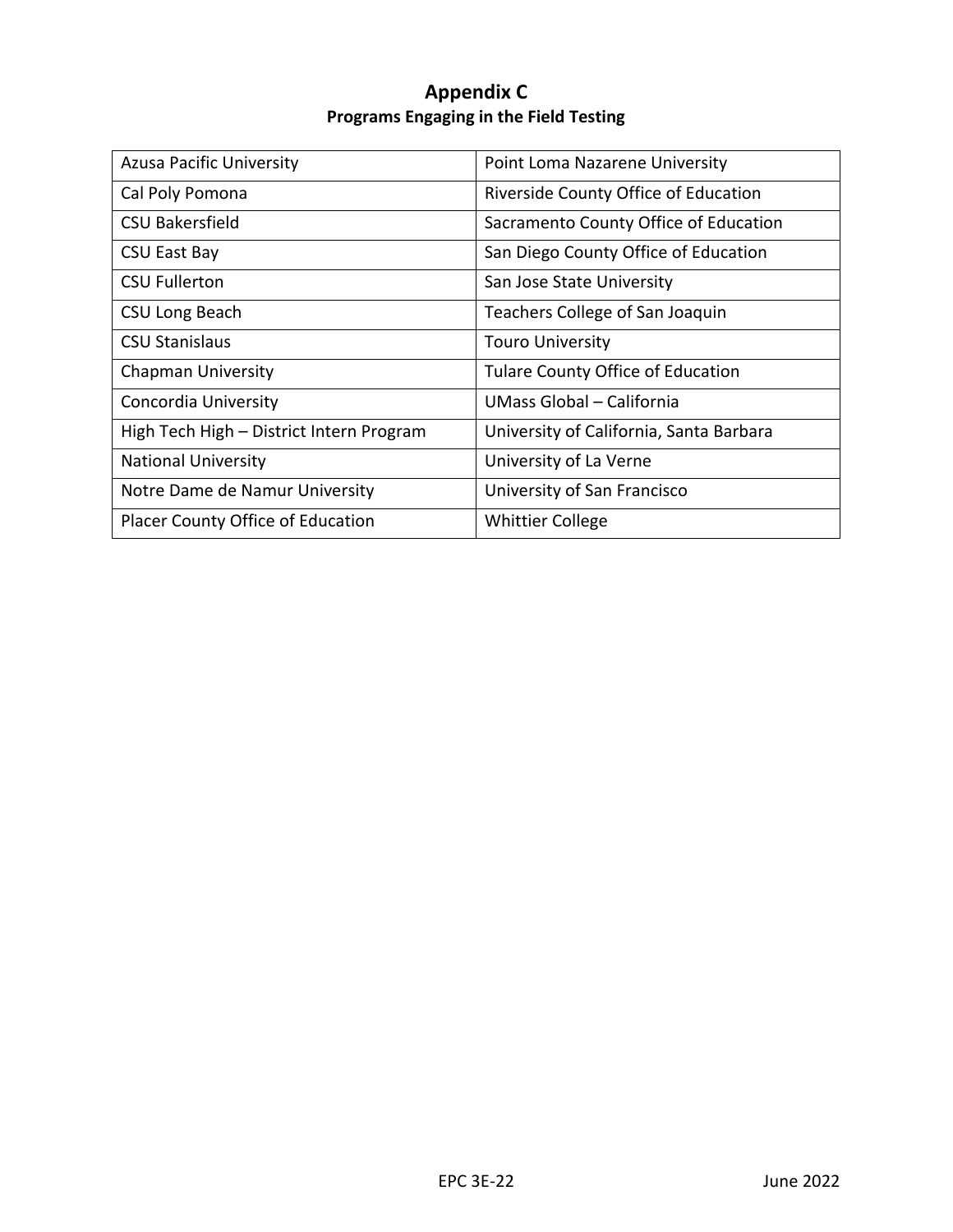# **Appendix D Standard Setting Expert Panel Members**

<span id="page-23-0"></span>

| <b>Session</b> | <b>First Name</b> | <b>Last Name</b> | <b>Affiliation</b>                         |
|----------------|-------------------|------------------|--------------------------------------------|
| <b>BOTH</b>    | Allan             | <b>Hallis</b>    | Riverside County Office of Education       |
| <b>BOTH</b>    | Matthew           | Love             | San Jose State University                  |
| <b>BOTH</b>    | David             | Rago             | <b>National University</b>                 |
| <b>ESN</b>     | Tammy             | <b>Bachrach</b>  | <b>Azusa Pacific University</b>            |
| <b>ESN</b>     | Amy               | <b>Banan</b>     | Placer County Office of Education          |
| <b>ESN</b>     | Sarah             | Johnson          | <b>Fresno Pacific University</b>           |
| <b>ESN</b>     | Jemma             | Kim              | <b>CSU San Bernardino</b>                  |
| <b>ESN</b>     | John              | Mouanoutoua      | <b>CSU Chico</b>                           |
| <b>ESN</b>     | Anne              | Spillane         | <b>UMass Global</b>                        |
| <b>MMSN</b>    | Zoee              | Bartholomew      | Dominican University of California         |
| <b>MMSN</b>    | Amber             | <b>Bechard</b>   | University of La Verne                     |
| <b>MMSN</b>    | Karen             | Everett          | Placer County Office of Education          |
| <b>MMSN</b>    | Audri             | Gomez            | <b>Chapman University</b>                  |
| <b>MMSN</b>    | Diane             | <b>McNett</b>    | <b>CSU Bakersfield</b>                     |
| <b>MMSN</b>    | Latrice           | O'Gilvie         | Fortune School of Education                |
| <b>MMSN</b>    | Elisa             | Pokorney         | William S. Hart Union High School District |
| <b>MMSN</b>    | Leila             | Ricci            | <b>CSU Los Angeles</b>                     |
| <b>MMSN</b>    | Terrelle          | <b>Sales</b>     | Pepperdine University                      |
| <b>MMSN</b>    | Heather           | Taylor           | Cal Poly Pomona                            |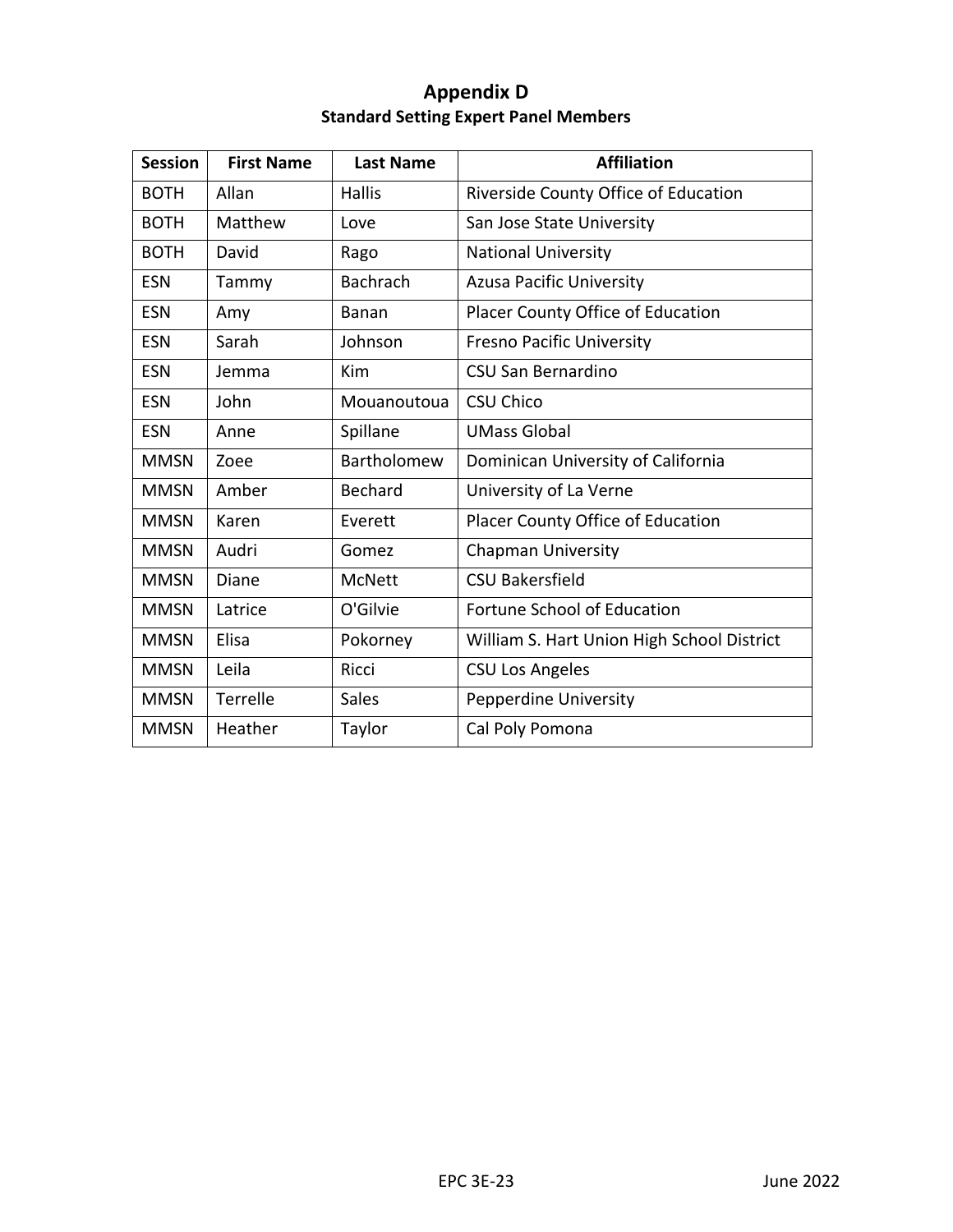# **Appendix E**

# <span id="page-24-0"></span>**Detailed Description of the Standard Setting Process for the Education Specialist CalTPA**

Prior to the meeting, each invited panelist received the Education Specialist (EdSp) CalTPA Guides (either MMSN or ESN), rubrics, and six previously scored sample submissions (three from each Cycle) representing different performance levels across various content areas. Panelists were asked to review materials submitted by candidates and the scoring information for the submissions that were assigned to them prior to arriving at the Standard Setting.

The purpose of the pre-work was to ensure that participants were able to 1) gain familiarity with the Education Specialist CalTPA, 2) gain some exposure to a range of candidate responses at differing performance levels; and 3) apply that information in the policy capture activities (activities drawing upon the panelists' experience and discussion) at the meeting.

The EdSp CalTPA standard setting meeting began with an orientation and training session. Panelists were informed of the purpose of the assessment and provided with digital materials to guide their activities.

Throughout the standard setting event, both a context statement and a guiding question were used and revisited to frame all discussions. This statement and question provided a common framework in which all participants could anchor their decisions:

- *MMSN: Think about an education specialist teacher candidate who is just at the level of knowledge and skills required to perform effectively the job of a new education specialist teacher in California public schools for students with mild to moderate support needs.*
- *ESN: Think about an education specialist teacher candidate who is just at the level of knowledge and skills required to perform effectively the job of a new education specialist teacher in California public schools for students with extensive support needs.*
- *Guiding question: What total score (the sum of all rubric scores in the Cycle) represents the level of performance that would be achieved by this individual?*

Panel members were asked to conceptualize the hypothetical beginning teacher who would be competent to teach in the subject area. Panel members used this concept of what a minimally competent beginning teacher would know and be able to demonstrate in determining their recommended acceptable score for passing each of Cycle 1 and Cycle 2. Although several candidates may exceed the level of acceptable knowledge and skills, none receiving a passing score should fall below this minimally competent level. The panel also reviewed the prompts and rubrics used to evaluate the cycle steps in the EdSp CalTPA.

After this extensive training and the assessment review, panel members completed the following standard setting activities, as described below. These activities focused on arriving at an informed judgment as to what the potential passing score should be that reflects the minimum level of knowledge and skills necessary for a beginning education specialist teacher.

During the facilitated session, panelists familiarized themselves with the assessment and with the information contained in the digital briefing book. After a series of policy capture activities,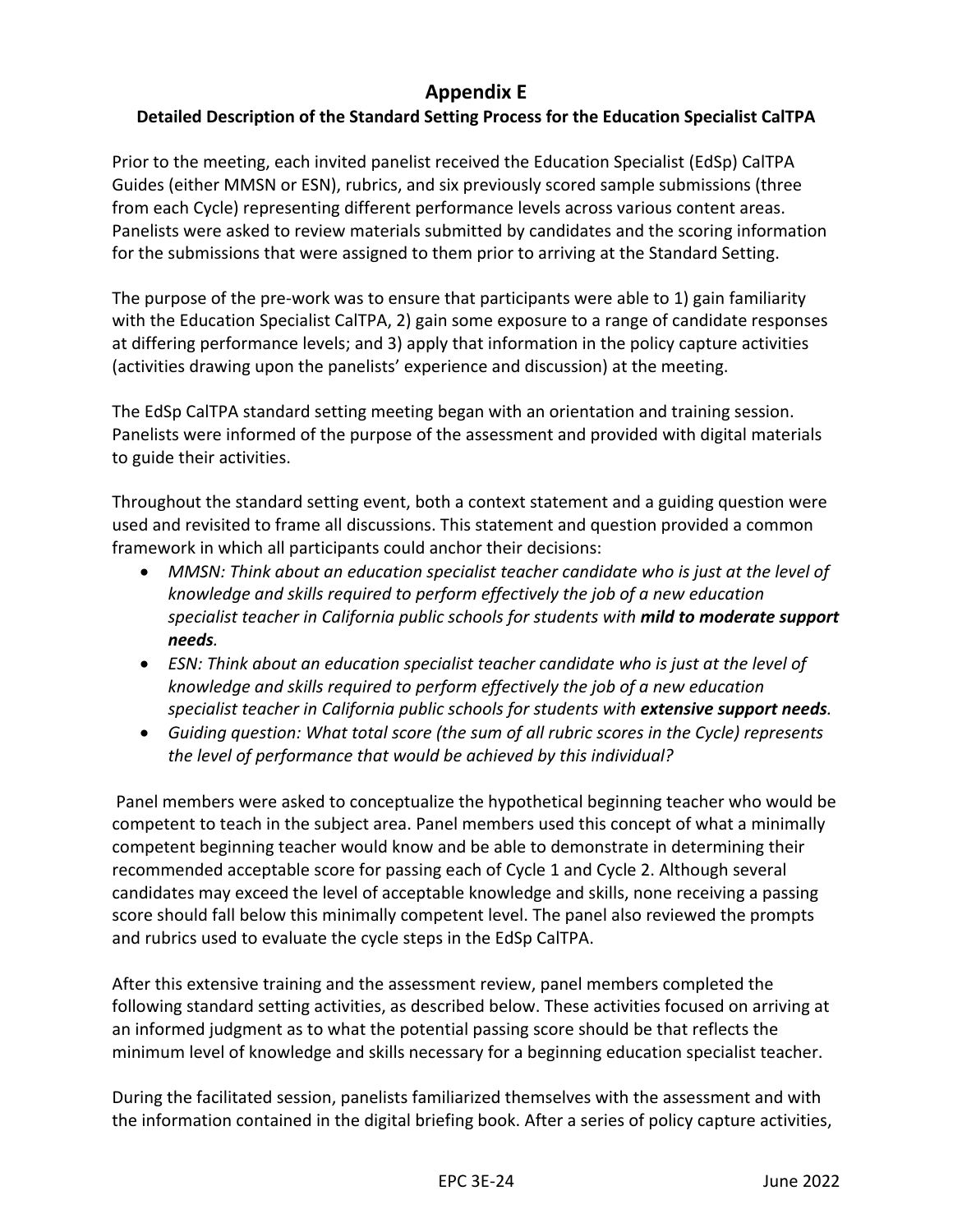panelists recommended an initial passing score (which may also be referred to as a "passing standard") for each cycle, which was then reviewed and discussed. Following that, panelists individually recommended a final passing score for each cycle.

# **Policy Capture 1 Activity Overview/Instructions**

In this activity, individuals were assigned in table groups with panelists who had reviewed the same submission for the pre-work assignment. To begin, each panelist individually spent some time recalling the specific submission that they reviewed for the pre-work and then provided an individual rating for that cycle submission (see ratings description that follows), completing a digital individual rating form for the cycle submission reviewed.

Then, the panelists discussed their ratings with other panelists at the table, with the goal of arriving at a consensus table rating. Upon reaching consensus, each table completed one digital table rating form for the cycle submission discussed.

After each table completed the table form, panelists moved to the next table assignment and repeated the process two more times for the other submissions they reviewed for pre-work. By the end of the three rounds, individual ratings and table ratings were generated for each of the cycle submissions reviewed by each individual and group.

This process was completed once for Cycle 1, and again for Cycle 2, with six submissions reviewed and discussed by each panelist.

| <b>Four Rating Levels</b>                       |                                                                                                                                                                                                                                                                                                                                                                                                           |  |  |  |  |  |  |
|-------------------------------------------------|-----------------------------------------------------------------------------------------------------------------------------------------------------------------------------------------------------------------------------------------------------------------------------------------------------------------------------------------------------------------------------------------------------------|--|--|--|--|--|--|
| <b>Clearly below</b><br>the passing<br>standard | CLEARLY NOT performing effectively the job of a new education specialist<br>teacher. This teacher has demonstrated one or more major problems in<br>teaching knowledge, skills or abilities that require remediation and may<br>need additional time and opportunity for learning and improvement.                                                                                                        |  |  |  |  |  |  |
| Just below the<br>passing<br>standard           | APPROACHING but NOT YET effective in performing the job of a new<br>education specialist teacher. This teacher has demonstrated some strengths<br>but has one too many issues in teaching knowledge, skills or abilities that<br>will keep him/her from being effective.                                                                                                                                  |  |  |  |  |  |  |
| Just meets the<br>passing<br>standard           | JUST MEETS your definition of performing effectively the job of a new<br>education specialist teacher. This teacher has demonstrated some<br>consistent strengths in teaching knowledge and skills and has a foundation<br>on which to build. The teacher may have shown one or more minor flaws in<br>teaching knowledge, skills or abilities that will likely improve with more<br>time and experience. |  |  |  |  |  |  |
| <b>Clearly above</b><br>the passing<br>standard | CLEARLY EXCEEDS your definition of performing effectively the job of a new<br>education specialist teacher. This teacher has demonstrated clear strengths<br>in teaching knowledge, skills and abilities, and a strong foundation for<br>effective teaching.                                                                                                                                              |  |  |  |  |  |  |

The activities previously described included a rating form with four rating levels from which to select: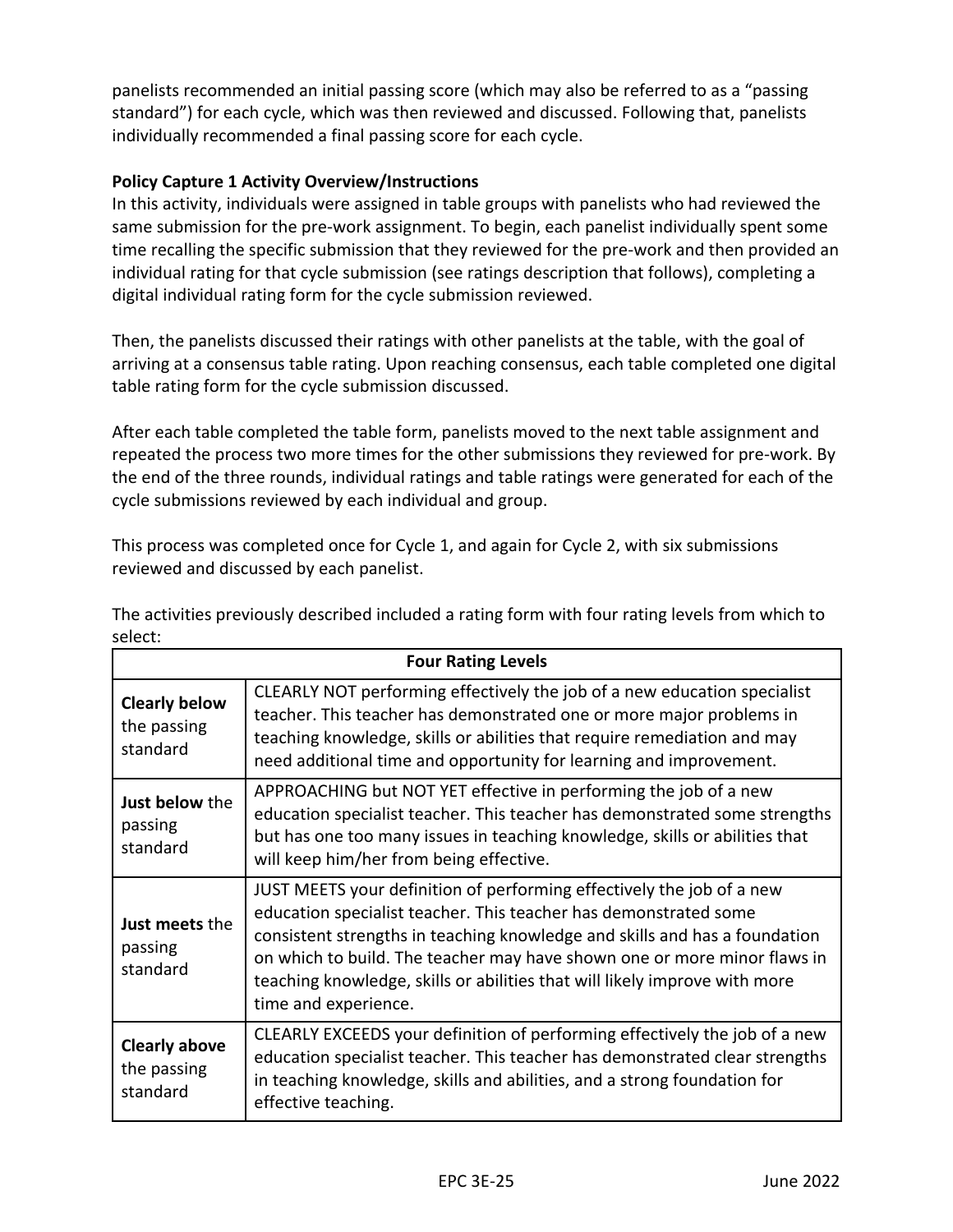All individual and table ratings were tabulated. Data from the individual ratings of the policy capture activity were then presented to the panel. After some discussion of the individual and table ratings, each table discussed a score range (e.g., a lower and upper bound total score) that may include the potential passing score.

The committee's ratings and review determined that score profiles with a range as follows were appropriate for review and discussion. MMSN

- Cycle 1: Total scores between 19-24
- Cycle 2: Total scores between 21-27
- ESN
	- Cycle 1: Total scores between 18-21
	- Cycle 2: Total scores between 18-24

Given this range, a set of "Candidate Score Profiles" was reviewed by the panelists. Through Standard Setting Policy Capture 1 and the subsequent discussions, panelists began to come to consensus around a common range within which the passing standard would likely be recommended (from widely divergent to less divergent).

# **Score Profile Review and Discussion Activity**

As part of this activity, panelists reviewed a set of "Candidate Score Profiles" within the total score range identified. The Candidate Score Profiles represented a sample of candidate scores (individual rubric scores and total scores), and the rubric descriptors that correspond to each rubric score. Using only the score profiles and rubric descriptors (i.e., not considering the submission itself), panelists evaluated the score profiles against the common framing of "an education specialist teacher candidate who is just at the level of knowledge and skills required to perform effectively the job of a new education specialist teacher in California public schools for students with (Mild to Moderate/Extensive Support) needs."

All panelists independently reviewed the same set of Candidate Score Profiles, for each Cycle. The group was asked to review the information to confirm the range of scores within which the passing standard would likely be recommended. Panelists discussed the score profiles and reported out their perception of candidate performance within the upper and lower limits of the score range, as rooted in the rubric language and varying descriptions of performance. Through the Score Profile review and the subsequent discussions, panelists continued to come to consensus around a common range within which the passing standard would likely occur.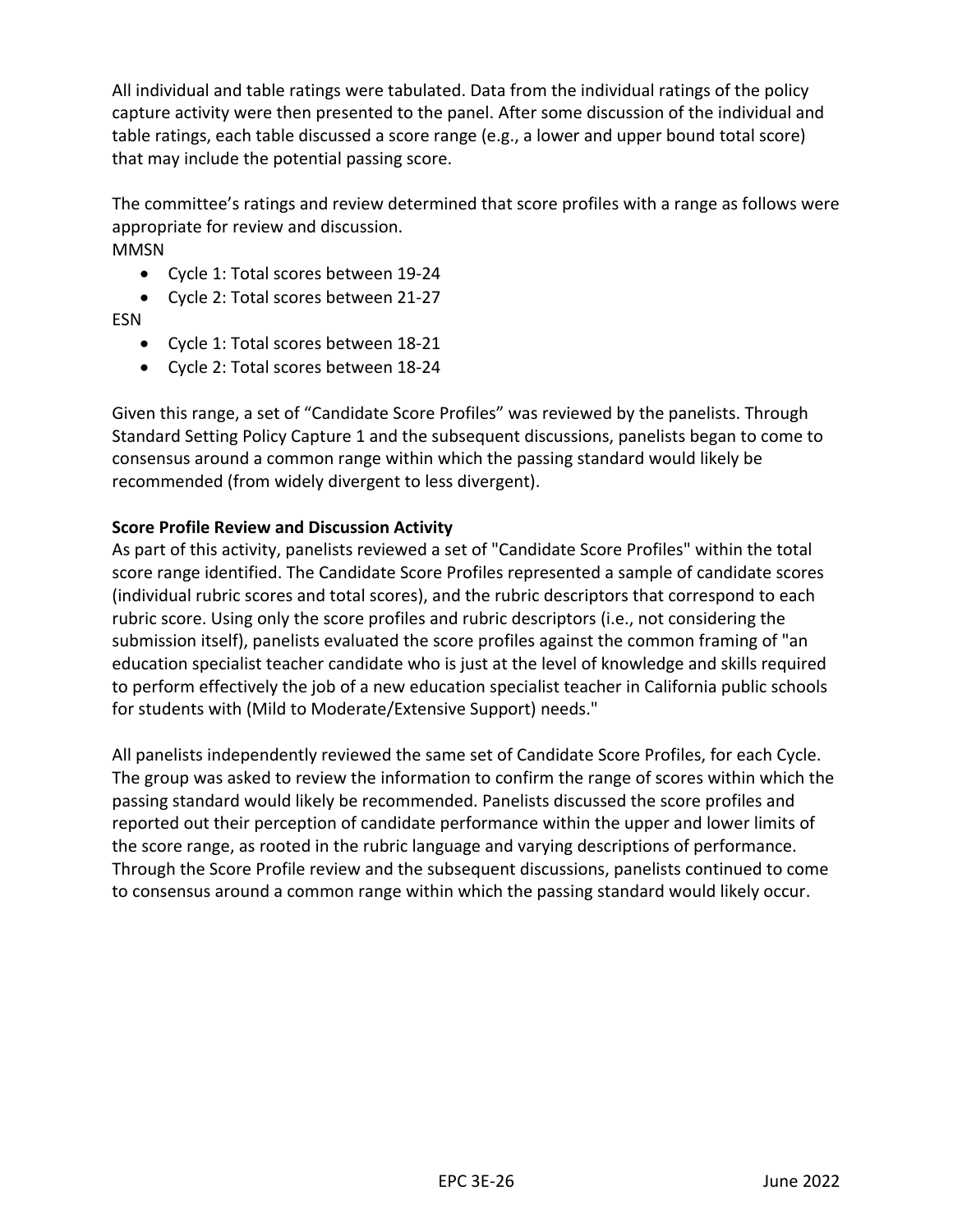# **Appendix F MMSN Field Test Findings**

| <b>Cycle Rubric</b> | N  | <b>Mean</b> | <b>SD</b> | <b>Median</b> | Min            | <b>Max</b> |
|---------------------|----|-------------|-----------|---------------|----------------|------------|
| Plan 01             | 58 | 2.9         | 0.60      | 3.0           | 1              | 4          |
| Plan 02             | 58 | 2.9         | 0.61      | 3.0           | 2              | 4          |
| Plan <sub>03</sub>  | 58 | 2.8         | 0.61      | 3.0           | 2              | 4          |
| Plan 04             | 58 | 2.8         | 0.63      | 3.0           | $\overline{2}$ | 4          |
| Teach 05            | 58 | 2.7         | 0.69      | 3.0           | $\overline{2}$ | 4          |
| Teach 06            | 58 | 2.6         | 0.65      | 3.0           | $\overline{2}$ | 4          |
| <b>Reflect 07</b>   | 58 | 2.7         | 0.66      | 3.0           | 2              | 4          |
| Apply 08            | 58 | 2.7         | 0.61      | 3.0           | $\overline{2}$ | 4          |
| <b>Total Score</b>  | 58 | 22.1        | 3.42      | 22.0          | 16             | 30         |

# <span id="page-27-0"></span>**MMSN Cycle 1 Rubric, Task, and Total Score**

# **MMSN Cycle 1 Demographics with Total Score**

| <b>Candidate Demographics</b>            | N              | <b>Percent</b> | <b>Mean</b> | <b>SD</b> | <b>Median</b> | Min | <b>Max</b> |
|------------------------------------------|----------------|----------------|-------------|-----------|---------------|-----|------------|
| Gender                                   |                |                |             |           |               |     |            |
| Decline to state                         | $\overline{2}$ | 3              | 23.5        | 3.54      | 23.5          | 21  | 26         |
| Female                                   | 40             | 69             | 22.5        | 3.70      | 23.0          | 16  | 30         |
| Male                                     | 16             | 28             | 21.0        | 2.50      | 22.0          | 16  | 24         |
| Race/Ethnicity                           |                |                |             |           |               |     |            |
| African American/Black                   | 3              | 5              | 20.7        | 3.51      | 21.0          | 17  | 24         |
| Asian Indian American/Asian Indian       | $\overline{1}$ | $\overline{2}$ | 24.0        | <b>NA</b> | 24.0          | 24  | 24         |
| Cambodian American/Cambodian             | $\overline{1}$ | $\overline{2}$ | 26.0        | <b>NA</b> | 26.0          | 26  | 26         |
| <b>Chinese American/Chinese</b>          | $\overline{2}$ | 3              | 23.5        | 0.71      | 23.5          | 23  | 24         |
| Choose not to respond                    | $\overline{1}$ | $\overline{2}$ | 26.0        | <b>NA</b> | 26.0          | 26  | 26         |
| Filipino American/Filipino               | $\overline{2}$ | 3              | 19.0        | 0.00      | 19.0          | 19  | 19         |
| Japanese American/Japanese               | 3              | 5              | 24.0        | 4.00      | 24.0          | 20  | 28         |
| Latino/Latin American/Puerto Rican/Other |                |                |             |           |               |     |            |
| Hispanic                                 | 6              | 10             | 20.5        | 3.39      | 20.0          | 16  | 26         |
| Mexican American/Chicano                 | 15             | 26             | 20.9        | 3.06      | 21.0          | 16  | 27         |
| Other                                    | $\overline{1}$ | $\overline{2}$ | 19.0        | <b>NA</b> | 19.0          | 19  | 19         |
| Vietnamese American/Vietnamese           | $\mathbf{1}$   | $\overline{2}$ | 23.0        | <b>NA</b> | 23.0          | 23  | 23         |
| White (non-Hispanic)                     | 22             | 38             | 23.0        | 3.67      | 23.0          | 16  | 30         |
| <b>School Setting</b>                    |                |                |             |           |               |     |            |
| Public                                   | 50             | 86             | 21.7        | 3.18      | 22.0          | 16  | 29         |
| <b>Public Charter</b>                    | 8              | 14             | 24.4        | 4.21      | 24.5          | 16  | 30         |
| Language                                 |                |                |             |           |               |     |            |
| English and one or more other languages  | 18             | 31             | 21.0        | 2.97      | 20.5          | 16  | 26         |
| English only                             | 40             | 69             | 22.6        | 3.54      | 23.0          | 16  | 30         |
| Pathway                                  |                |                |             |           |               |     |            |
| <b>District Intern</b>                   | 22             | 38             | 22.5        | 3.80      | 22.5          | 16  | 30         |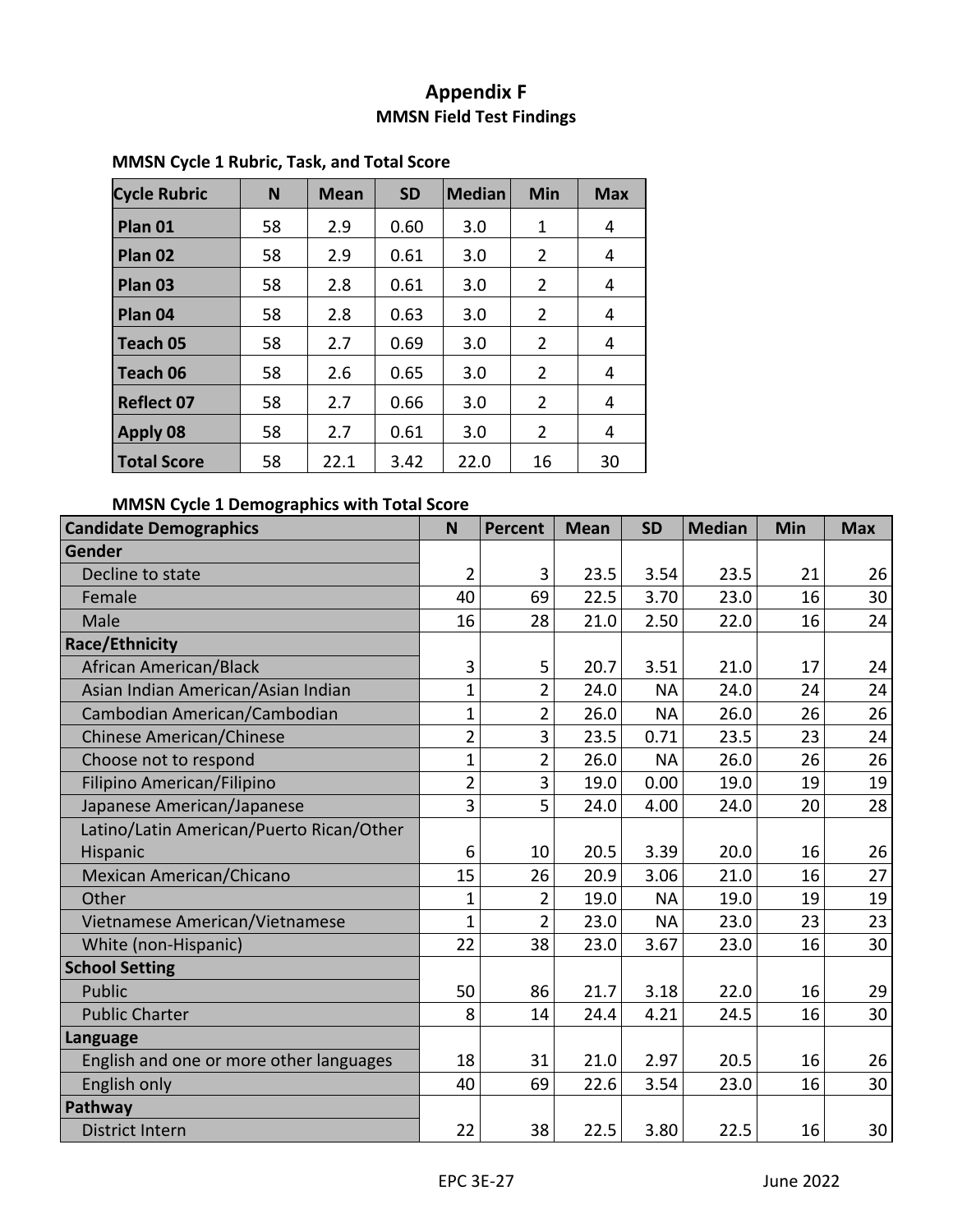| <b>Candidate Demographics</b>       | N  | Percent | <b>Mean</b> | <b>SD</b> | <b>Median</b> | <b>Min</b> | <b>Max</b> |
|-------------------------------------|----|---------|-------------|-----------|---------------|------------|------------|
| <b>Residency Program</b>            |    |         | 21.0        | 3.56      | 22.0          | 16         | 24         |
| University Intern                   | 16 | 28      | 21.4        | 2.73      | 22.0          | 16         | 26         |
| University Student Teaching Program | 16 | 28      | 22.5        | 3.61      | 22.5          | 17         | 29         |



#### Figure 1: Distribution of Cycle 1 Scores

# **MMSN Cycle 2 Rubric, Task, and Total Score**

| <b>Cycle Rubric</b> | N  | <b>Mean</b> | <b>SD</b> | <b>Median</b> | <b>Min</b>     | <b>Max</b> |
|---------------------|----|-------------|-----------|---------------|----------------|------------|
| Plan 01             | 50 | 3.0         | 0.65      | 3.0           | 1              | 4          |
| Plan 02             | 50 | 3.1         | 0.61      | 3.0           | $\overline{2}$ | 4          |
| Teach 03            | 50 | 3.0         | 0.40      | 3.0           | 2              | 4          |
| Teach 04            | 50 | 2.8         | 0.51      | 3.0           | $\overline{2}$ | 4          |
| l Teach 05          | 50 | 3.0         | 0.47      | 3.0           | 2              | 4          |
| Teach 06            | 50 | 3.0         | 0.62      | 3.0           | $\overline{2}$ | 4          |
| l Teach 07          | 50 | 3.0         | 0.64      | 3.0           | 1              | 4          |
| <b>Reflect 08</b>   | 50 | 2.7         | 0.49      | 3.0           | 2              | 4          |
| <b>Apply 09</b>     | 50 | 3.0         | 0.64      | 3.0           | 1              | 4          |
| <b>Total Score</b>  | 50 | 26.7        | 3.36      | 27.0          | 18             | 33         |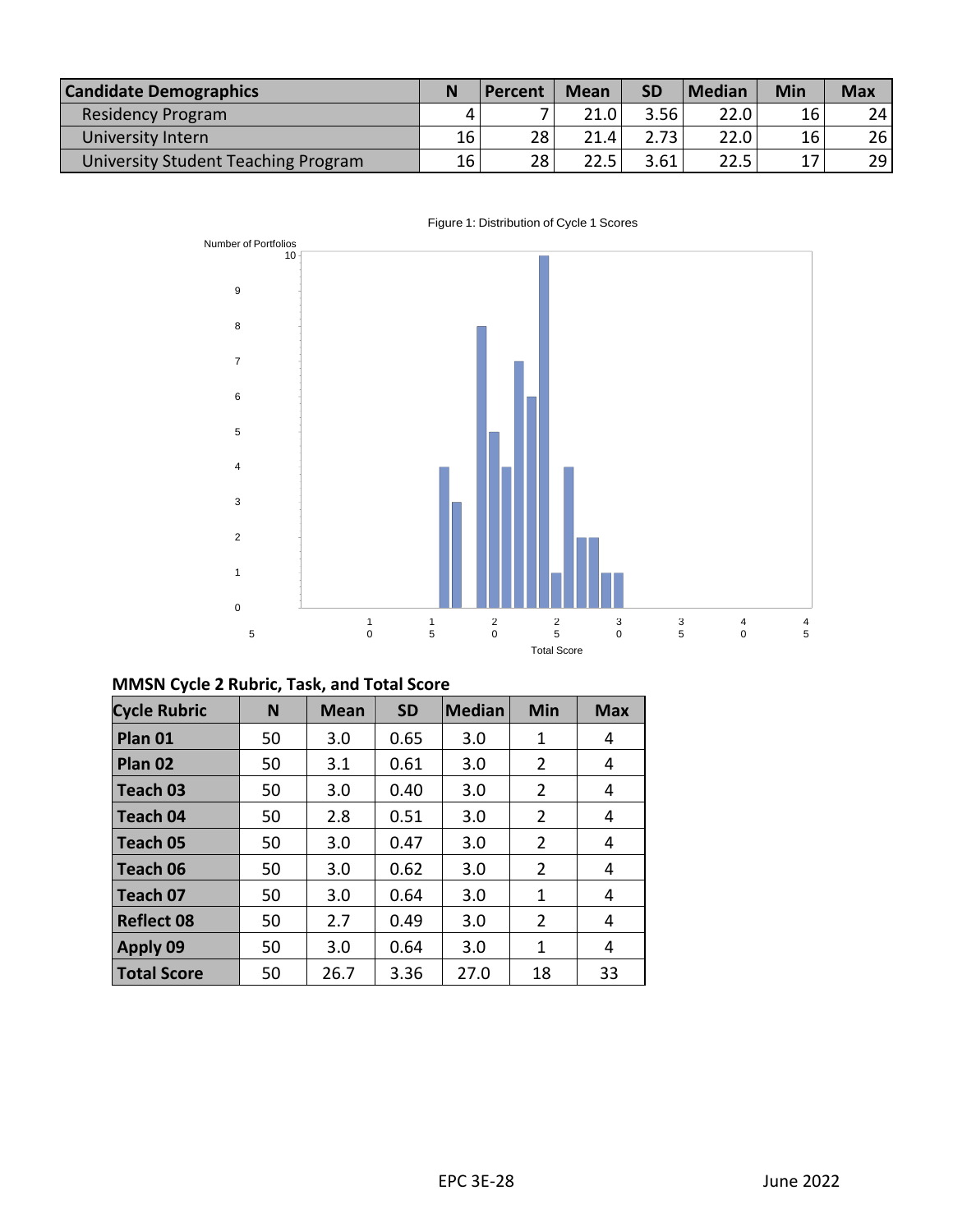| <b>Candidate Demographics</b>              | N              | Percent        | <b>Mean</b> | <b>SD</b> | <b>Median</b> | Min | <b>Max</b> |
|--------------------------------------------|----------------|----------------|-------------|-----------|---------------|-----|------------|
| Gender                                     |                |                |             |           |               |     |            |
| Decline to state                           | 3              | 6              | 26.0        | 5.29      | 28.0          | 20  | 30         |
| Female                                     | 35             | 70             | 27.3        | 2.93      | 27.0          | 18  | 33         |
| Male                                       | 12             | 24             | 25.3        | 3.89      | 26.5          | 19  | 31         |
| <b>Race/Ethnicity</b>                      |                |                |             |           |               |     |            |
| African American/Black                     | 3              | 6              | 29.0        | 3.61      | 28.0          | 26  | 33         |
| Asian Indian American/Asian Indian         | $\mathbf 1$    | $\overline{2}$ | 31.0        | <b>NA</b> | 31.0          | 31  | 31         |
| <b>Chinese American/Chinese</b>            | $\mathbf 1$    | $\overline{2}$ | 27.0        | <b>NA</b> | 27.0          | 27  | 27         |
| Choose not to respond                      | $\overline{2}$ | 4              | 19.0        | 1.41      | 19.0          | 18  | 20         |
| Filipino American/Filipino                 | $\overline{2}$ | 4              | 29.0        | 2.83      | 29.0          | 27  | 31         |
| Latino/Latin American/Puerto Rican/Other   |                |                |             |           |               |     |            |
| Hispanic                                   | 7              | 14             | 27.0        | 2.83      | 27.0          | 23  | 30         |
| Mexican American/Chicano                   | 12             | 24             | 26.9        | 2.94      | 27.5          | 19  | 30         |
| Other                                      | 3              | 6              | 26.0        | 2.00      | 26.0          | 24  | 28         |
| White (non-Hispanic)                       | 19             | 38             | 26.5        | 3.32      | 27.0          | 19  | 31         |
| <b>School Setting</b>                      |                |                |             |           |               |     |            |
| Non-Public School                          | $\mathbf 1$    | $\overline{2}$ | 31.0        | <b>NA</b> | 31.0          | 31  | 31         |
| Public                                     | 39             | 78             | 26.3        | 3.45      | 27.0          | 18  | 31         |
| <b>Public Charter</b>                      | 10             | 20             | 27.7        | 2.71      | 27.5          | 23  | 33         |
| Language                                   |                |                |             |           |               |     |            |
| English and one or more other languages    | 19             | 38             | 27.6        | 2.22      | 28.0          | 23  | 31         |
| English only                               | 31             | 62             | 26.1        | 3.82      | 27.0          | 18  | 33         |
| Pathway                                    |                |                |             |           |               |     |            |
| <b>District Intern</b>                     | 18             | 36             | 27.4        | 2.97      | 27.0          | 22  | 33         |
| <b>Residency Program</b>                   | 3              | 6              | 28.7        | 2.08      | 28.0          | 27  | 31         |
| University Intern                          | 17             | 34             | 25.9        | 3.37      | 27.0          | 18  | 30         |
| <b>University Student Teaching Program</b> | 12             | 24             | 26.3        | 4.00      | 27.0          | 19  | 31         |

# **MMSN Cycle 2 Demographics with Total Score**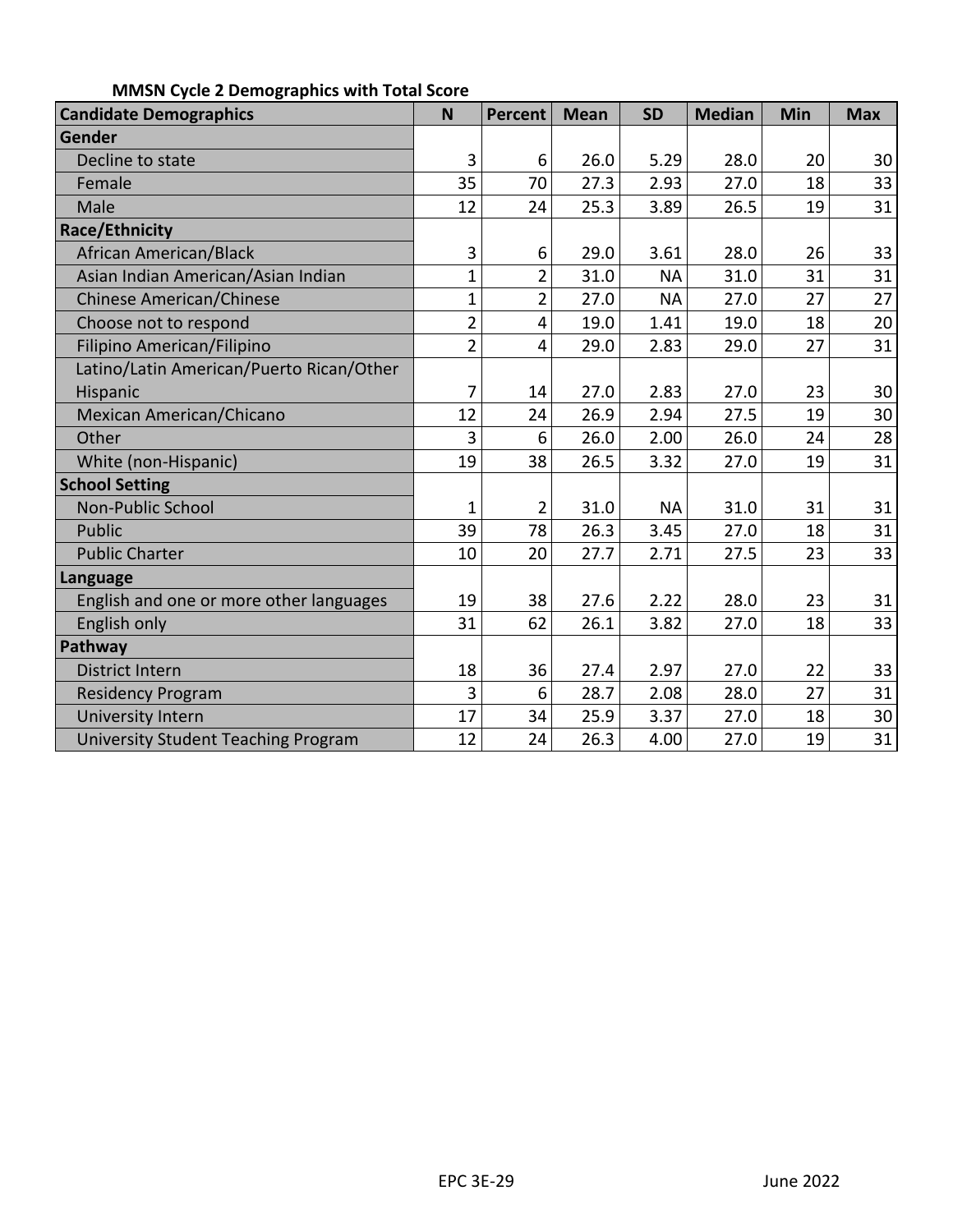

Figure 2: Distribution of Cycle 2 Scores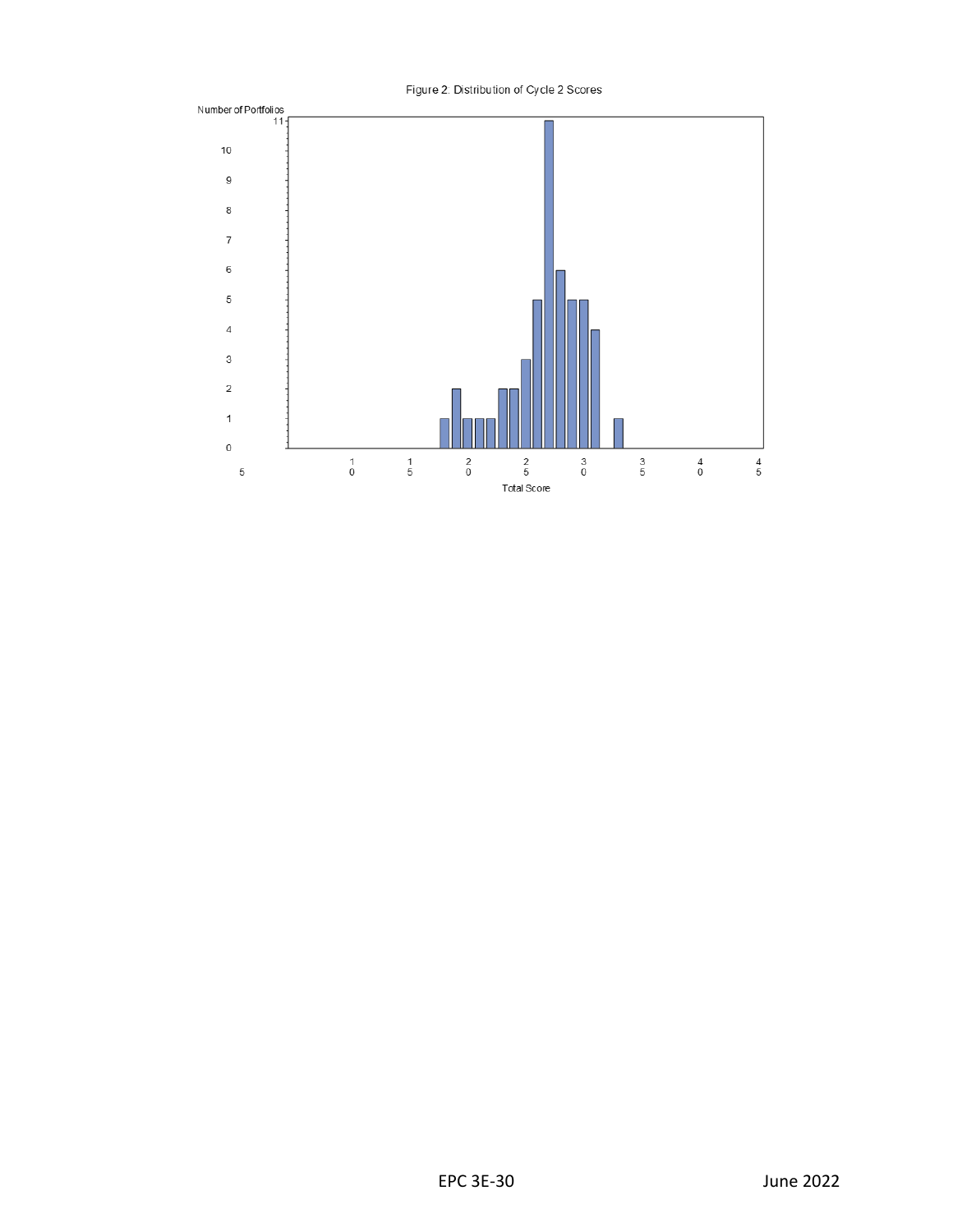# **Appendix G ESN Field Test Findings**

| <b>Cycle Rubric</b> | N  | <b>Mean</b> | <b>SD</b> | <b>Median</b> | Min | <b>Max</b> |
|---------------------|----|-------------|-----------|---------------|-----|------------|
| Plan 01             | 46 | 2.8         | 0.63      | 3.0           | 1   | 4          |
| Plan 02             | 46 | 2.8         | 0.80      | 3.0           | 1   | 4          |
| Plan 03             | 46 | 2.8         | 0.80      | 3.0           | 1   | 5          |
| Plan 04             | 46 | 2.8         | 0.89      | 3.0           | 1   | 5          |
| Teach 05            | 46 | 3.0         | 0.87      | 3.0           | 1   | 4          |
| Teach 06            | 46 | 2.7         | 1.01      | 3.0           | 1   | 5          |
| <b>Reflect 07</b>   | 46 | 2.7         | 0.99      | 3.0           | 1   | 5          |
| <b>Apply 08</b>     | 46 | 2.6         | 1.00      | 3.0           | 1   | 5          |
| <b>Total Score</b>  | 46 | 22.2        | 5.43      | 21.5          | 8   | 34         |

# <span id="page-31-0"></span>**ESN Cycle 1 Rubric, Task, and Total Score**

# **ESN Cycle 1 Demographics with Total Score**

| <b>Candidate Demographics</b>               | N              | Percent        | <b>Mean</b> | <b>SD</b> | <b>Median</b> | Min | <b>Max</b> |
|---------------------------------------------|----------------|----------------|-------------|-----------|---------------|-----|------------|
| Gender                                      |                |                |             |           |               |     |            |
| Decline to state                            | $\mathbf{1}$   | $\overline{2}$ | 28.0        | <b>NA</b> | 28.0          | 28  | 28         |
| Female                                      | 33             | 72             | 22.6        | 4.87      | 21.0          | 15  | 34         |
| Male                                        | 12             | 26             | 20.7        | 6.77      | 22.5          | 8   | 33         |
| <b>Race/Ethnicity</b>                       |                |                |             |           |               |     |            |
| Asian Indian American/Asian Indian          | $\mathbf 1$    | 2              | 24.0        | <b>NA</b> | 24.0          | 24  | 24         |
| Choose not to respond                       | $\overline{2}$ | 4              | 21.0        | 9.90      | 21.0          | 14  | 28         |
| Filipino American/Filipino                  | $\overline{2}$ | 4              | 24.5        | 6.36      | 24.5          | 20  | 29         |
| Korean American/Korean                      | $\mathbf{1}$   | $\overline{2}$ | 26.0        | <b>NA</b> | 26.0          | 26  | 26         |
| Latino/Latin American/Puerto Rican/Other    |                |                |             |           |               |     |            |
| Hispanic                                    | 5              | 11             | 21.2        | 2.86      | 21.0          | 19  | 26         |
| Mexican American/Chicano                    | 17             | 37             | 20.5        | 5.81      | 21.0          | 8   | 33         |
| Other                                       | 1              | $\overline{2}$ | 15.0        | <b>NA</b> | 15.0          | 15  | 15         |
| Other Pacific Island American/Other Pacific |                |                |             |           |               |     |            |
| Islander                                    | $\mathbf 1$    | $\overline{2}$ | 23.0        | <b>NA</b> | 23.0          | 23  | 23         |
| White (non-Hispanic)                        | 16             | 35             | 24.3        | 5.23      | 24.5          | 15  | 34         |
| <b>School Setting</b>                       |                |                |             |           |               |     |            |
| <b>Non-Public School</b>                    | 3              | 7              | 24.7        | 5.13      | 26.0          | 19  | 29         |
| Public                                      | 42             | 91             | 21.8        | 5.26      | 21.0          | 8   | 34         |
| <b>Public Charter</b>                       | $\mathbf{1}$   | $\overline{2}$ | 33.0        | <b>NA</b> | 33.0          | 33  | 33         |
| Language                                    |                |                |             |           |               |     |            |
| English and one or more other languages     | 15             | 33             | 21.9        | 4.05      | 24.0          | 15  | 27         |
| English only                                | 31             | 67             | 22.4        | 6.05      | 21.0          | 8   | 34         |
| Pathway                                     |                |                |             |           |               |     |            |
| <b>District Intern</b>                      | 18             | 39             | 20.2        | 5.61      | 21.0          | 8   | 29         |
| <b>Residency Program</b>                    | $\overline{2}$ | 4              | 26.0        | 1.41      | 26.0          | 25  | 27         |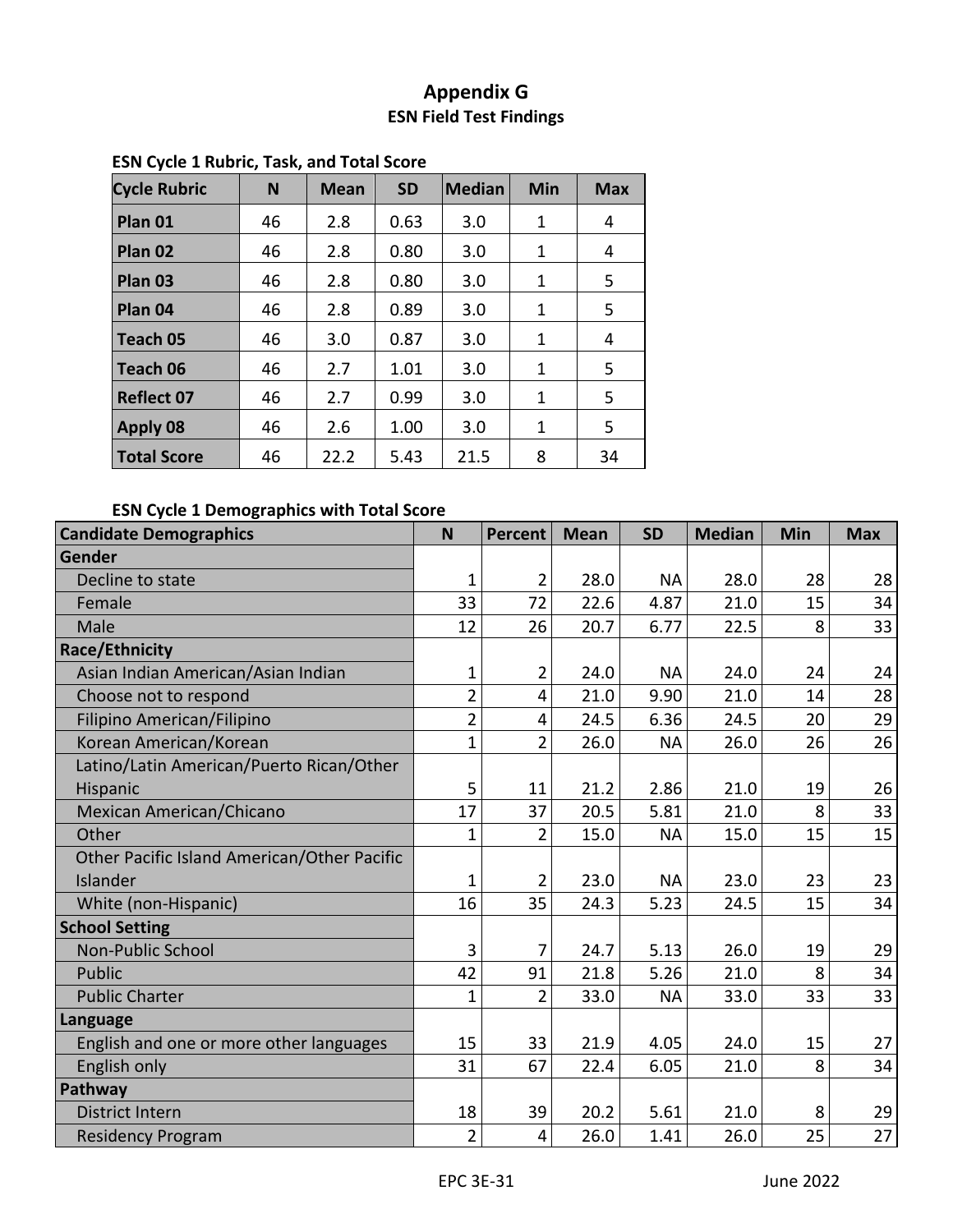| <b>Candidate Demographics</b>       |          | <b>Percent</b> | <b>Mean</b> | <b>SD</b> | <b>Median</b> | Min | <b>Max</b> |
|-------------------------------------|----------|----------------|-------------|-----------|---------------|-----|------------|
| University Intern                   | ⊥◡       | 28             |             | 4.24      |               | 15  | 29         |
| University Student Teaching Program | 1 つ<br>ᅩ | 28             | 24.4        | 5.88      | 24.0          | 15  | 34         |



Figure 1: Distribution of Cycle 1 Scores

| <b>Cycle Rubric</b> | N  | <b>Mean</b> | <b>SD</b> | Median | Min | <b>Max</b> |
|---------------------|----|-------------|-----------|--------|-----|------------|
| Plan 01             | 40 | 2.6         | 0.78      | 3.0    |     |            |
|                     |    |             |           |        |     |            |

**ESN Cycle 2 Rubric, Task, and Total Score**

| Plan 01            | 40 | 2.6  | 0.78 | 3.0  | 1 | 4  |
|--------------------|----|------|------|------|---|----|
| Plan 02            | 40 | 2.7  | 0.70 | 3.0  | 1 | 4  |
| Teach 03           | 40 | 2.8  | 0.63 | 3.0  | 1 | 4  |
| Teach 04           | 40 | 2.6  | 0.59 | 3.0  | 1 | 4  |
| Teach 05           | 40 | 2.6  | 0.71 | 3.0  | 1 | 4  |
| Teach 06           | 40 | 2.4  | 0.77 | 2.5  | 1 | 4  |
| Teach 07           | 40 | 2.5  | 0.71 | 2.0  | 1 | 4  |
| <b>Reflect 08</b>  | 40 | 2.5  | 0.64 | 2.0  | 1 | 4  |
| Apply 09           | 40 | 2.6  | 0.74 | 3.0  | 1 | 4  |
| <b>Total Score</b> | 40 | 23.0 | 4.40 | 24.0 | 9 | 33 |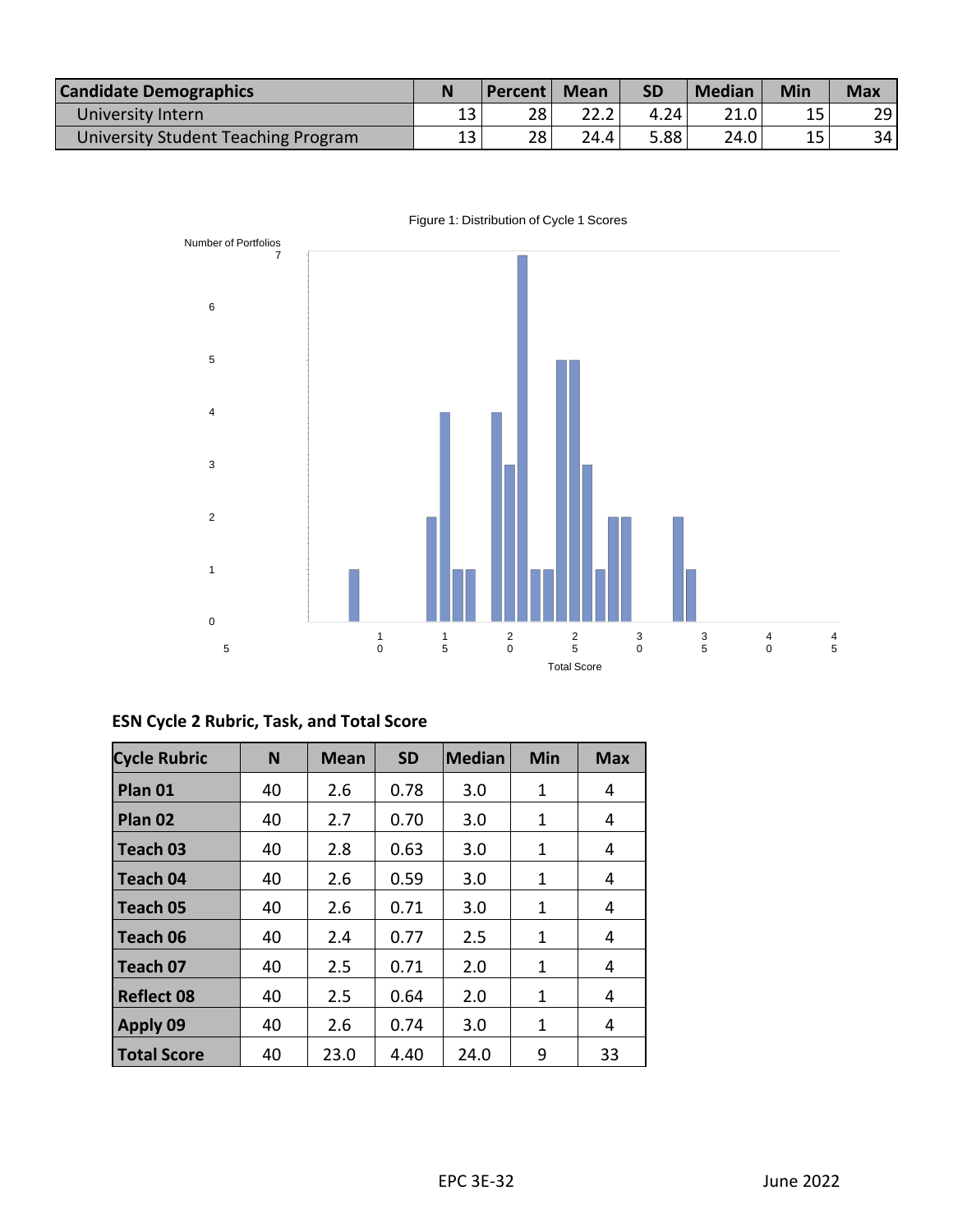| <b>Candidate Demographics</b>              | N              | Percent | <b>Mean</b> | <b>SD</b> | <b>Median</b> | Min | <b>Max</b> |
|--------------------------------------------|----------------|---------|-------------|-----------|---------------|-----|------------|
| Gender                                     |                |         |             |           |               |     |            |
| Decline to state                           | $\overline{4}$ | 10      | 22.0        | 2.16      | 22.5          | 19  | 24         |
| Female                                     | 30             | 75      | 23.3        | 3.59      | 24.0          | 17  | 28         |
| Male                                       | 6              | 15      | 22.2        | 8.42      | 23.0          | 9   | 33         |
| <b>Race/Ethnicity</b>                      |                |         |             |           |               |     |            |
| Asian Indian American/Asian Indian         | $\mathbf 1$    | 3       | 33.0        | <b>NA</b> | 33.0          | 33  | 33         |
| <b>Chinese American/Chinese</b>            | 1              | 3       | 17.0        | <b>NA</b> | 17.0          | 17  | 17         |
| Choose not to respond                      | 3              | 8       | 23.7        | 0.58      | 24.0          | 23  | 24         |
| Korean American/Korean                     | $\overline{1}$ | 3       | 28.0        | <b>NA</b> | 28.0          | 28  | 28         |
| Latino/Latin American/Puerto Rican/Other   |                |         |             |           |               |     |            |
| Hispanic                                   | 7              | 18      | 21.6        | 4.12      | 24.0          | 17  | 27         |
| <b>Mexican American/Chicano</b>            | 14             | 35      | 22.8        | 4.85      | 24.0          | 9   | 28         |
| Other                                      | $\overline{1}$ | 3       | 17.0        | <b>NA</b> | 17.0          | 17  | 17         |
| White (non-Hispanic)                       | 12             | 30      | 23.8        | 3.39      | 24.0          | 17  | 28         |
| <b>School Setting</b>                      |                |         |             |           |               |     |            |
| Non-Public School                          | 1              | 3       | 22.0        | <b>NA</b> | 22.0          | 22  | 22         |
| Public                                     | 38             | 95      | 23.1        | 4.51      | 24.0          | 9   | 33         |
| <b>Public Charter</b>                      | 1              | 3       | 22.0        | <b>NA</b> | 22.0          | 22  | 22         |
| <b>Language</b>                            |                |         |             |           |               |     |            |
| English and one or more other languages    | 17             | 43      | 23.2        | 5.32      | 24.0          | 9   | 33         |
| English only                               | 23             | 58      | 22.9        | 3.70      | 23.0          | 17  | 28         |
| Pathway                                    |                |         |             |           |               |     |            |
| <b>District Intern</b>                     | 12             | 30      | 22.3        | 6.20      | 23.5          | 9   | 33         |
| <b>Residency Program</b>                   | $\overline{2}$ | 5       | 24.0        | 0.00      | 24.0          | 24  | 24         |
| <b>University Intern</b>                   | 8              | 20      | 22.0        | 4.50      | 23.0          | 17  | 27         |
| University Private School Program          | $\mathbf{1}$   | 3       | 24.0        | <b>NA</b> | 24.0          | 24  | 24         |
| <b>University Student Teaching Program</b> | 17             | 43      | 23.9        | 3.16      | 24.0          | 18  | 28         |

# **ESN Cycle 2 Demographics with Total Score**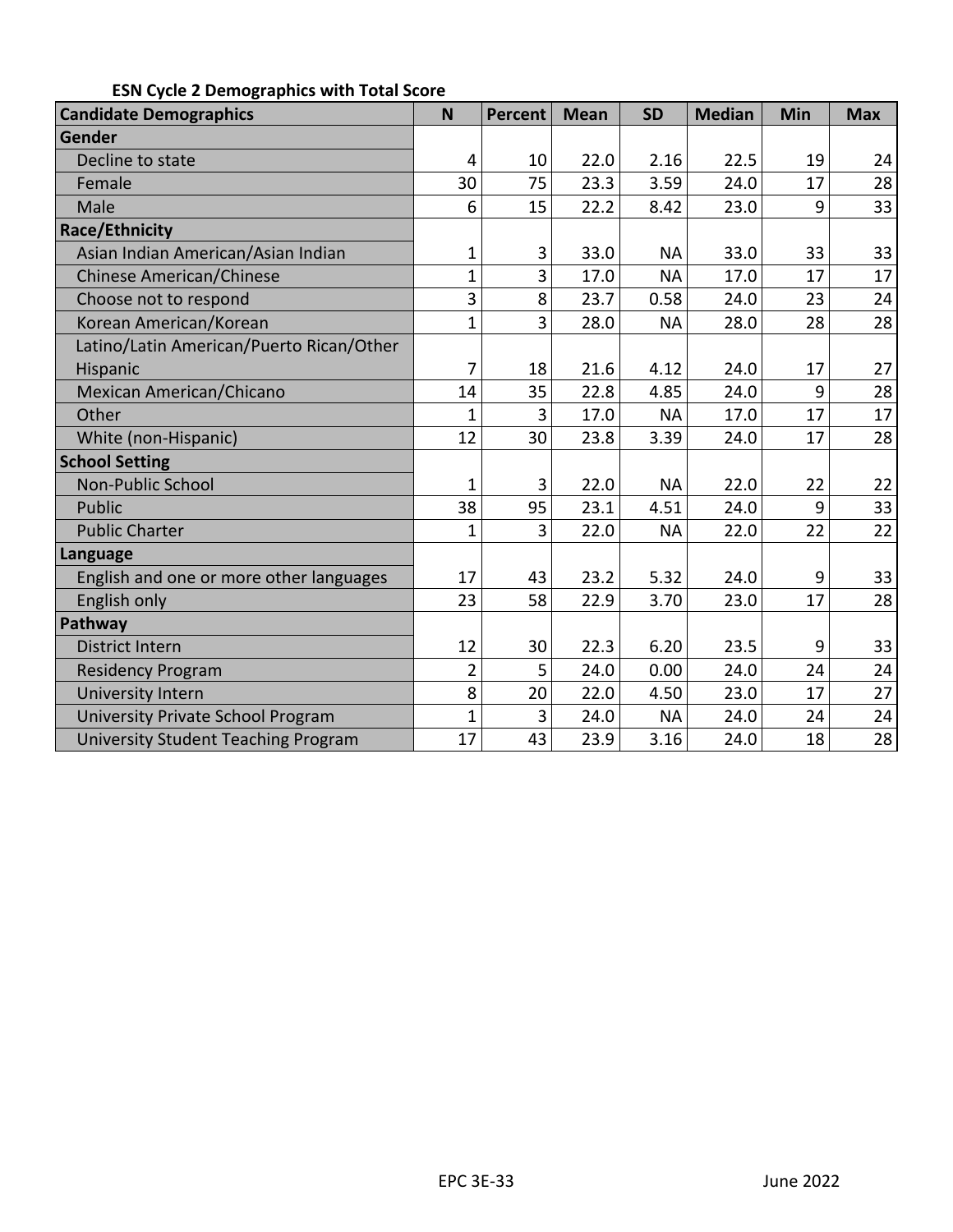<span id="page-34-0"></span>

#### Figure 2: Distribution of Cycle 2 Scores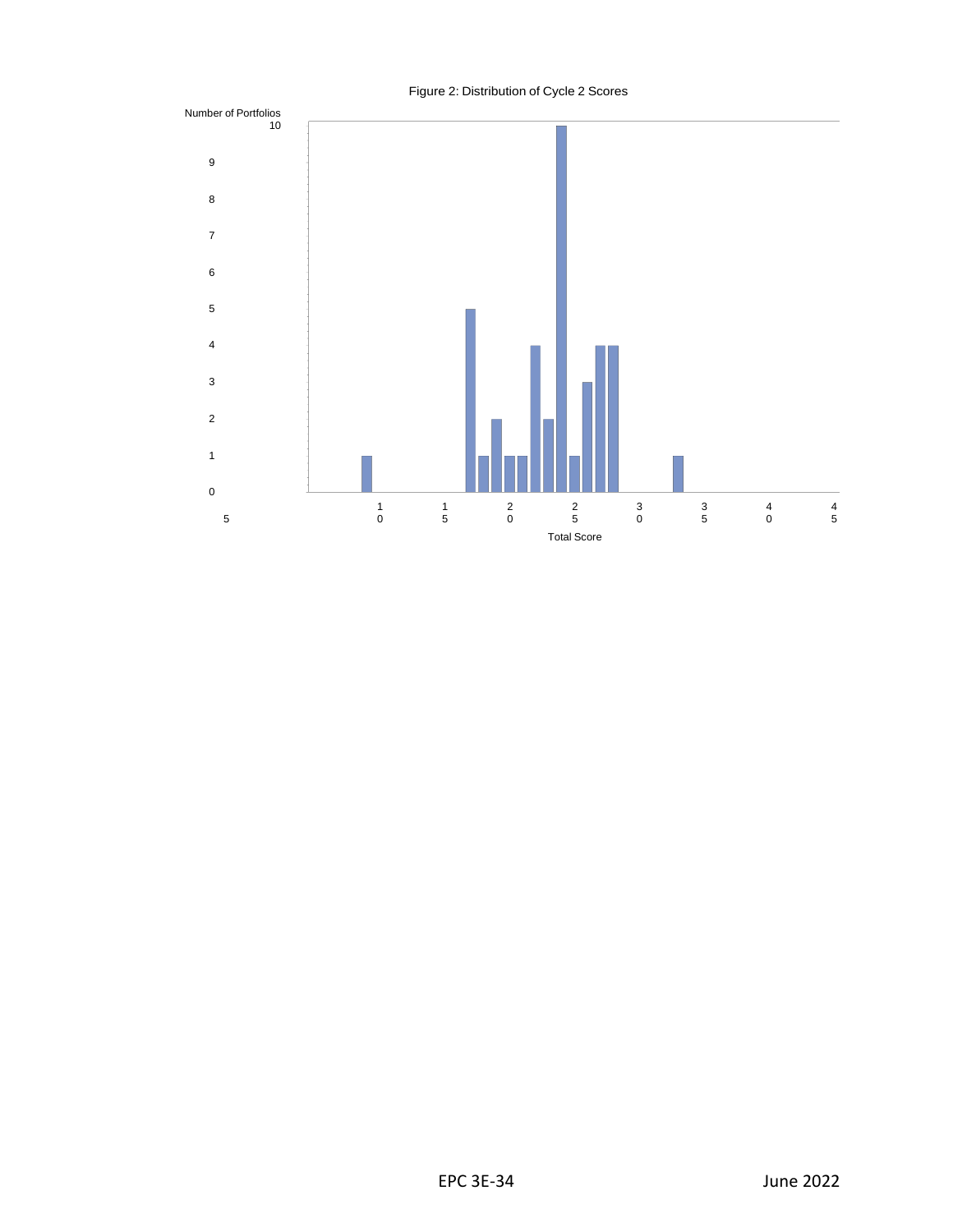# **Appendix H MMSN Modeled Passing Rates: Impact Data**

| <b>Passing Score</b> | N  | <b>N</b> Pass | % Pass |  |
|----------------------|----|---------------|--------|--|
| 15                   | 58 | 58            | 1.00   |  |
| 16                   | 58 | 58            | 1.00   |  |
| 17                   | 58 | 54            | 0.93   |  |
| 18                   | 58 | 51            | 0.88   |  |
| 19                   | 58 | 51            | 0.88   |  |
| 20                   | 58 | 43            | 0.74   |  |
| 21                   | 58 | 38            | 0.66   |  |

# **Modeled Passing Rates for Cycle 1: MMSN Modeled Passing Rates for Cycle 2: MMSN**

| <b>Passing Score</b> | N  | <b>N</b> Pass | % Pass |  |
|----------------------|----|---------------|--------|--|
| 17                   | 50 | 50            | 1.00   |  |
| 18                   | 50 | 50            | 1.00   |  |
| 19                   | 50 | 49            | 0.98   |  |
| 20                   | 50 | 47            | 0.94   |  |
| 21                   | 50 | 46            | 0.92   |  |
| 22                   | 50 | 45            | 0.90   |  |
| 23                   | 50 | 44            | 0.88   |  |

# **MMSN Cycle 1 Modeled Passing Rate by Race/Ethnicity**

| Race/Ethnicity       |                | African |                       | Asian Indian | Cambodian          |        | Chinese          |        | Choose not |        |
|----------------------|----------------|---------|-----------------------|--------------|--------------------|--------|------------------|--------|------------|--------|
|                      | American/Black |         | American/Asian Indian |              | American/Cambodian |        | American/Chinese |        | to respond |        |
| <b>Passing Score</b> | N Pass         | % Pass  | N Pass                | % Pass       | N Pass             | % Pass | N Pass           | % Pass | N Pass     | % Pass |
| 15                   | 3              | 100%    |                       | 100%         |                    | 100%   |                  | 100%   | 1          | 100%   |
| 16                   | 3              | 100%    |                       | 100%         |                    | 100%   | 2                | 100%   |            | 100%   |
| 17                   | 3              | 100%    |                       | 100%         |                    | 100%   |                  | 100%   |            | 100%   |
| 18                   | 2              | 67%     |                       | 100%         |                    | 100%   |                  | 100%   | 1          | 100%   |
| 19                   | 2              | 67%     |                       | 100%         |                    | 100%   | 2                | 100%   | 1          | 100%   |
| 20                   | 2              | 67%     |                       | 100%         |                    | 100%   | 2                | 100%   |            | 100%   |
| 21                   | 2              | 67%     |                       | 100%         |                    | 100%   |                  | 100%   | 1          | 100%   |

| Race/Ethnicity       | Filipino<br>American/Filipino |        | Japanese<br>American/Japanese |        |        | Latino/Latin<br>American/Puerto<br>Rican/Other Hispanic | Mexican<br>American/Chicano |        |
|----------------------|-------------------------------|--------|-------------------------------|--------|--------|---------------------------------------------------------|-----------------------------|--------|
| <b>Passing Score</b> | N Pass                        | % Pass | N Pass                        | % Pass | N Pass | % Pass                                                  | N Pass                      | % Pass |
| 15                   | 2                             | 100%   | 3                             | 100%   | 6      | 100%                                                    | 15                          | 100%   |
| 16                   | $\mathcal{P}$                 | 100%   | 3                             | 100%   | 6      | 100%                                                    | 15                          | 100%   |
| 17                   | $\mathcal{P}$                 | 100%   | 3                             | 100%   | 5      | 83%                                                     | 14                          | 93%    |
| 18                   | $\mathfrak z$                 | 100%   | 3                             | 100%   | 5      | 83%                                                     | 12                          | 80%    |
| 19                   | $\mathfrak{p}$                | 100%   | 3                             | 100%   | 5      | 83%                                                     | 12                          | 80%    |
| 20                   | $\Omega$                      | 0%     | 3                             | 100%   | 3      | 50%                                                     | 10                          | 67%    |
| 21                   | 0                             | 0%     | $\mathfrak z$                 | 67%    | 3      | 50%                                                     | 8                           | 53%    |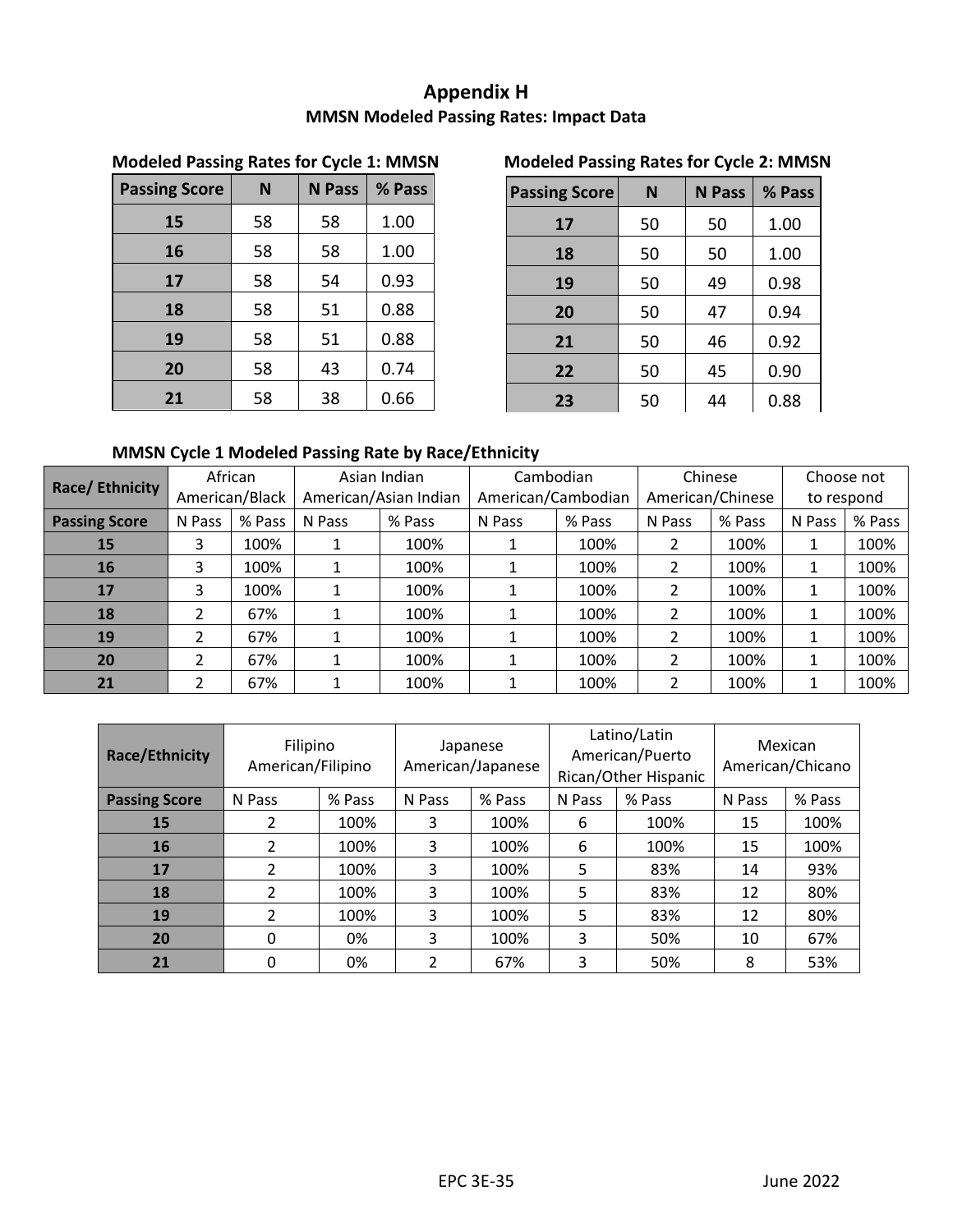| <b>Race/Ethnicity</b> | Other            |      |        | Vietnamese          | White          |        |  |
|-----------------------|------------------|------|--------|---------------------|----------------|--------|--|
|                       |                  |      |        | American/Vietnamese | (non-Hispanic) |        |  |
| <b>Passing Score</b>  | N Pass<br>% Pass |      | N Pass | % Pass              | N Pass         | % Pass |  |
| <b>15</b>             |                  | 100% |        | 100%                | 22             | 100%   |  |
| <b>16</b>             |                  | 100% | 1      | 100%                | 22             | 100%   |  |
| 17                    |                  | 100% |        | 100%                | 20             | 91%    |  |
| 18                    |                  | 100% |        | 100%                | 20             | 91%    |  |
| 19                    |                  | 100% |        | 100%                | 20             | 91%    |  |
| 20                    | n                | 0%   |        | 100%                | 19             | 86%    |  |
| 21                    |                  | 0%   |        | 100%                | 17             | 77%    |  |

# **MMSN Cycle 2 Modeled Passing Rate for Race/Ethnicity**

| Race/Ethnicity       | African        |        | Asian Indian          |        | Chinese          |        | Choose not |        | Filipino          |        |
|----------------------|----------------|--------|-----------------------|--------|------------------|--------|------------|--------|-------------------|--------|
|                      | American/Black |        | American/Asian Indian |        | American/Chinese |        | to respond |        | American/Filipino |        |
| <b>Passing Score</b> | N Pass         | % Pass | N Pass                | % Pass |                  | % Pass | N Pass     | % Pass | N Pass            | % Pass |
| 17                   | 3              | 100%   |                       | 100%   |                  | 100%   | 2          | 100%   | 2                 | 100%   |
| 18                   | 3              | 100%   |                       | 100%   |                  | 100%   | 2          | 100%   | 2                 | 100%   |
| 19                   | 3              | 100%   |                       | 100%   |                  | 100%   | 1          | 50%    | 2                 | 100%   |
| 20                   | 3              | 100%   |                       | 100%   |                  | 100%   | 1          | 50%    | 2                 | 100%   |
| 21                   | 3              | 100%   |                       | 100%   |                  | 100%   | 0          | 0%     | 2                 | 100%   |
| 22                   | 3              | 100%   |                       | 100%   |                  | 100%   | 0          | 0%     | 2                 | 100%   |
| 23                   | 3              | 100%   |                       | 100%   |                  | 100%   | 0          | 0%     | $\mathfrak z$     | 100%   |

| Race/Ethnicity       |        | Latino/Latin<br>American/Puerto<br>Rican/Other<br>Hispanic | Mexican<br>American/Chicano |      |        | Other  | White<br>(non-Hispanic) |        |
|----------------------|--------|------------------------------------------------------------|-----------------------------|------|--------|--------|-------------------------|--------|
| <b>Passing Score</b> | N Pass | % Pass                                                     | % Pass<br>N Pass            |      | N Pass | % Pass | N Pass                  | % Pass |
| 17                   | 7      | 100%                                                       | 12                          | 100% | 3      | 100%   | 19                      | 100%   |
| 18                   | 7      | 100%                                                       | 12                          | 100% | 3      | 100%   | 19                      | 100%   |
| 19                   | 7      | 100%                                                       | 12                          | 100% | 3      | 100%   | 19                      | 100%   |
| 20                   | 7      | 100%                                                       | 11                          | 92%  | 3      | 100%   | 18                      | 95%    |
| 21                   | 7      | 100%                                                       | 11                          | 92%  | 3      | 100%   | 18                      | 95%    |
| 22                   | 7      | 100%                                                       | 11                          | 92%  | 3      | 100%   | 17                      | 89%    |
| 23                   | ⇁      | 100%                                                       | 11                          | 92%  | 3      | 100%   | 16                      | 84%    |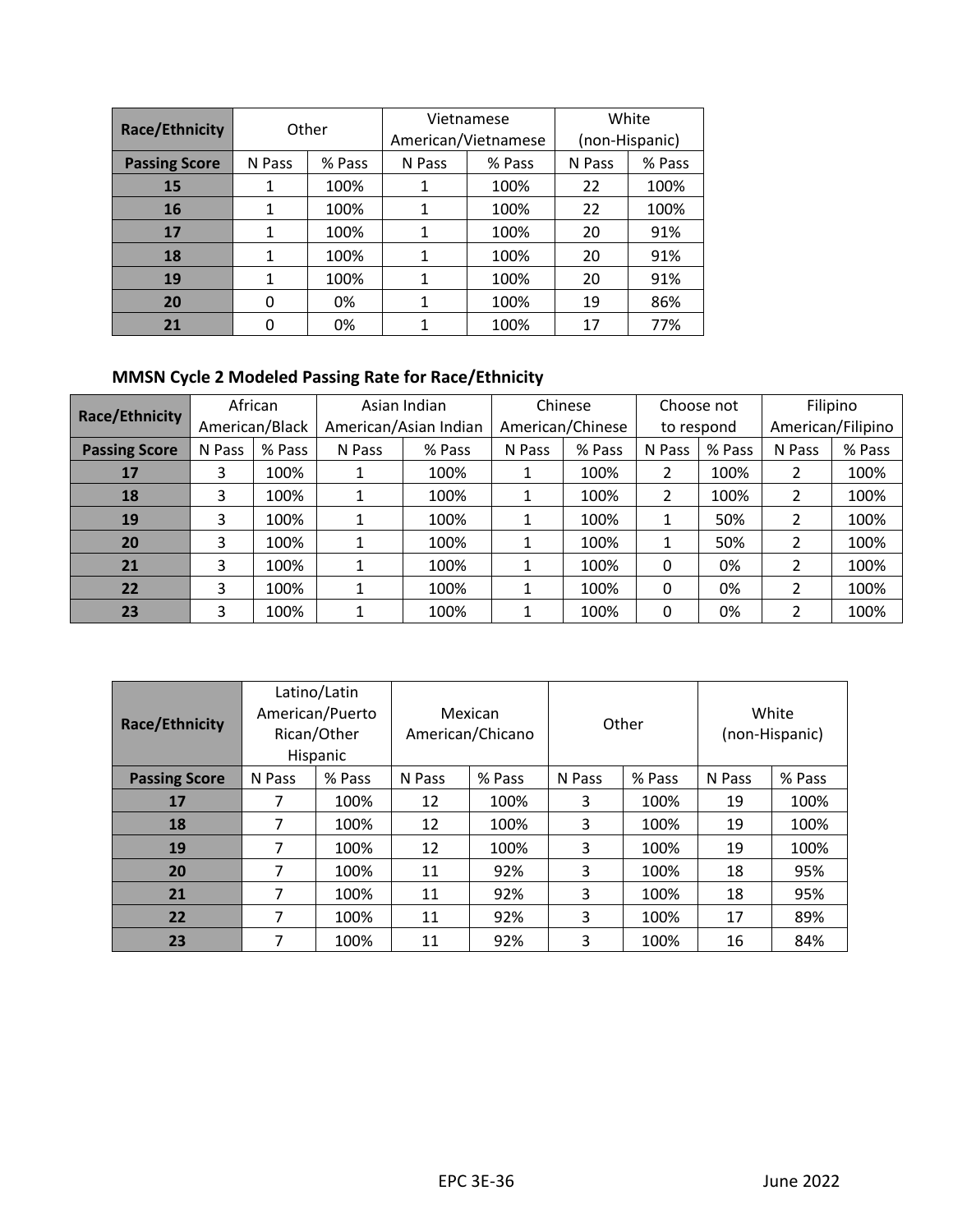|                |                        | Gender                  |               |               |             |        |  |  |  |  |  |
|----------------|------------------------|-------------------------|---------------|---------------|-------------|--------|--|--|--|--|--|
|                |                        | <b>Decline to State</b> |               | <b>Female</b> | <b>Male</b> |        |  |  |  |  |  |
|                | <b>N</b> Pass          | % Pass                  | <b>N</b> Pass | % Pass        |             | % Pass |  |  |  |  |  |
| <b>Passing</b> | 2                      | 1.00                    | 40            | 1.00          | 16          | 1.00   |  |  |  |  |  |
| <b>Score</b>   |                        |                         |               |               |             |        |  |  |  |  |  |
| 15             |                        |                         |               |               |             |        |  |  |  |  |  |
| 16             | $\overline{2}$<br>1.00 |                         | 40            | 1.00          | 16          | 1.00   |  |  |  |  |  |
| 17             | $\overline{2}$         | 1.00                    | 37            | 0.93          | 15          | 0.94   |  |  |  |  |  |
| 18             | $\overline{2}$         | 1.00                    | 35            | 0.88          | 14          | 0.88   |  |  |  |  |  |
| 19             | 2                      | 1.00                    | 35            | 0.88          | 14          | 0.88   |  |  |  |  |  |
| 20             | $\overline{2}$         | 1.00                    | 30            | 0.75          | 11          | 0.69   |  |  |  |  |  |
| 21             | 2                      | 1.00                    | 27            | 0.68          | 9           | 0.56   |  |  |  |  |  |

# **MMSN Cycle 1 - Modeled Passing Rate by Gender, Language, or Setting**

|                |    |                    | Language            |        |  |  |
|----------------|----|--------------------|---------------------|--------|--|--|
|                |    | <b>English and</b> |                     |        |  |  |
|                |    | <b>One or More</b> | <b>English only</b> |        |  |  |
|                |    | Other              |                     |        |  |  |
|                |    | Languages          |                     |        |  |  |
|                |    | N Pass   % Pass    | <b>N</b> Pass       | % Pass |  |  |
| <b>Passing</b> |    |                    |                     |        |  |  |
| <b>Score</b>   |    |                    |                     |        |  |  |
| 15             | 18 | 1.00               | 40                  | 1.00   |  |  |
| 16             | 18 | 1.00               | 40                  | 1.00   |  |  |
| 17             | 17 | 0.94               | 37                  | 0.93   |  |  |
| 18             | 15 | 0.83               | 36                  | 0.90   |  |  |
| 19             | 15 | 0.83               | 36                  | 0.90   |  |  |
| 20             | 12 | 0.67               | 31                  | 0.78   |  |  |
| 21             | 9  | 0.50               | 29                  | 0.73   |  |  |

|                |    | <b>School Setting</b> |                              |               |  |  |  |  |  |  |  |
|----------------|----|-----------------------|------------------------------|---------------|--|--|--|--|--|--|--|
|                |    | <b>Public</b>         | <b>Public Charter</b>        |               |  |  |  |  |  |  |  |
|                |    | N Pass   % Pass       | $\overline{\mathsf{N}}$ Pass | <b>S</b> Pass |  |  |  |  |  |  |  |
| <b>Passing</b> |    |                       |                              |               |  |  |  |  |  |  |  |
| <b>Score</b>   |    |                       |                              |               |  |  |  |  |  |  |  |
| 15             | 50 | 1.00                  | 8                            | 1.00          |  |  |  |  |  |  |  |
| 16             | 50 | 1.00                  | 8                            | 1.00          |  |  |  |  |  |  |  |
| 17             | 47 | 0.94                  | 7                            | 0.88          |  |  |  |  |  |  |  |
| 18             | 44 | 0.88                  | 7                            | 0.88          |  |  |  |  |  |  |  |
| 19             | 44 | 0.88                  | 7                            | 0.88          |  |  |  |  |  |  |  |
| 20             | 36 | 0.72                  | 7                            | 0.88          |  |  |  |  |  |  |  |
| 21             | 31 | 0.62                  |                              | 0.88          |  |  |  |  |  |  |  |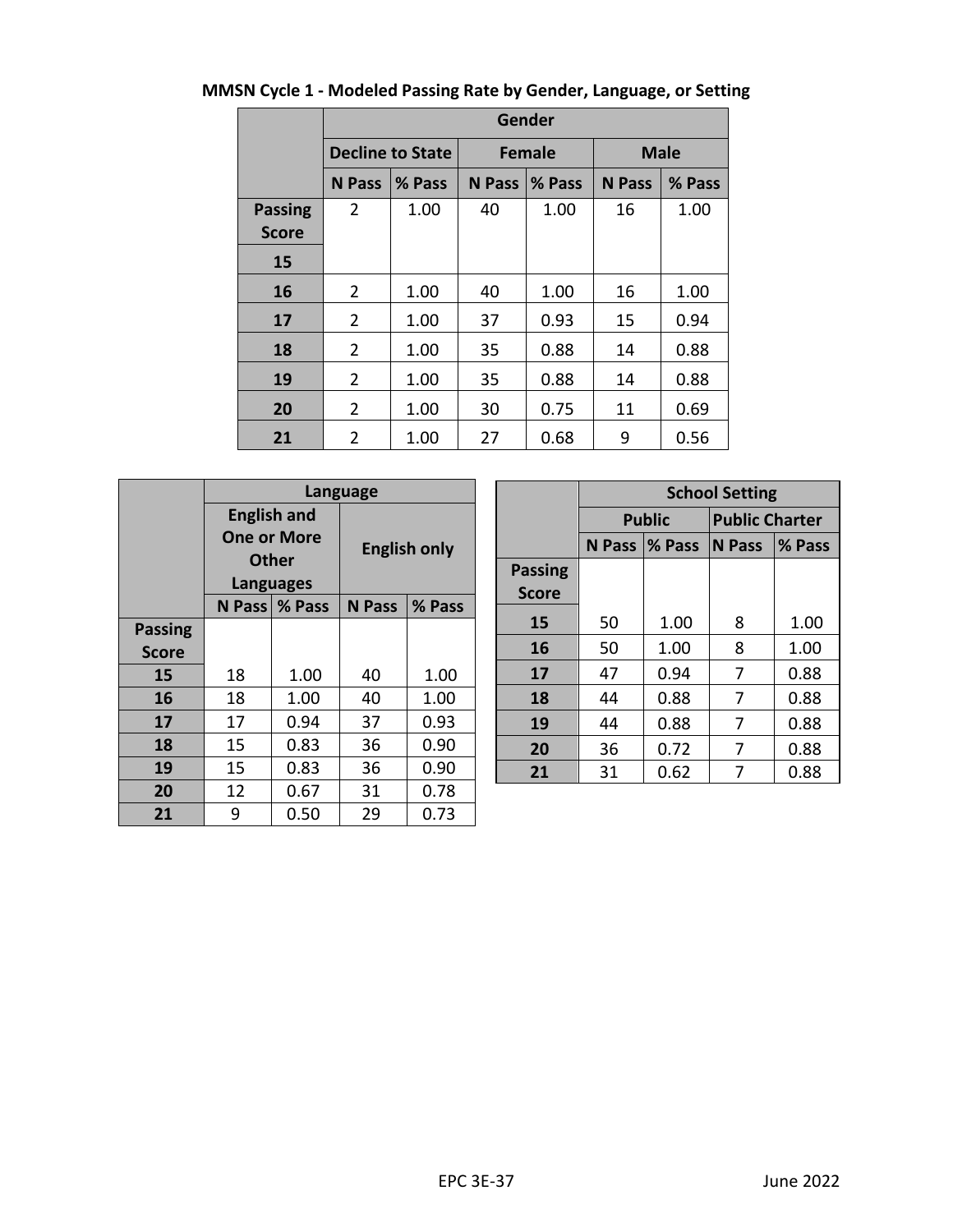|                | Gender         |                         |    |                 |               |        |  |  |  |  |
|----------------|----------------|-------------------------|----|-----------------|---------------|--------|--|--|--|--|
|                |                | <b>Decline to State</b> |    | <b>Female</b>   | <b>Male</b>   |        |  |  |  |  |
|                | N Pass         | % Pass                  |    | N Pass   % Pass | <b>N</b> Pass | % Pass |  |  |  |  |
| <b>Passing</b> |                |                         |    |                 |               |        |  |  |  |  |
| <b>Score</b>   |                |                         |    |                 |               |        |  |  |  |  |
| 17             | 3              | 1.00                    | 35 | 1.00            | 12            | 1.00   |  |  |  |  |
| 18             | 3              | 1.00                    | 35 | 1.00            | 12            | 1.00   |  |  |  |  |
| 19             | 3              | 1.00                    | 34 | 0.97            | 12            | 1.00   |  |  |  |  |
| 20             | 3              | 1.00                    | 34 | 0.97            | 10            | 0.83   |  |  |  |  |
| 21             | 2              | 0.67                    | 34 | 0.97            | 10            | 0.83   |  |  |  |  |
| 22             | 2              | 0.67                    | 34 | 0.97            | 9             | 0.75   |  |  |  |  |
| 23             | $\overline{2}$ | 0.67                    | 33 | 0.94            | 9             | 0.75   |  |  |  |  |

# **MMSN Cycle 2 - Modeled Passing Rate by Gender, Language, or Setting**

|                |               |                                                          | Language            |        |  |  |
|----------------|---------------|----------------------------------------------------------|---------------------|--------|--|--|
|                |               | <b>English and One or</b><br><b>More Other Languages</b> | <b>English Only</b> |        |  |  |
|                | <b>N</b> Pass | % Pass                                                   | <b>N</b> Pass       | % Pass |  |  |
| <b>Passing</b> |               |                                                          |                     |        |  |  |
| <b>Score</b>   |               |                                                          |                     |        |  |  |
| 17             | 19            | 1.00                                                     | 31                  | 1.00   |  |  |
| 18             | 19            | 1.00                                                     | 31                  | 1.00   |  |  |
| 19             | 19            | 1.00                                                     | 30                  | 0.97   |  |  |
| 20             | 19            | 1.00                                                     | 28                  | 0.90   |  |  |
| 21             | 19            | 1.00                                                     | 27                  | 0.87   |  |  |
| 22             | 19            | 1.00                                                     | 26                  | 0.84   |  |  |
| 23             | 19            | 1.00                                                     | 25                  | 0.81   |  |  |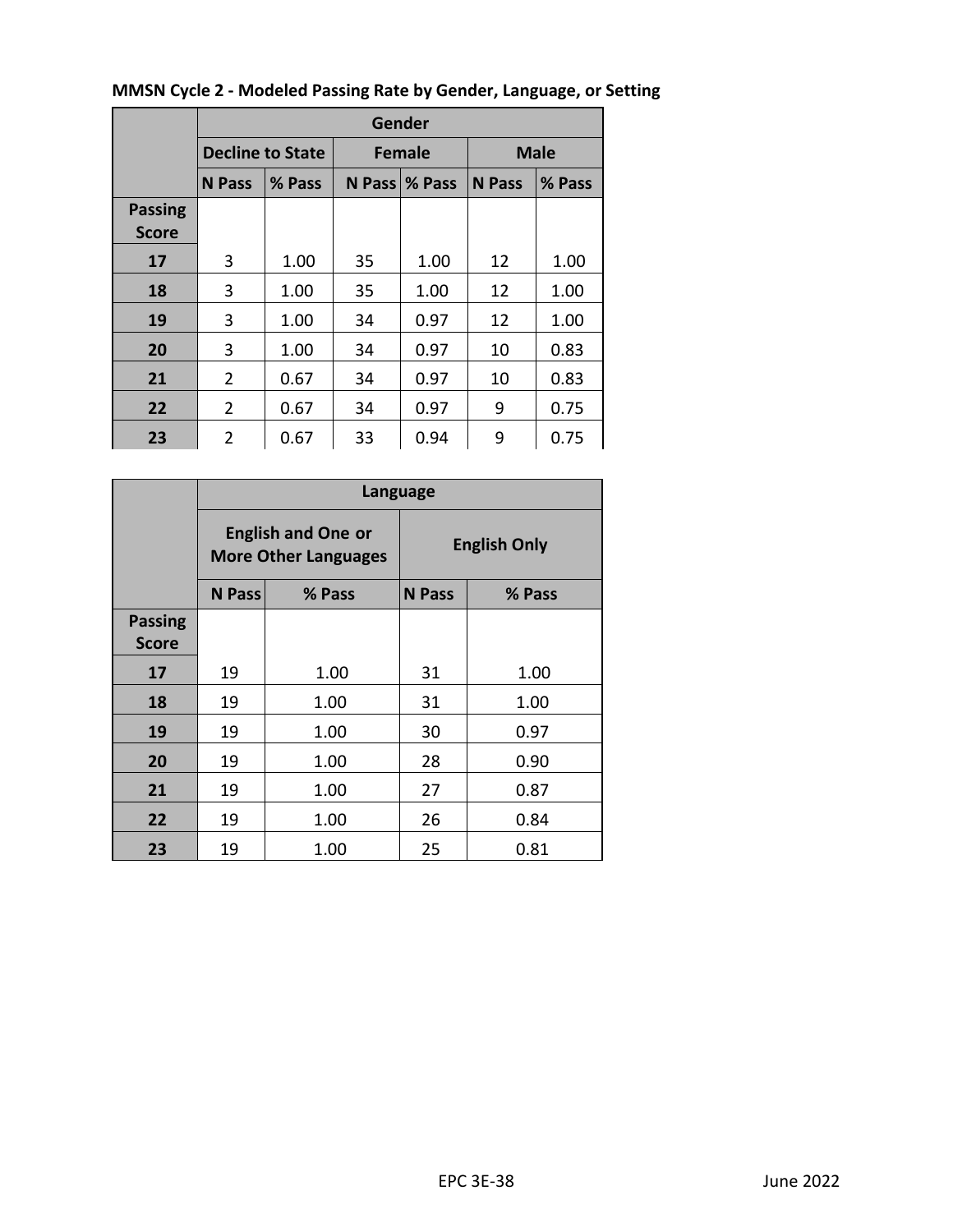|                                |                |                                    | <b>School Setting</b> |               |                       |        |  |
|--------------------------------|----------------|------------------------------------|-----------------------|---------------|-----------------------|--------|--|
|                                |                | <b>Non-Public</b><br><b>School</b> |                       | <b>Public</b> | <b>Public Charter</b> |        |  |
|                                | <b>N</b> Pass  | % Pass                             |                       | % Pass        | <b>N</b> Pass         | % Pass |  |
| <b>Passing</b><br><b>Score</b> |                |                                    |                       |               |                       |        |  |
| 17                             | $\mathbf{1}$   | 1.00                               | 39                    | 1.00          | 10                    | 1.00   |  |
| 18                             | 1              | 1.00                               | 39                    | 1.00<br>10    |                       | 1.00   |  |
| 19                             | 1              | 1.00                               | 38                    | 0.97          | 10                    | 1.00   |  |
| 20                             | 1              | 1.00                               | 36                    | 0.92          | 10                    | 1.00   |  |
| 21                             | 1              | 1.00                               | 35                    | 0.90          | 10                    | 1.00   |  |
| 22                             | 1              | 1.00                               | 34                    | 0.87          | 10                    | 1.00   |  |
| 23                             | 1              | 1.00                               | 33                    | 0.85          | 10                    | 1.00   |  |
| 24                             | 1              | 1.00                               | 32                    | 0.82          | 9                     | 0.90   |  |
| 25                             | $\overline{1}$ | 1.00                               | 30                    | 0.77          | 9                     | 0.90   |  |
| 26                             | 1              | 1.00                               | 28                    | 0.72          | 8                     | 0.80   |  |
| 27                             | 1              | 1.00                               | 23                    | 0.59          | 8                     | 0.80   |  |

**MMSN Cycle 1: Overall Passing Rates by Passing Score and Number of Candidate Scores of 1 Allowed**

|                                | <b>Total N</b> | No Side Condition At Most Three 1s |        |               |        |        | At Most Two 1s |               | At Most One 1 |               | <b>No 1s Allowed</b> |  |
|--------------------------------|----------------|------------------------------------|--------|---------------|--------|--------|----------------|---------------|---------------|---------------|----------------------|--|
|                                |                | N Pass                             | % Pass | <b>N</b> Pass | % Pass | N Pass | % Pass         | <b>N</b> Pass | % Pass        | <b>N</b> Pass | % Pass               |  |
| <b>Passing</b><br><b>Score</b> |                |                                    |        |               |        |        |                |               |               |               |                      |  |
| 15                             | 58             | 58                                 | 1.00   | 58            | 1.00   | 58     | 1.00           | 58            | 1.00          | 57            | 0.98                 |  |
| 16                             | 58             | 58                                 | 1.00   | 58            | 1.00   | 58     | 1.00           | 58            | 1.00          | 57            | 0.98                 |  |
| 17                             | 58             | 54                                 | 0.93   | 54            | 0.93   | 54     | 0.93           | 54            | 0.93          | 53            | 0.91                 |  |
| 18                             | 58             | 51                                 | 0.88   | 51            | 0.88   | 51     | 0.88           | 51            | 0.88          | 50            | 0.86                 |  |
| 19                             | 58             | 51                                 | 0.88   | 51            | 0.88   | 51     | 0.88           | 51            | 0.88          | 50            | 0.86                 |  |
| 20                             | 58             | 43                                 | 0.74   | 43            | 0.74   | 43     | 0.74           | 43            | 0.74          | 43            | 0.74                 |  |
| 21                             | 58             | 38                                 | 0.66   | 38            | 0.66   | 38     | 0.66           | 38            | 0.66          | 38            | 0.66                 |  |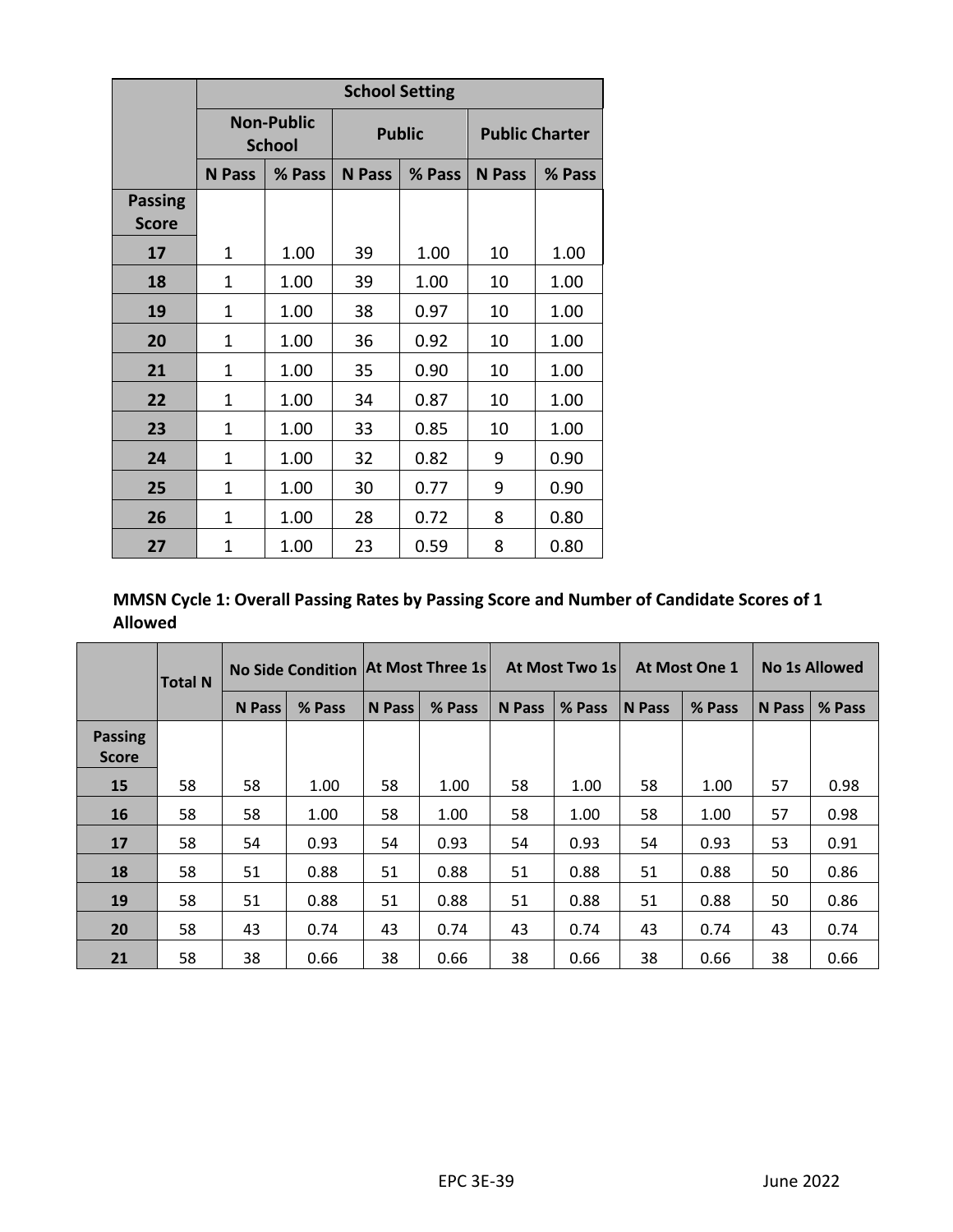|                | <b>Total N</b> | <b>No Side Condition</b> |        |               | <b>At Most Three 1s</b> |               | At Most Two 1s |        | <b>At Most One 1</b> |               | <b>No 1s Allowed</b> |  |
|----------------|----------------|--------------------------|--------|---------------|-------------------------|---------------|----------------|--------|----------------------|---------------|----------------------|--|
|                |                | <b>N</b> Pass            | % Pass | <b>N</b> Pass | % Pass                  | <b>N</b> Pass | % Pass         | N Pass | % Pass               | <b>N</b> Pass | % Pass               |  |
| <b>Passing</b> |                |                          |        |               |                         |               |                |        |                      |               |                      |  |
| <b>Score</b>   |                |                          |        |               |                         |               |                |        |                      |               |                      |  |
| 17             | 50             | 50                       | 1.00   | 50            | 1.00                    | 49            | 0.98           | 49     | 0.98                 | 48            | 0.96                 |  |
| 18             | 50             | 50                       | 1.00   | 50            | 1.00                    | 49            | 0.98           | 49     | 0.98                 | 48            | 0.96                 |  |
| 19             | 50             | 49                       | 0.98   | 49            | 0.98                    | 49            | 0.98           | 49     | 0.98                 | 48            | 0.96                 |  |
| 20             | 50             | 47                       | 0.94   | 47            | 0.94                    | 47            | 0.94           | 47     | 0.94                 | 46            | 0.92                 |  |
| 21             | 50             | 46                       | 0.92   | 46            | 0.92                    | 46            | 0.92           | 46     | 0.92                 | 46            | 0.92                 |  |
| 22             | 50             | 45                       | 0.90   | 45            | 0.90                    | 45            | 0.90           | 45     | 0.90                 | 45            | 0.90                 |  |
| 23             | 50             | 44                       | 0.88   | 44            | 0.88                    | 44            | 0.88           | 44     | 0.88                 | 44            | 0.88                 |  |

# **MMSN Cycle 2: Overall Passing Rates by Passing Score and Number of Candidate Scores of 1 Allowed**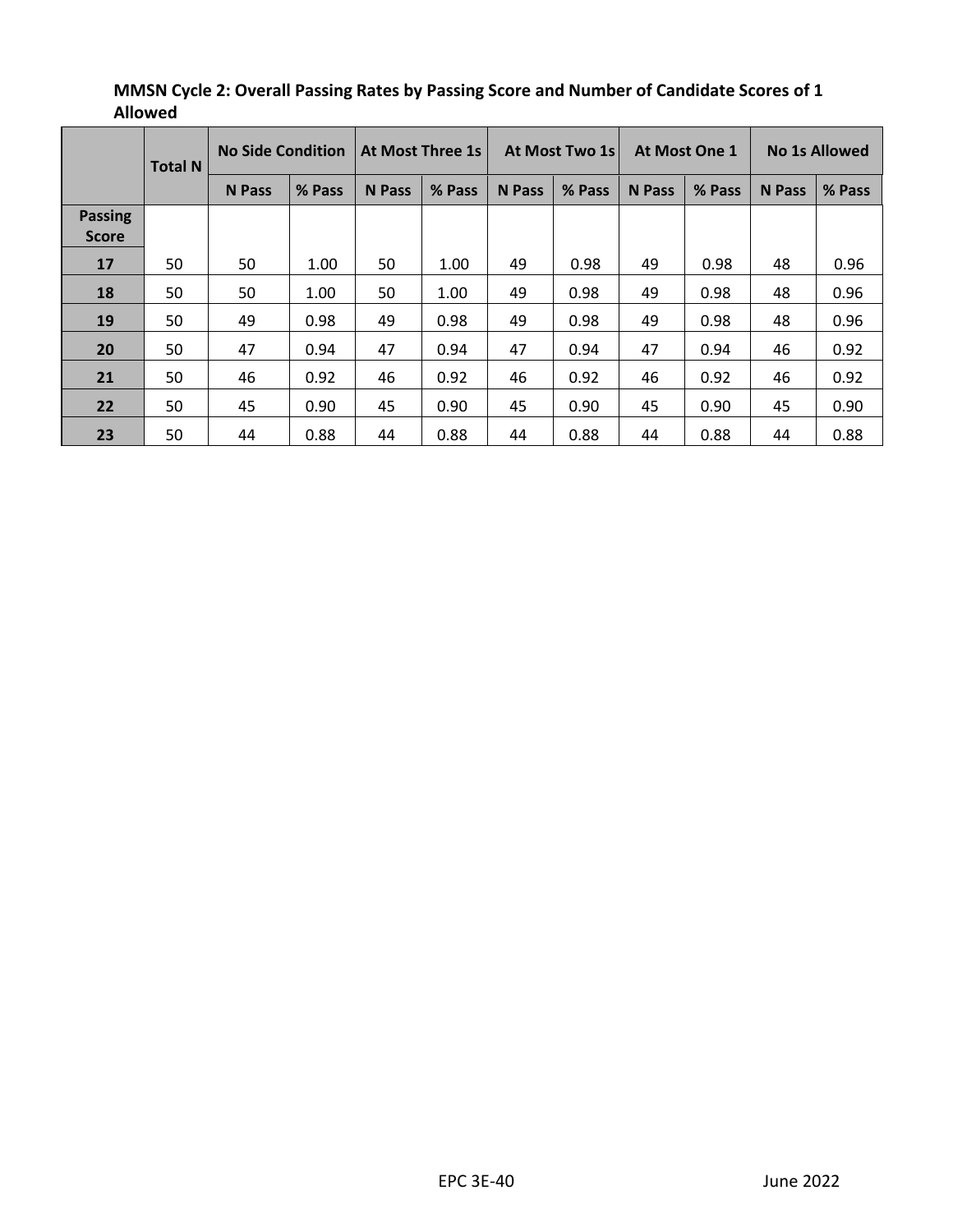# **Appendix I ESN Modeled Passing Rates: Impact Data**

# **Modeled Passing Rates for Cycle 1: ESN Modeled Passing Rates for Cycle 2: ESN**

|                | Total N N Pass  % Pass |    |      |
|----------------|------------------------|----|------|
| <b>Passing</b> |                        |    |      |
| <b>Score</b>   |                        |    |      |
| 15             | 46                     | 43 | 0.93 |
| 16             | 46                     | 39 | 0.85 |
| 17             | 46                     | 38 | 0.83 |
| 18             | 46                     | 37 | 0.80 |
| 19             | 46                     | 37 | 0.80 |
| 20             | 46                     | 33 | 0.72 |
| 21             | 46                     | 30 | 0.65 |

<span id="page-41-0"></span>

|                |    | Total N N Pass   % Pass |      |
|----------------|----|-------------------------|------|
| <b>Passing</b> |    |                         |      |
| <b>Score</b>   |    |                         |      |
| 17             | 40 | 39                      | 0.98 |
| 18             | 40 | 34                      | 0.85 |
| 19             | 40 | 33                      | 0.83 |
| 20             | 40 | 31                      | 0.78 |
| 21             | 40 | 30                      | 0.75 |
| 22             | 40 | 29                      | 0.73 |
| 23             | 40 | 25                      | 0.63 |

# **ESN Cycle 1 Modeled Passing Rate for Race/Ethnicity**

| Race/Ethnicity       | Asian Indian<br>American/Asian Indian |        | Choose not<br>to respond |        | Filipino<br>American/Filipino |        | Korean<br>American/Korean |        | Latino/Latin American<br>/Puerto Rican/<br>Other Hispanic |        |
|----------------------|---------------------------------------|--------|--------------------------|--------|-------------------------------|--------|---------------------------|--------|-----------------------------------------------------------|--------|
| <b>Passing Score</b> | N Pass                                | % Pass | N Pass                   | % Pass | N Pass                        | % Pass | N Pass                    | % Pass | N Pass                                                    | % Pass |
| 15                   |                                       | 100%   |                          | 50%    | ำ                             | 100%   |                           | 100%   | 5                                                         | 100%   |
| <b>16</b>            |                                       | 100%   |                          | 50%    | $\mathcal{P}$                 | 100%   |                           | 100%   | 5                                                         | 100%   |
| 17                   |                                       | 100%   |                          | 50%    | ำ                             | 100%   |                           | 100%   | 5                                                         | 100%   |
| 18                   |                                       | 100%   |                          | 50%    | 2                             | 100%   |                           | 100%   | 5                                                         | 100%   |
| 19                   |                                       | 100%   |                          | 50%    | ว                             | 100%   |                           | 100%   | 5                                                         | 100%   |
| 20                   |                                       | 100%   |                          | 50%    | $\mathcal{P}$                 | 100%   |                           | 100%   | 3                                                         | 60%    |
| 21                   |                                       | 100%   |                          | 50%    |                               | 50%    |                           | 100%   | 3                                                         | 60%    |

| Race/Ethnicity       |        | Mexican<br>American/Chicano | Other  |        |        | Other Pacific Island<br>American/Other<br>Pacific Islander | White<br>(non-Hispanic) |        |
|----------------------|--------|-----------------------------|--------|--------|--------|------------------------------------------------------------|-------------------------|--------|
| <b>Passing Score</b> | N Pass | % Pass                      | N Pass | % Pass | N Pass | % Pass                                                     | N Pass                  | % Pass |
| 15                   | 15     | 88%                         |        | 100%   | 1      | 100%                                                       | 16                      | 100%   |
| 16                   | 13     | 76%                         | 0      | 0%     | 1      | 100%                                                       | 15                      | 94%    |
| 17                   | 13     | 76%                         | 0      | 0%     | 1      | 100%                                                       | 14                      | 88%    |
| 18                   | 12     | 71%                         | 0      | 0%     | 1      | 100%                                                       | 14                      | 88%    |
| 19                   | 12     | 71%                         | 0      | 0%     | 1      | 100%                                                       | 14                      | 88%    |
| 20                   | 10     | 59%                         | 0      | 0%     | 1      | 100%                                                       | 14                      | 88%    |
| 21                   | 9      | 53%                         | 0      | 0%     | 1      | 100%                                                       | 13                      | 81%    |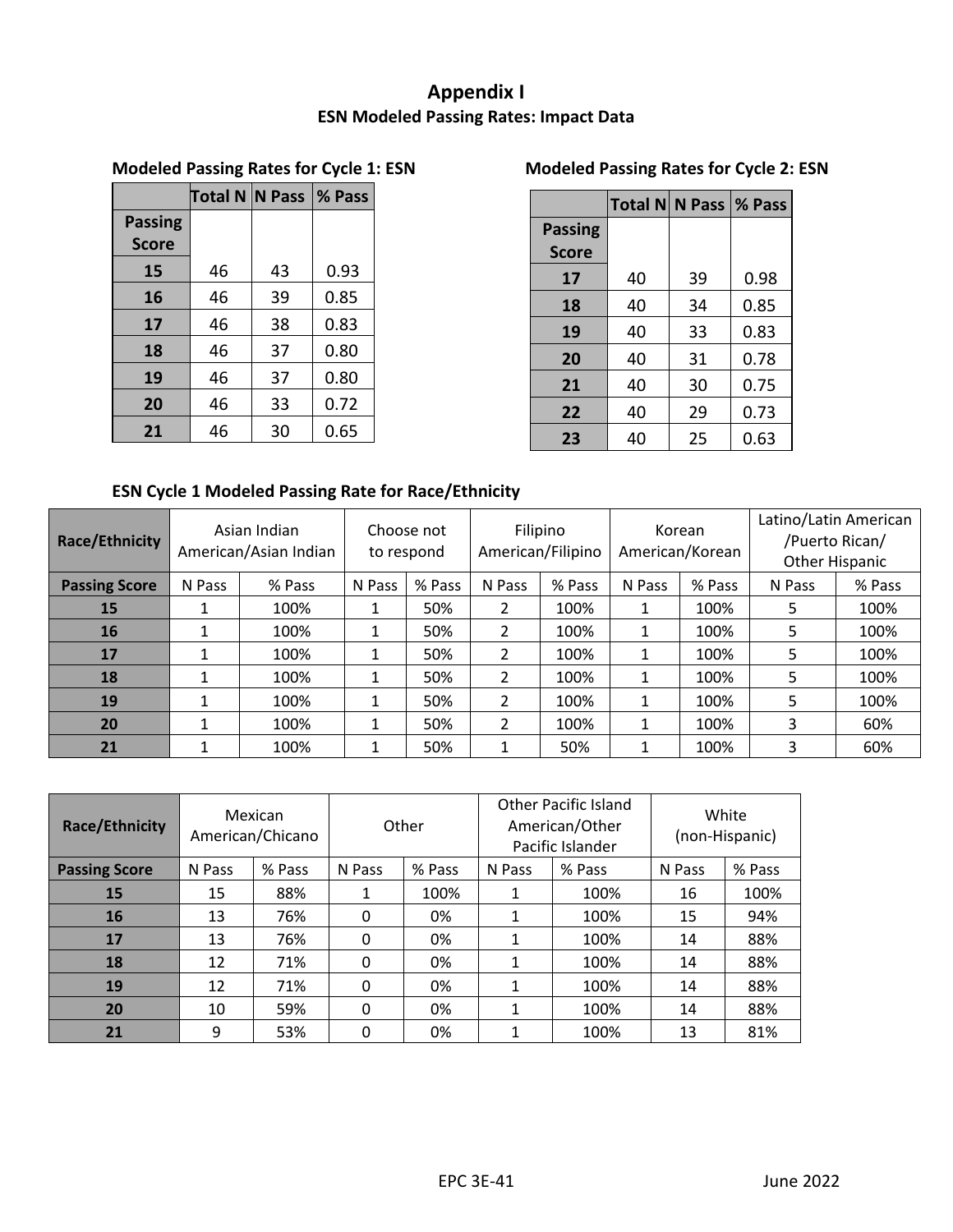| Race/Ethnicity       |              | Asian Indian<br>American/Asian<br>Indian | Chinese<br>American/Chinese |        | Choose Not<br>to Respond |           | Korean<br>American/Korean |        | Latino/Latin<br>American/Puerto<br>Rican/Other Hispanic |        |
|----------------------|--------------|------------------------------------------|-----------------------------|--------|--------------------------|-----------|---------------------------|--------|---------------------------------------------------------|--------|
| <b>Passing Score</b> | N Pass       | % Pass                                   | N<br>Pass                   | % Pass | N<br>Pass                | %<br>Pass | N<br>Pass                 | % Pass | N Pass                                                  | % Pass |
| 17                   |              | 100%                                     | $\mathbf{1}$                | 100%   | 3                        | 100%      | 1                         | 100%   | ⇁                                                       | 100%   |
| 18                   |              | 100%                                     | 0                           | 0%     | 3                        | 100%      | 1                         | 100%   | 5                                                       | 71%    |
| 19                   | 1            | 100%                                     | 0                           | 0%     | 3                        | 100%      | 1                         | 100%   | 4                                                       | 57%    |
| 20                   | $\mathbf{1}$ | 100%                                     | 0                           | 0%     | 3                        | 100%      | 1                         | 100%   | 4                                                       | 57%    |
| 21                   |              | 100%                                     | 0                           | 0%     | 3                        | 100%      | 1                         | 100%   | 4                                                       | 57%    |
| 22                   | 1            | 100%                                     | 0                           | 0%     | 3                        | 100%      | 1                         | 100%   | 4                                                       | 57%    |
| 23                   | 1            | 100%                                     | 0                           | 0%     | 3                        | 100%      | ◢                         | 100%   | 4                                                       | 57%    |

# **ESN Cycle 2 Modeled Passing Rate for Race/Ethnicity**

| Race/Ethnicity       | Mexican<br>American/Chicano |        | Other    |        | White<br>(non-Hispanic) |        |
|----------------------|-----------------------------|--------|----------|--------|-------------------------|--------|
| <b>Passing Score</b> | N Pass                      | % Pass | N Pass   | % Pass | N Pass                  | % Pass |
| 17                   | 13                          | 93%    |          | 100%   | 12                      | 100%   |
| 18                   | 13                          | 93%    | 0        | 0%     | 11                      | 92%    |
| 19                   | 13                          | 93%    | $\Omega$ | 0%     | 11                      | 92%    |
| 20                   | 11                          | 79%    | O        | 0%     | 11                      | 92%    |
| 21                   | 11                          | 79%    | 0        | 0%     | 10                      | 83%    |
| 22                   | 10                          | 71%    | 0        | 0%     | 10                      | 83%    |
| 23                   | 9                           | 64%    |          | 0%     | 7                       | 58%    |

# **ESN Cycle 1 - Modeled Passing Rate by Gender, Language, or Setting**

|                      |                                   | Gender           |    |               |             |               |  |  |  |
|----------------------|-----------------------------------|------------------|----|---------------|-------------|---------------|--|--|--|
|                      | <b>Decline to</b><br><b>State</b> |                  |    | <b>Female</b> | <b>Male</b> |               |  |  |  |
|                      | <b>N</b> Pass                     | $\%$ Pass N Pass |    | <b>% Pass</b> |             | N Pass % Pass |  |  |  |
| <b>Passing Score</b> |                                   |                  |    |               |             |               |  |  |  |
| 15                   | 1                                 | 1.00             | 33 | 1.00          | 9           | 0.75          |  |  |  |
| 16                   | 1                                 | 1.00             | 30 | 0.91          | 8           | 0.67          |  |  |  |
| 17                   | 1                                 | 1.00             | 29 | 0.88          | 8           | 0.67          |  |  |  |
| 18                   | 1                                 | 1.00             | 28 | 0.85          | 8           | 0.67          |  |  |  |
| 19                   | 1                                 | 1.00             | 28 | 0.85          | 8           | 0.67          |  |  |  |
| 20                   | 1                                 | 1.00             | 24 | 0.73          | 8           | 0.67          |  |  |  |
| 21                   |                                   | 1.00             | 21 | 0.64          | 8           | 0.67          |  |  |  |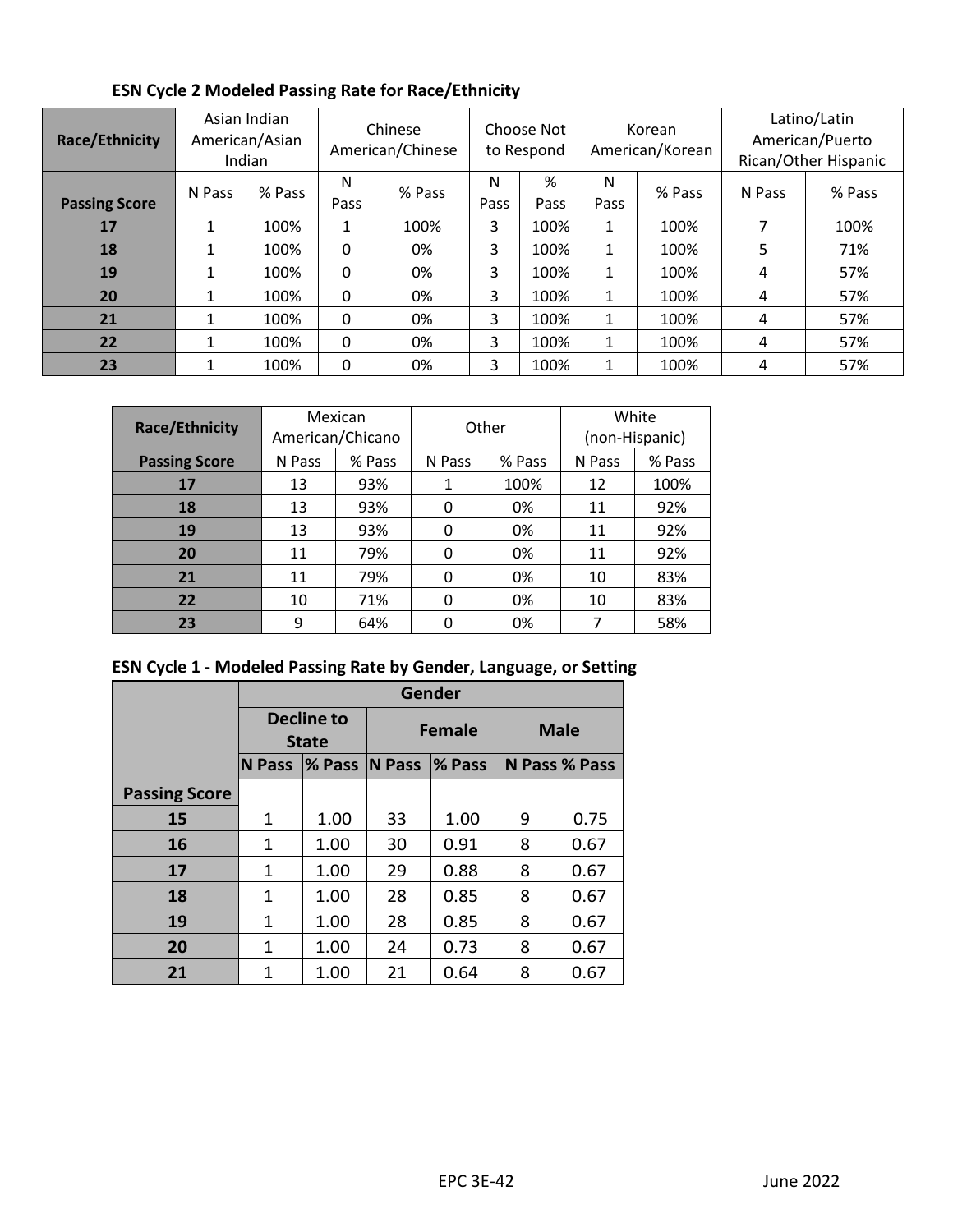|                | <b>Language</b> |                                                          |                     |        |  |  |  |
|----------------|-----------------|----------------------------------------------------------|---------------------|--------|--|--|--|
|                |                 | <b>English and One or</b><br><b>More other Languages</b> | <b>English Only</b> |        |  |  |  |
|                | <b>N</b> Pass   | % Pass                                                   | N Pass              | % Pass |  |  |  |
| <b>Passing</b> |                 |                                                          |                     |        |  |  |  |
| <b>Score</b>   |                 |                                                          |                     |        |  |  |  |
| 15             | 15              | 1.00                                                     | 28                  | 0.90   |  |  |  |
| 16             | 13              | 0.87                                                     | 26                  | 0.84   |  |  |  |
| 17             | 13              | 0.87                                                     | 25                  | 0.81   |  |  |  |
| 18             | 12              | 0.80                                                     | 25                  | 0.81   |  |  |  |
| 19             | 12              | 0.80                                                     | 25                  | 0.81   |  |  |  |
| 20             | 10              | 0.67                                                     | 23                  | 0.74   |  |  |  |
| 21             | 10              | 0.67                                                     | 20                  | 0.65   |  |  |  |

|                |                                    | <b>School Setting</b> |               |        |                       |        |  |  |  |
|----------------|------------------------------------|-----------------------|---------------|--------|-----------------------|--------|--|--|--|
|                | <b>Non-Public</b><br><b>School</b> |                       | <b>Public</b> |        | <b>Public Charter</b> |        |  |  |  |
|                | <b>N</b> Pass                      | <b>% Pass</b>         | <b>N</b> Pass | % Pass | <b>N</b> Pass         | % Pass |  |  |  |
| <b>Passing</b> |                                    |                       |               |        |                       |        |  |  |  |
| <b>Score</b>   |                                    |                       |               |        |                       |        |  |  |  |
| 15             | 3                                  | 1.00                  | 39            | 0.93   | 1                     | 1.00   |  |  |  |
| 16             | 3                                  | 1.00                  | 35            | 0.83   | 1                     | 1.00   |  |  |  |
| 17             | 3                                  | 1.00                  | 34            | 0.81   | 1                     | 1.00   |  |  |  |
| 18             | 3                                  | 1.00                  | 33            | 0.79   | 1                     | 1.00   |  |  |  |
| 19             | 3                                  | 1.00                  | 33            | 0.79   | 1                     | 1.00   |  |  |  |
| 20             | $\overline{2}$                     | 0.67                  | 30            | 0.71   | 1                     | 1.00   |  |  |  |
| 21             | $\overline{2}$                     | 0.67                  | 27            | 0.64   | 1                     | 1.00   |  |  |  |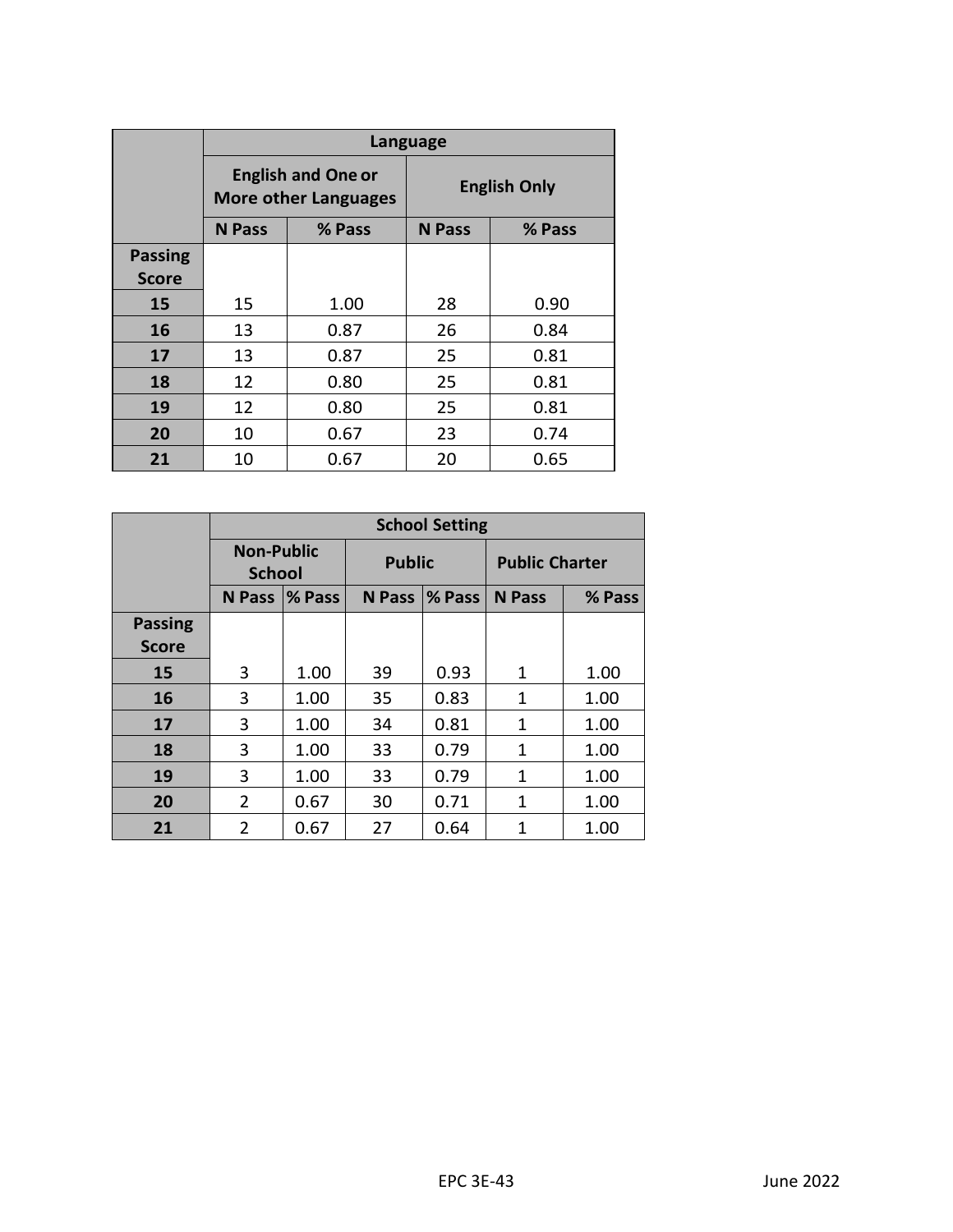|                                | Gender         |                         |               |               |               |        |  |  |
|--------------------------------|----------------|-------------------------|---------------|---------------|---------------|--------|--|--|
|                                |                | <b>Decline to state</b> | <b>Female</b> |               | <b>Male</b>   |        |  |  |
|                                | <b>N</b> Pass  | % Pass                  |               | N Pass % Pass | <b>N</b> Pass | % Pass |  |  |
| <b>Passing</b><br><b>Score</b> |                |                         |               |               |               |        |  |  |
| 17                             | 4              | 1.00                    | 30            | 1.00          | 5             | 0.83   |  |  |
| 18                             | 4              | 1.00                    | 26            | 0.87          | 4             | 0.67   |  |  |
| 19                             | 4              | 1.00                    | 25            | 0.83          | 4             | 0.67   |  |  |
| 20                             | 3              | 0.75                    | 24            | 0.80          | 4             | 0.67   |  |  |
| 21                             | 3              | 0.75                    | 23            | 0.77          | 4             | 0.67   |  |  |
| 22                             | 3              | 0.75                    | 22            | 0.73          | 4             | 0.67   |  |  |
| 23                             | $\overline{2}$ | 0.50                    | 20            | 0.67          | 3             | 0.50   |  |  |

**ESN Cycle 2 – Modeled Passing Rate by Gender, Language, or Setting**

|                                | <b>Language</b> |                                                          |                         |      |  |  |  |  |
|--------------------------------|-----------------|----------------------------------------------------------|-------------------------|------|--|--|--|--|
|                                |                 | <b>English and One or More</b><br><b>Other languages</b> | <b>English Only</b>     |      |  |  |  |  |
|                                | <b>N</b> Pass   | % Pass                                                   | <b>N</b> Pass<br>% Pass |      |  |  |  |  |
| <b>Passing</b><br><b>Score</b> |                 |                                                          |                         |      |  |  |  |  |
| 17                             | 16              | 0.94                                                     | 23                      | 1.00 |  |  |  |  |
| 18                             | 15              | 0.88                                                     | 19                      | 0.83 |  |  |  |  |
| 19                             | 14              | 0.82                                                     | 19                      | 0.83 |  |  |  |  |
| 20                             | 13              | 0.76                                                     | 18                      | 0.78 |  |  |  |  |
| 21                             | 13              | 0.76                                                     | 17                      | 0.74 |  |  |  |  |
| 22                             | 12              | 0.71                                                     | 17<br>0.74              |      |  |  |  |  |
| 23                             | 12              | 0.71                                                     | 13                      | 0.57 |  |  |  |  |

|                | <b>School Setting</b> |                          |               |               |                       |        |  |
|----------------|-----------------------|--------------------------|---------------|---------------|-----------------------|--------|--|
|                |                       | <b>Non-Public School</b> | <b>Public</b> |               | <b>Public Charter</b> |        |  |
|                | <b>N</b> Pass         | % Pass                   |               | N Pass % Pass | <b>N</b> Pass         | % Pass |  |
| <b>Passing</b> |                       |                          |               |               |                       |        |  |
| <b>Score</b>   |                       |                          |               |               |                       |        |  |
| 17             | 1                     | 1.00                     | 37            | 0.97          | 1                     | 1.00   |  |
| 18             | 1                     | 1.00                     | 32            | 0.84          | 1                     | 1.00   |  |
| 19             | 1                     | 1.00                     | 31            | 0.82          | 1                     | 1.00   |  |
| 20             | 1                     | 1.00                     | 29            | 0.76          | 1                     | 1.00   |  |
| 21             | 1                     | 1.00                     | 28            | 0.74          | 1                     | 1.00   |  |
| 22             | $\mathbf{1}$          | 1.00                     | 27            | 0.71          | 1                     | 1.00   |  |
| 23             | O                     | 0.00                     | 25            | 0.66          | O                     | 0.00   |  |